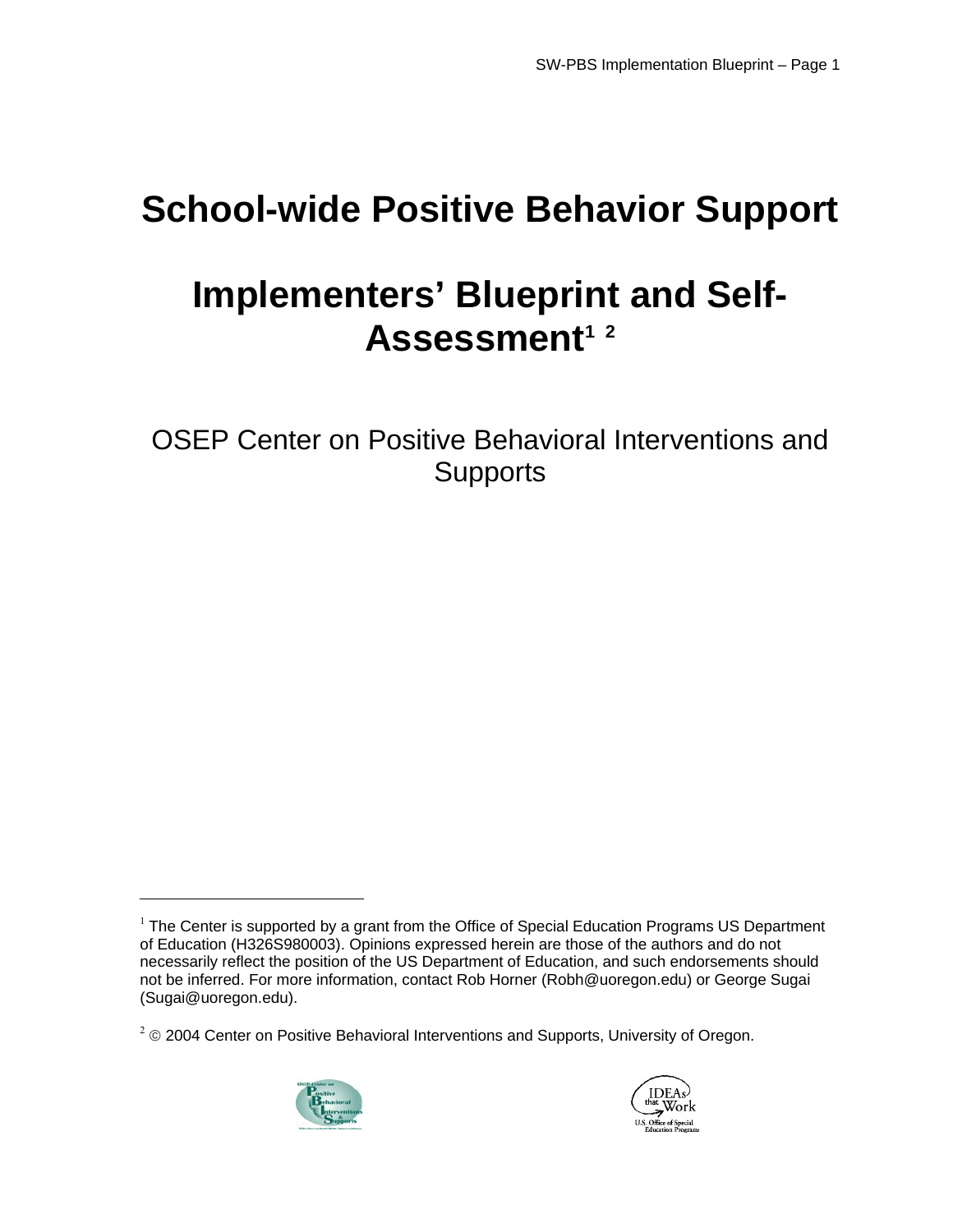# **OSEP Center on Positive Behavioral Interventions and Supports**<sup>3</sup>

# University of Oregon

## [www.pbis.org](http://www.pbis.org)

The OSEP Center on Positive Behavioral Interventions and Supports is grateful to the students, educators, administrators, families, support providers, researchers, and teacher trainers who have worked tirelessly to improve educational outcomes for all students and who have contributed to our understanding of the critical practices and systems of positive behavior support.

These materials have been developed to assist local and state education agents in their efforts to improve school climate and positive behavior support for all students. Photocopying, use, and/or sale of these materials are forbidden without expressed written permission by the OSEP Center for Positive Behavioral Interventions and Supports. To obtain a personal copy of these materials, contact the Center at 541- 346-2505, [pbis@oregon.uoregon.edu,](mailto:pbis@oregon.uoregon.edu) or [www.pbis.org](http://www.pbis.org).

 $3$  The Center is supported by a grant from the Office of Special Education Programs US Department of Education (H326S980003). Opinions expressed herein are those of the authors and do not necessarily reflect the position of the US Department of Education, and such endorsements should not be inferred.



1

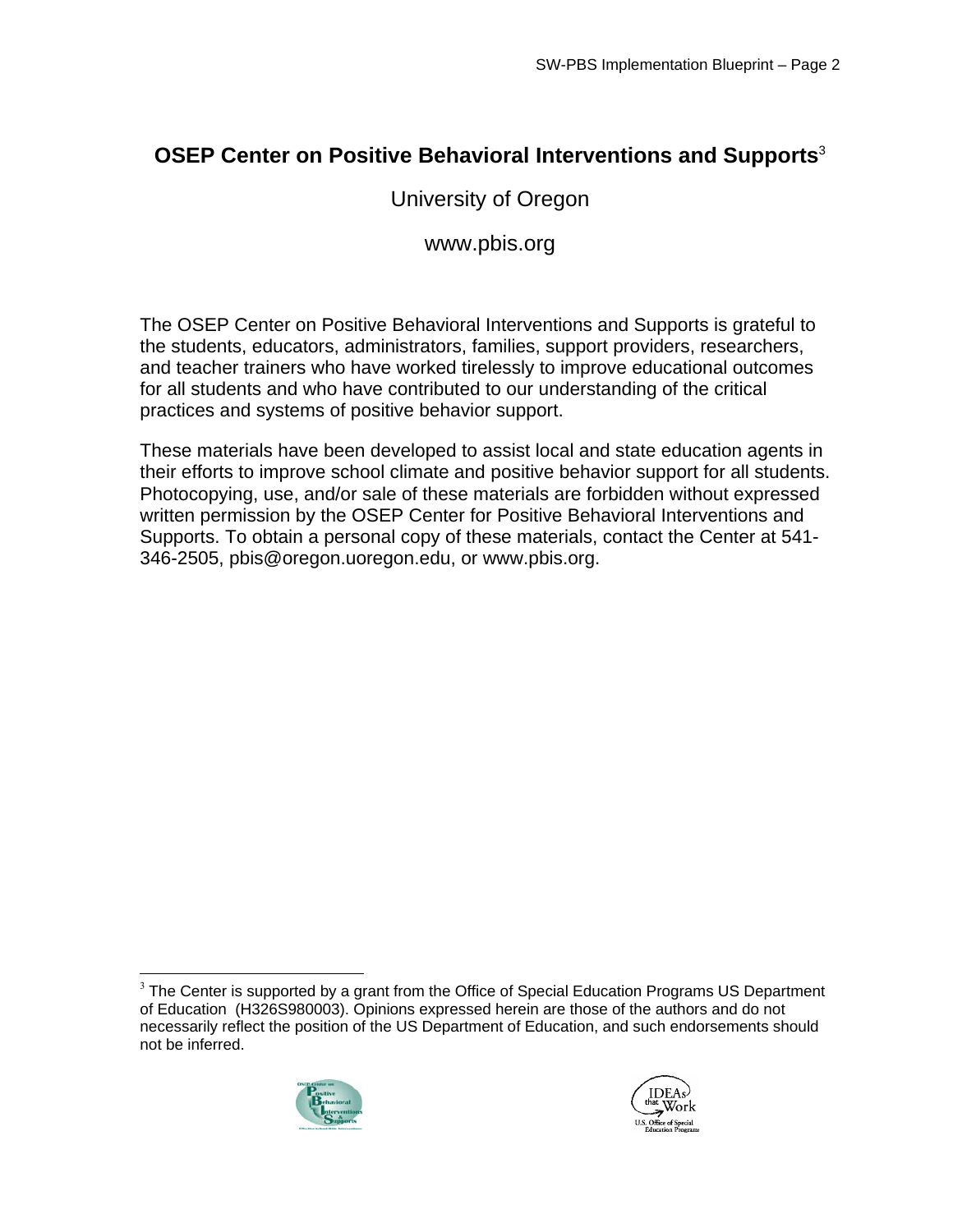# **TABLE OF CONTENTS**

| Section I: Describing School-wide Positive Behavior Support:        |  |
|---------------------------------------------------------------------|--|
| What Challenges do Schools Face in Addressing Their Education       |  |
|                                                                     |  |
|                                                                     |  |
| Why Develop This Blueprint on Positive Behavior Support? 10         |  |
| What is a Systems Approach to the Implementation of School-wide     |  |
| Section II: Implementing a Systems Approach to School-wide Positive |  |
|                                                                     |  |
|                                                                     |  |
| PBS Implementation and Planning Self-assessment  23                 |  |
|                                                                     |  |



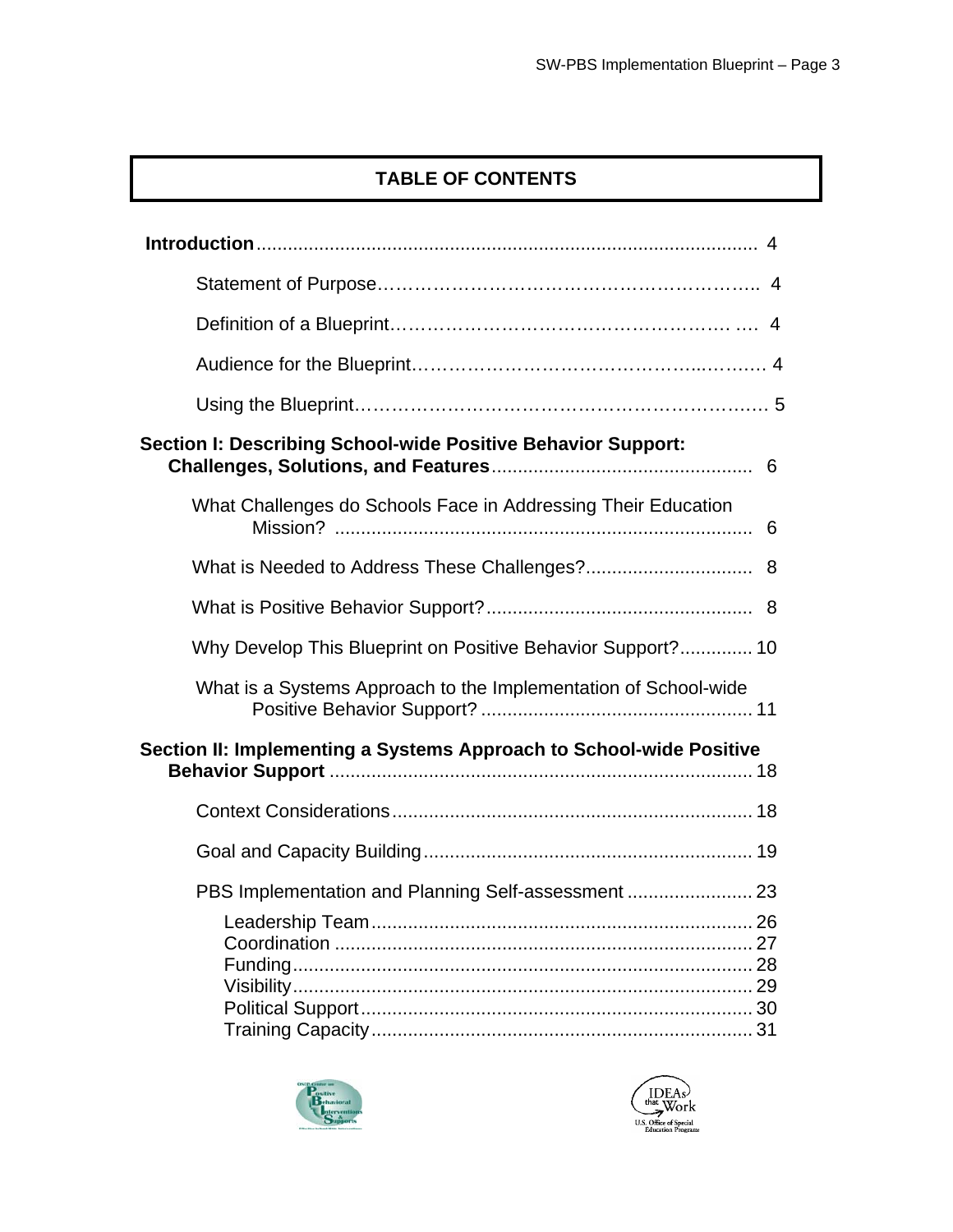## **Appendices**

| $\mathsf{A}$ | <b>PBS Self-Assessment Checklist</b>               |
|--------------|----------------------------------------------------|
| B            | Sample Template for State/District Action Planning |
| $\mathbf{C}$ | <b>School Team Implementation Checklist</b>        |

**References** .................................................................................................



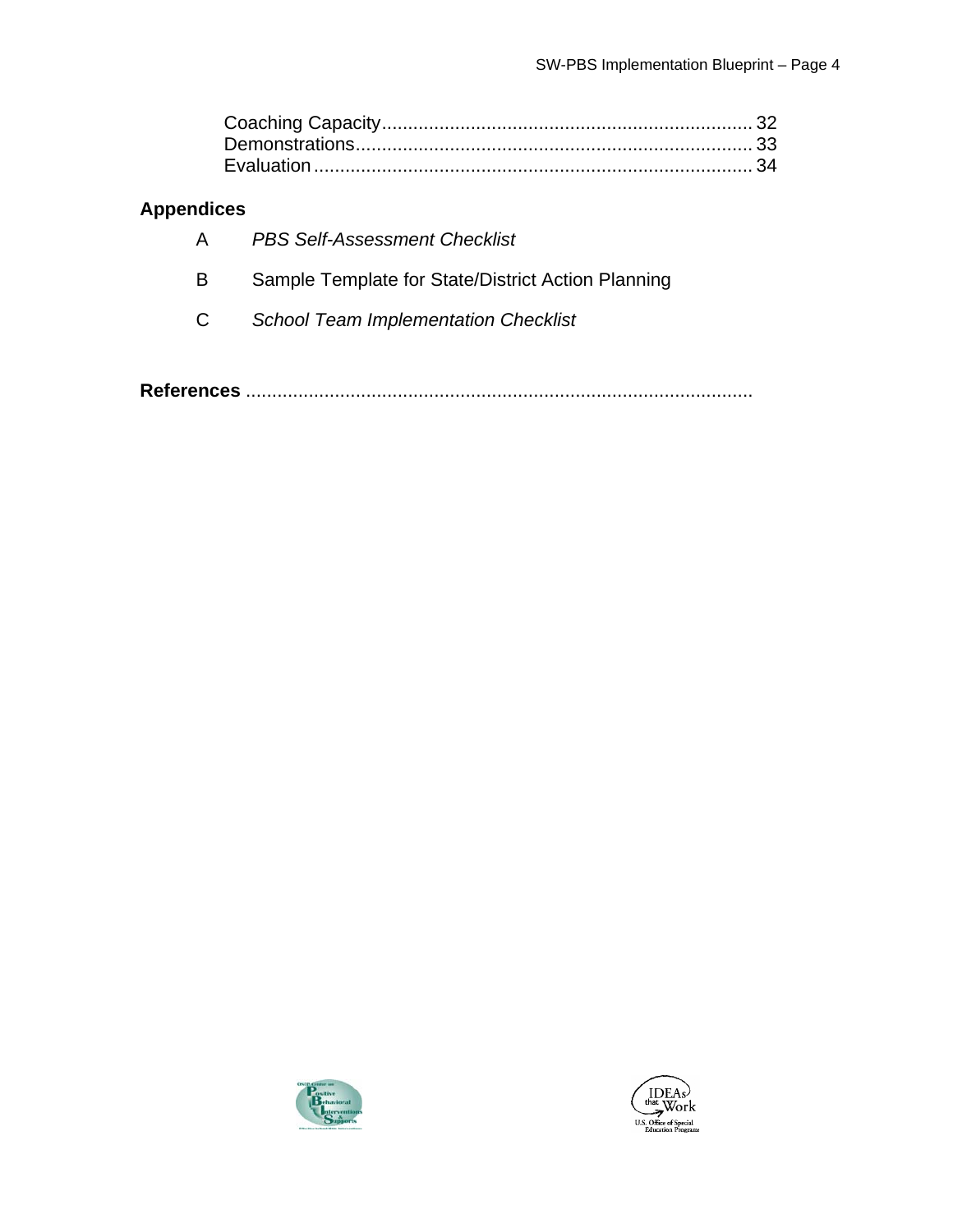## **INTRODUCTION**

#### **Statement of Purpose**

The purpose of this blueprint is to present a rationale for adopting school-wide positive behavior support (SW-PBS), describe the key features of SW-PBS, and illustrate processes, structures, and supports of SW-PBS.

#### **Definition of a Blueprint**

A "blueprint" is a guide designed to improve the efficiency and success of largescale replications of a specific demonstration or example. SW-PBS has been demonstrated to be a feasible and valued approach for improving the social climate of schools and supporting intervention programming for students with high risk problem behavior.

This blueprint is intended to make the conceptual theory, organizational models, and specific practices more accessible for those involved in changing how schools, districts, and state education systems operate effectively and efficiently.

The contents of this blueprint should be considered dynamic and iterative in that guidelines will be improved as new implementations are tried and studied, and as new research is conducted.

#### **Audience for the Blueprint**

This blueprint is designed for use by individuals who are interested in or are implementing SW-PBS, and/or interested in tactics for sustaining or expanding (goto-scale) their efforts. Implementers include school, district, and state level administrators; staff developers; educational policy and decision makers; higher education personnel preparers; consultants; program evaluators; and researchers.



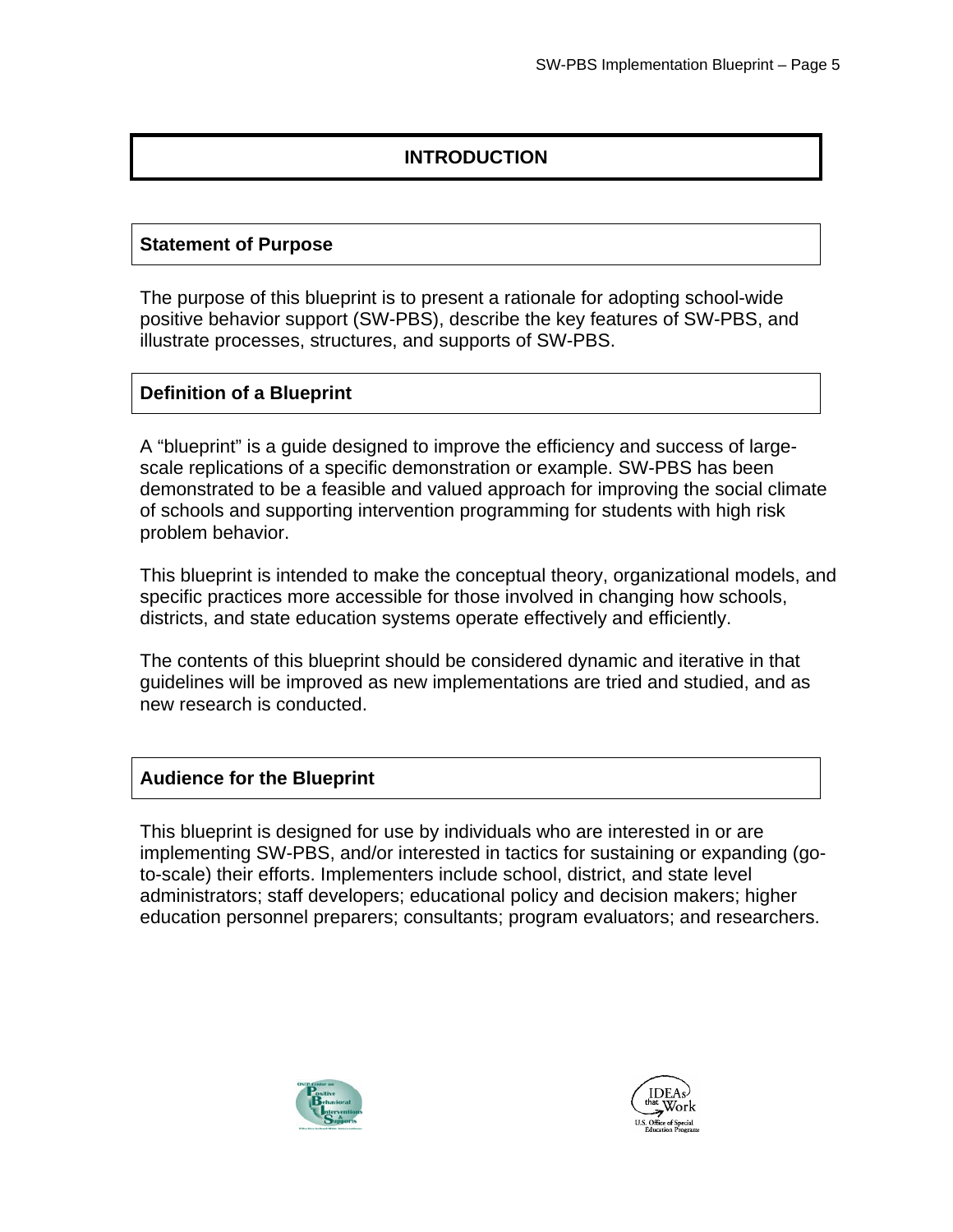## **Using the Blueprint**

The organization of this blueprint emphasizes efficient and effective implementation. To the greatest extent possible, (a) descriptive task analyses and checklists are used to sequence procedures and processes, (b) sample forms and worksheets are provided to enhance task completion, and (c) examples are included. To support and extend implementation efforts, references and additional resources are included in appendices. The contents of this blueprint should be viewed as a "guide" to essential of effective SW-PBS implementation rather than a "cookbook" of practices and systems.

This blueprint is divided into two main sections:

#### **Section I: Describing School-wide Positive Behavior Supports**

In this section, a rationale for adopting a school-wide positive behavior support approach is provided, and the features of this approach are described.

#### **Section II: Implementing a Systems Approach to School-wide Positive Behavior Supports**

In this section, the organizational processes, structures, and supports for adopting a systems approach to SW-PBS are described. School-, district-, and state-wide implementation features are described. The use of a selfassessment checklist is emphasized.



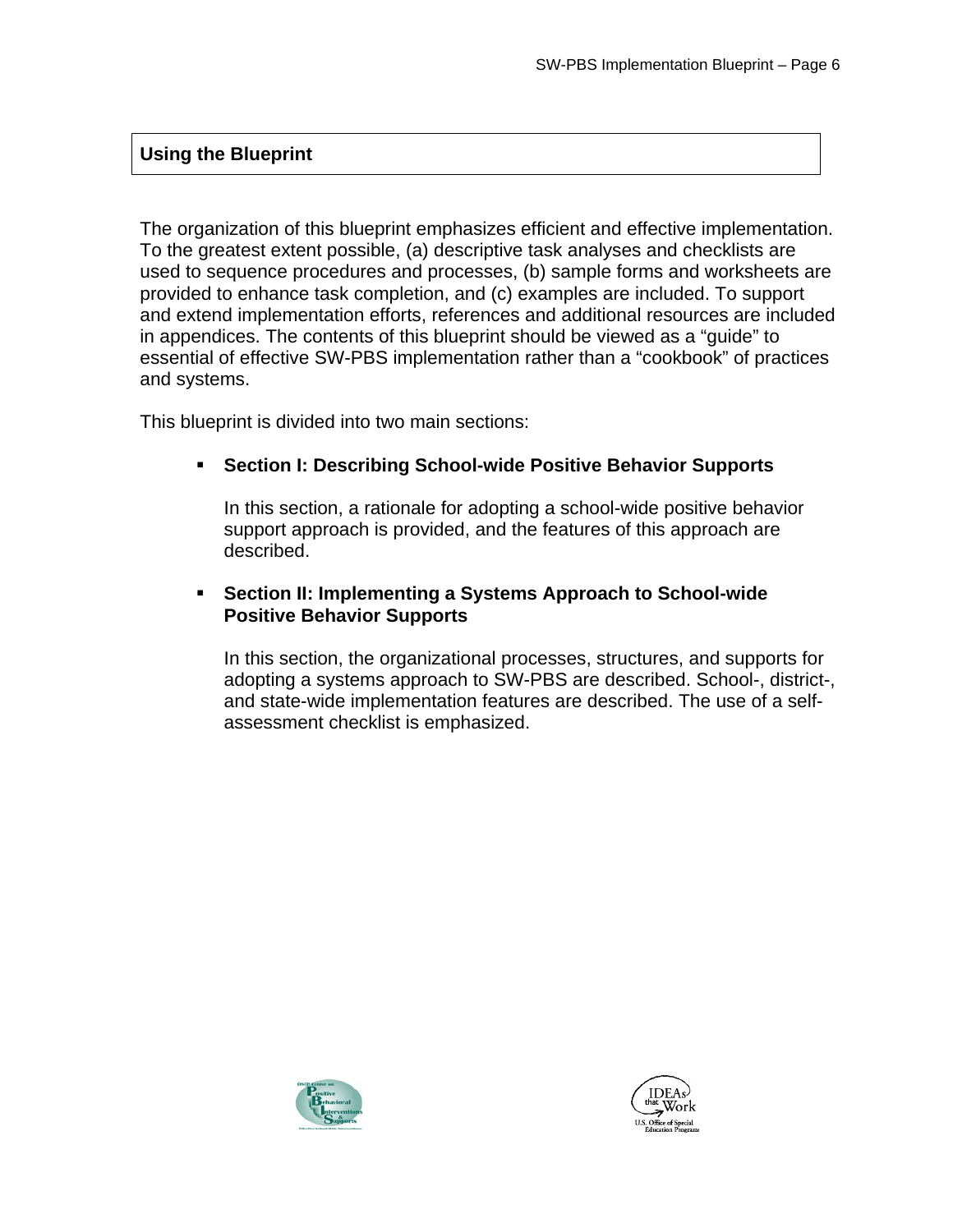## **SECTION I**

## **DESCRIBING SCHOOL-WIDE POSITIVE BEHAVIOR SUPPORT: CHALLENGES, SOLUTIONS, AND FEATURES**

## **What Challenges Do Schools Face in Addressing Their Education Mission?**

The mission of schools is to maximize opportunities for students to achieve three primary and inter-related expectations that enable participation, contributions, and success in schools and larger communities:

- **Academic Skill Competence,**
- Social Skill Competence, and
- Lifestyle skills competence.

Achieving these expectations, however, is hampered by many competing social and behavioral factors. Current data suggest that while extreme violence is stabilizing (and historically low) the rate of disruptive problem behavior is escalating (U.S. Surgeon General, 2000). The single most common request for assistance from teachers is related to behavior and classroom management (Elam, Rose, & Gallup, 1999).

Schools struggle with addressing problem behavior for a variety of reasons:

- Students are more different from each other than similar.
- Multiple initiatives compete and overlap.
- **School climates are reactive and controlling.**
- School organizational structures and processes are inefficient and ineffective.
- Public demand is high for greater academic accountability and achievement.



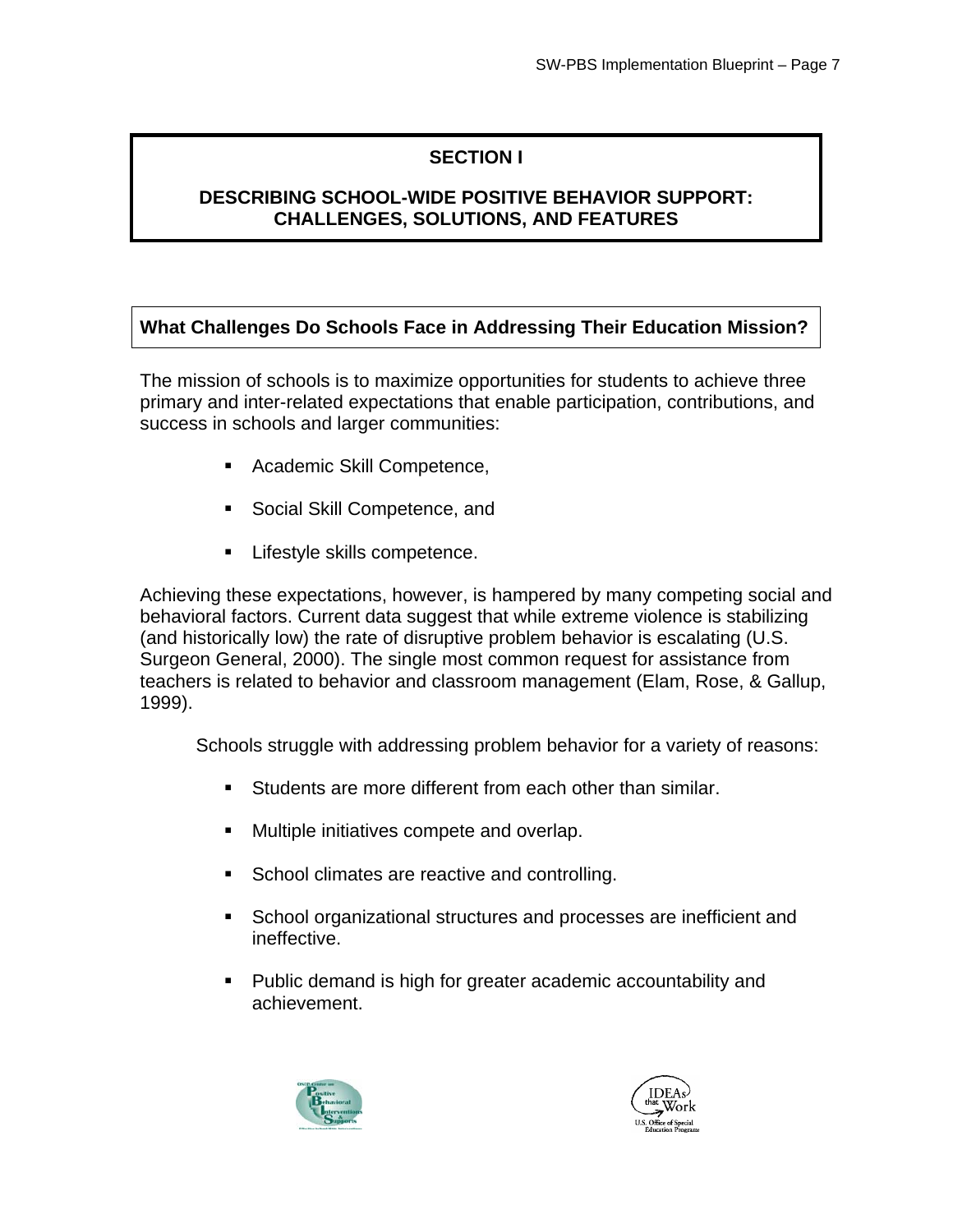- Occurrences of antisocial behavior in school (e.g., aggression, substance use, dropping out, attendance, and insubordination/noncompliance) are more severe and complex.
- Limited capacity exists to educate students with disabilities.
- Media that portrays role models are violent and antisocial.

School attempts to respond to these challenges often result in an over-reliance on the use of aversive and exclusionary consequences. For example, teachers respond to student displays of chronic problem behavior by increasing their use of verbal reprimands, exclusionary consequences (e.g., in school detention and out-of-school suspensions), and loss of privileges. If student behavior does not improve, school systems increase their reactive responses by establishing zero tolerance policies, increasing surveillance, posting security personnel, and excluding students from school.

This over-reliance on reactive management practices is a predictable outcome because teachers, parents, and administrators experience immediate reductions or removals of the problem behavior when they use strong aversive consequences. Having experienced reductions and relief from student problem behavior, they are more likely to use reactive management practices when future student problem behavior occurs, which can be described from a classic negative reinforcement perspective. Unfortunately, these reductions are temporary and problem behaviors typically reoccur, sometimes at higher rates and more intensive levels. Justification for the increased use of reactive management strategies is based on the erroneous assumption that the student is "inherently bad," will "learn a 'better way' of behaving next time," and will "never again" engage in the problem behavior.

Although the use of aversive consequences can inhibit the occurrence of problem behavior in students who already are relatively successful at school, these procedures tend to be the least effective for students with the most severe problem behaviors. In addition, a number of negative side effects are associated with the exclusive use of reactive approaches to discipline (Shores, Jack, Gunter, Ellis, DeBriere & Wehby, 1993; Sugai & Horner, 1999; Sulzer-Azaroff & Mayer, 1994; Tolan & Guerra, 1994):

- A punishing climate can be a setting event for problem behaviors (Sulzer-Azaroff & Mayer, 1994).
- A school climate relying on punishing consequences can provoke problem behaviors (Sulzer-Azaroff & Mayer, 1994), for example, increases in antisocial behavior, breakdown of student-teacher



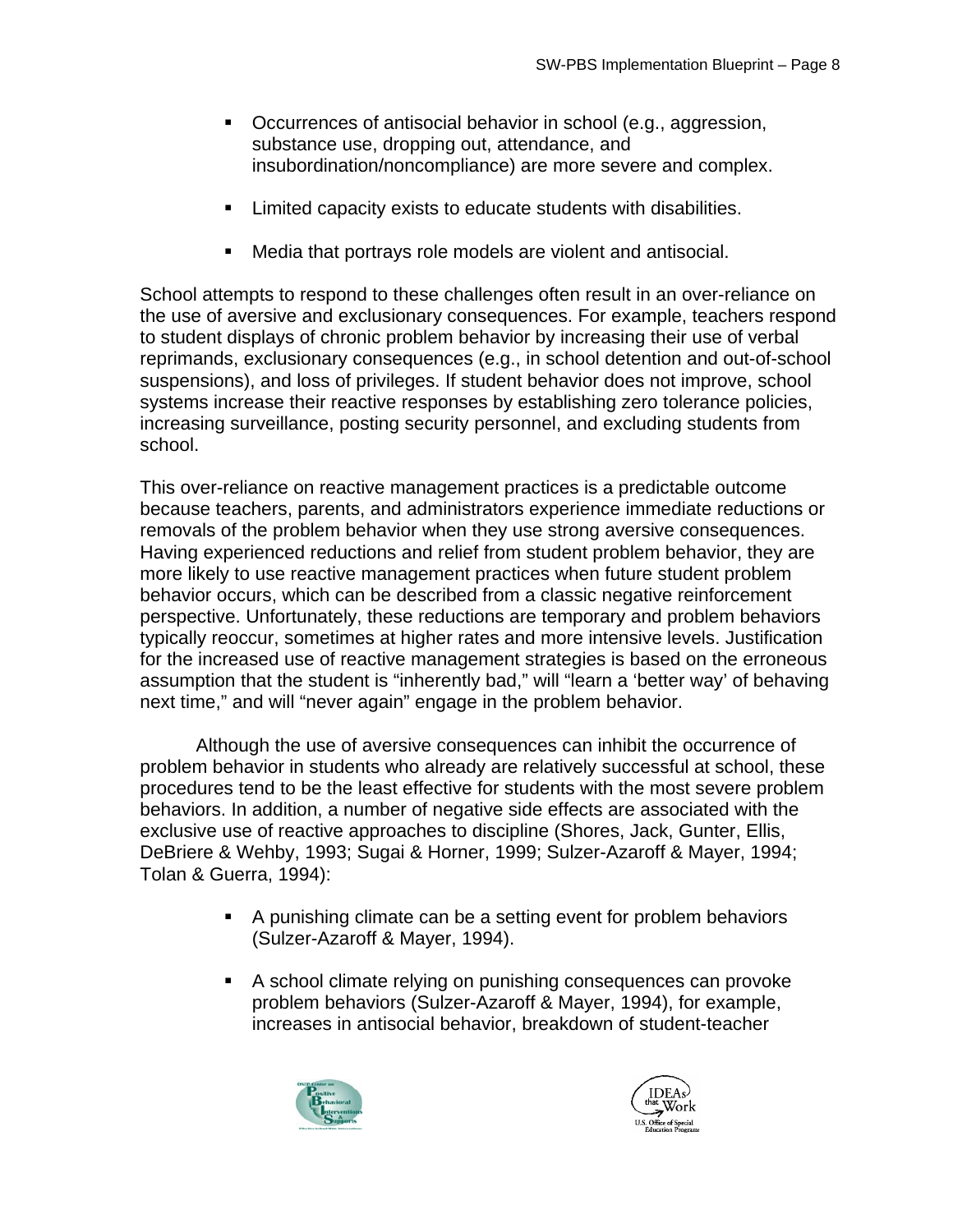relations, degradation of school/social climate, and/ordecreases in academic achievement.

The science of human behavior has taught us that students are not "born with bad behavior," and that they do not learn better ways of behaving when presented aversive consequences for their problem behaviors (Alberto & Troutman, 2001; Sulzer-Azaroff & Mayer, 1994; Walker et al., 1996). In addition, successfully addressing problem behavior requires an increased emphasis on proactive approaches in which expected and more socially acceptable behaviors are directly taught, regularly practiced in the natural environment and followed by frequent positive reinforcement.

## **What is Needed to Address These Challenges?**

To shift from a reactive and aversive approach to managing problem behavior to one that is preventive and positive, schools must

- Work for and with all students, since every child entering school needs behavior support.
- Give priority to empirically validated procedures and systems that have demonstrated effectiveness, efficiency, and relevance.
- **Integrate academic and behavioral success for all students.**
- Emphasize prevention in establishing and maintaining safe and supportive school climates.
- Expand the use of effective practices and systems to district, county, regional, and state levels.
- **Increase collaboration among multiple community support systems (i.e.,** education, juvenile justice, community mental health, family, and medical).
- **Build a school environment where team building and problem solving skills** are expected, taught, and reinforced.



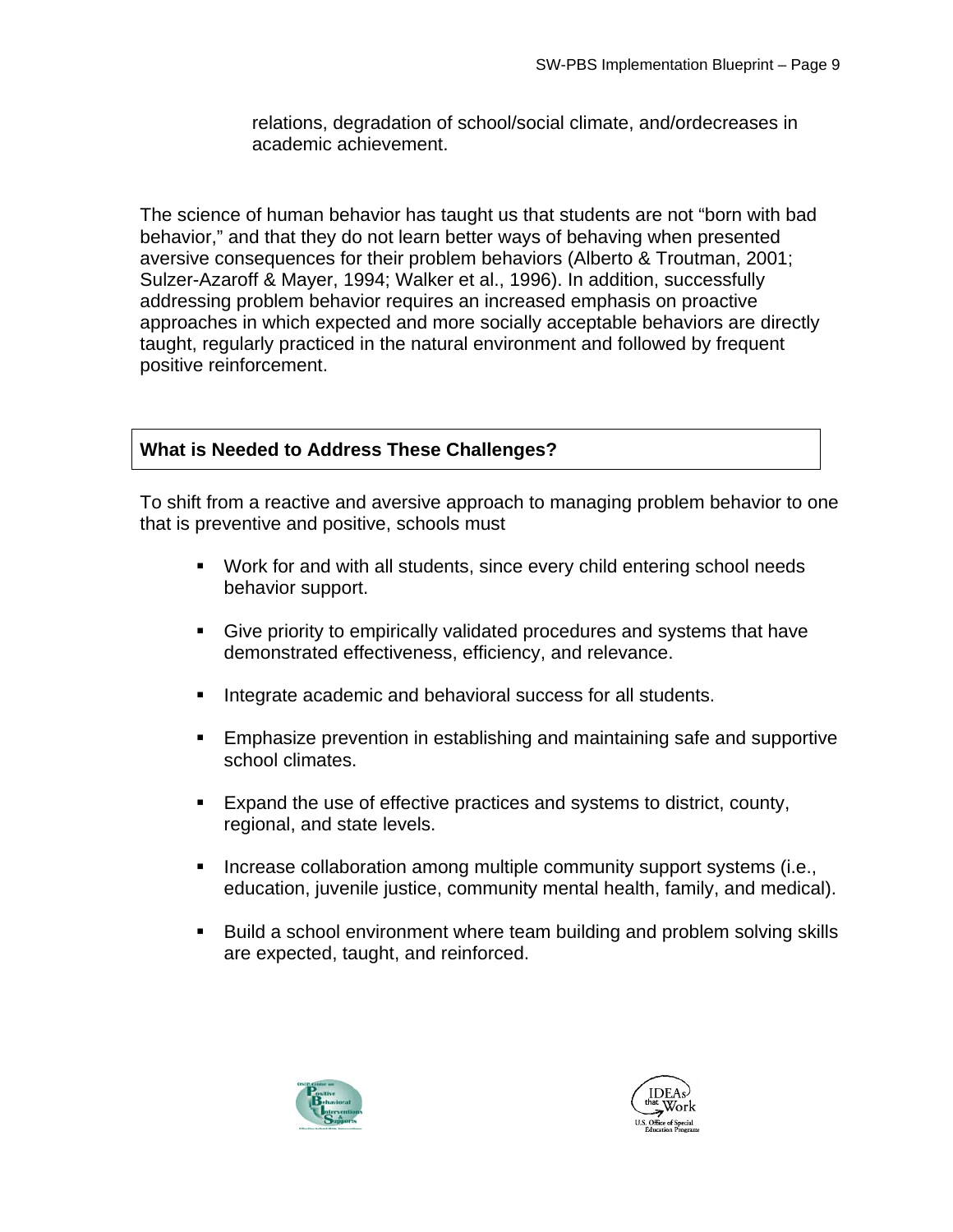## **What is School-wide Positive Behavior Support?**

School-wide Positive behavior support (SW-PBS) is comprised of a broad range of systemic and individualized strategies for achieving important social and learning outcomes while preventing problem behavior with all students. SW-PBS is not a specific "model" but a compilation of effective practices, interventions, and systems change strategies that have a long history of empirical support and development and individually have been demonstrated to be empirically effective and efficient. In addition, SW-PBS has relevant applications to educating all students in schools, not just students with disabilities.

SW-PBS is the integration of four elements

- **Operationally defined and valued outcomes,**
- **Behavioral and biomedical science,**
- Research-validated practices, and
- Systems change to both enhance the broad quality with which all students are living/learning and reduce problem behaviors.

First, SW-PBS emphasizes **operationally defined and valued outcomes** for all students. Specified academic and social behavior outcome indicators are linked to annual school improvement objectives, local and state initiative priorities, and individual academic goals and objectives. Data are used to describe, choose, and evaluate goals/outcomes. Valued outcomes include increases in quality of life as defined by a school's and/or individual student's unique preferences and needs and by positive lifestyle changes that increase social belonging.

Second, SW-PBS is based on a clearly established **behavioral and biomedical sciences** that can be applied to address problem behavior in schools. The approach is based on conceptual principles from behavioral and biomedical research.

- Behavior is learned and can be taught.
- **Behavior is lawful and predictable.**
- Behavior occurrences are affected by environmental factors that interact with biophysical characteristics of the individual.



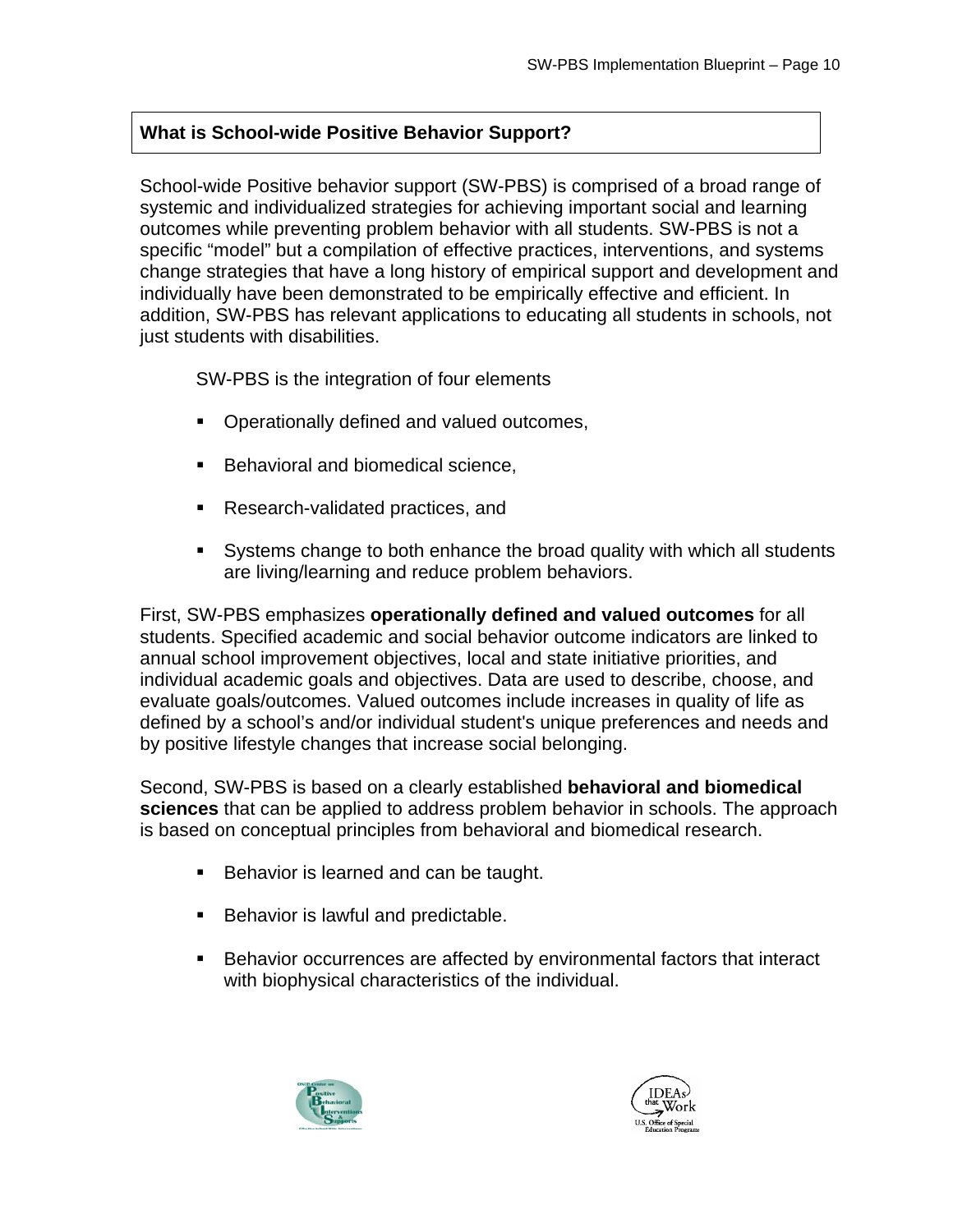- **Understanding the relation between physiology factors and environmental** variables is a critical feature when supporting students with behavioral, social, emotional, and mental health issues.
- Assessing and manipulating environmental factors can predictably affect occurrences of behavior.
- Data collection and use for active decision-making are important for continuous intervention, program, and system improvement.

Third, SW-PBS emphasizes **research-validated practices**, interventions, strategies, curriculum, etc. to achieve goals and outcomes. Data are used to guide which practices should be selected and/or adapted to achieve goals/outcomes. The selection and use of evidence-based practices are given priority.

Fourth, SW-PBS gives priority to **systems change** considerations that support the effective and efficient selection and implementation of practices by school personnel (e.g., teachers, school psychologists, administrators). These organizational working considerations operationalize policies and guiding principles, operating routines, resource supports, and administrative leadership. Internal behavioral expertise and capacity are developed, and data-based decision making is emphasized to improve the selection, adoption, outcomes, and durability of practices.

Together these four elements provide schools with the opportunity to efficiently organize scarce resources and support the adoption of effective practices. Implementation of a school-wide approach to SW-PBS requires investments in the features represented in the following figure:



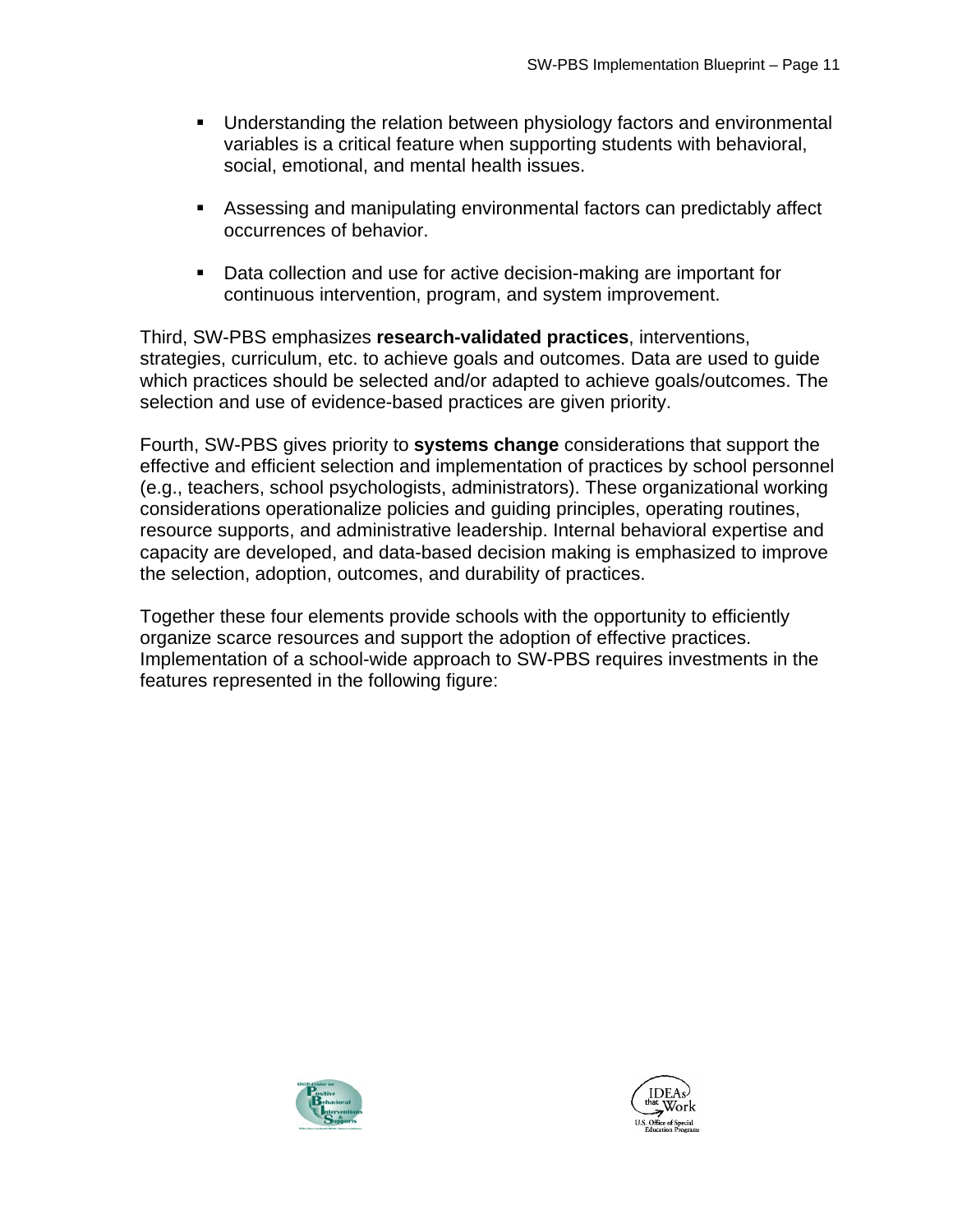

## **Why Develop This Blueprint on School-wide Positive Behavior Support?**

Conceptually, SW-PBS is appealing, and a growing research base supports SW-PBS application at the individual student and school-wide levels. The first real task is identifying what is required to enable schools to develop, expand, and sustain their SW-PBS efforts.

This blueprint is intended to serve as a catalyst for prompting and promoting the durable and expanded use of SWPBS for all students at the individual student, classroom, school-wide, district, regional, county, and state levels. In particular, this blueprint has been designed to address seven important assumptions and solutions about "going-to-scale" with SW-PBS:

- **Effective SWPBS must be implemented with high accuracy if maximum** effects are to be realized.
- **Effective SW-PBS practices and systems must be durable if meaningful** change and improvement are to be realized.
- **Effective practices and systems of SW-PBS must be sustained (i.e., in** place for 5-10 years) if schools are to expand their efforts and maximize their effectiveness.



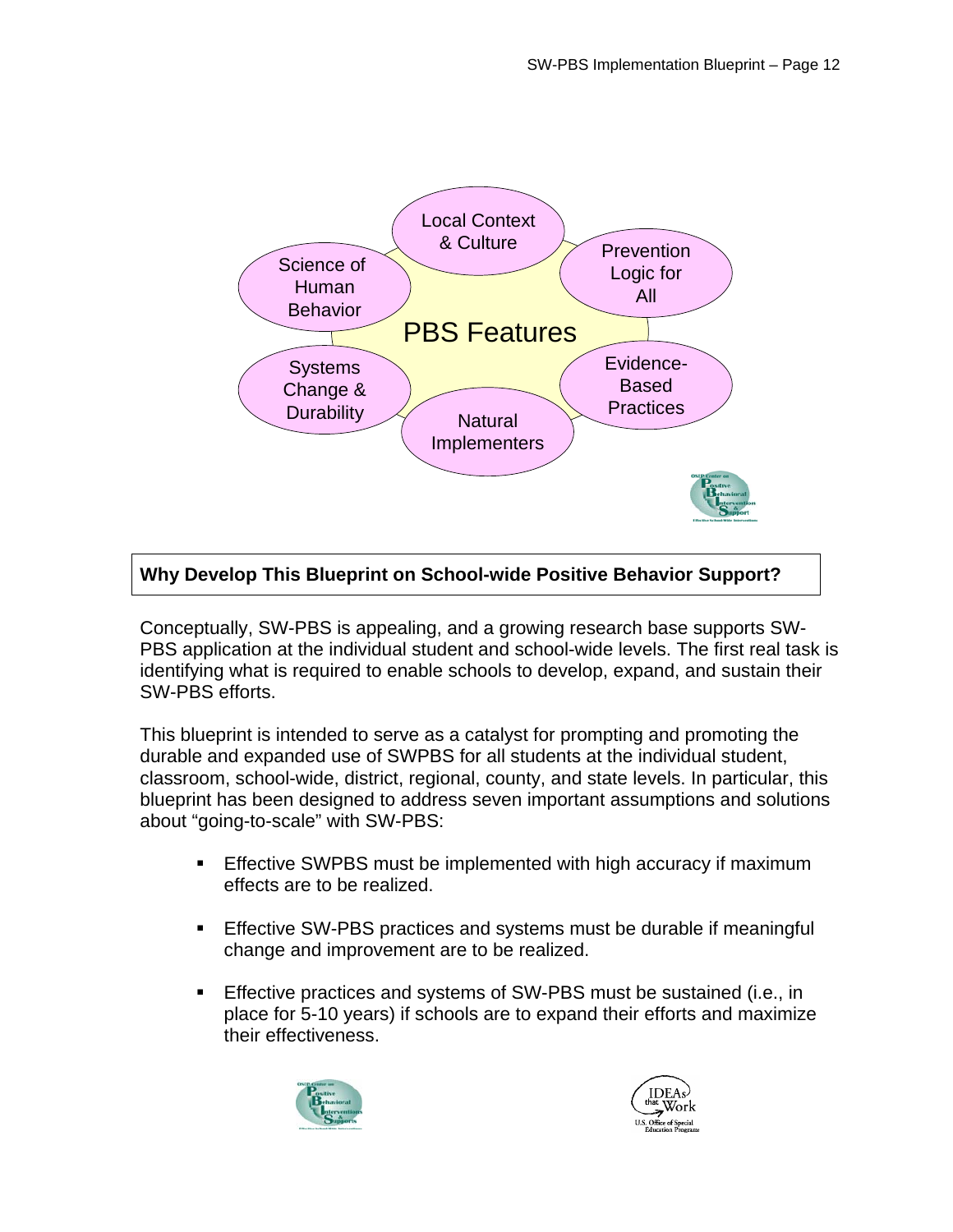- Implementation must be delivered by "typical intervention agents."
- Data on child outcomes must be used to make decisions for continued adaptation and sustained implementation.
- **IMPLEMENTER 10 IMPLEM** 1 Implementation of effective practices at the local level will require modification of procedures to "fit" the culture, structure, and needs of the local setting; the same practices will look slightly different in different schools and communities.
- Establish "systems" that support functional, doable, and durable implementation of effective practices.

#### **What is a Systems Approach to the Implementation of School-wide Positive Behavior Support?**

Commonly, when schools encounter a problem that cannot be solved by existing strategies and resources, an expert, typically from the "outside," is approached to provide technical assistance and training. An event is created to allow the expert to share and teach about ways to address the problem. The expert leaves, and the school is expected to implement the strategy. Borrowing a concept from Stokes and Baer (1977), this approach basically relies on a "train-and-hope" perspective:

- **Difficult-to-solve problem is encountered.**
- **Expert is identified to provide a solution.**
- **Expert provides or trains the solution.**
- Expert leaves and expects school to implement the solution.
- Lacking supports and capacity, solution is not implemented effectively.
- **School waits for next problem to occur ("expert model" reinforced).**

This approach to problem solving is likely to fail because attention is not focused on what system supports (e.g., resources, training, policies) are needed to enable the initial accurate use of the practice, continued use of the practice over time, expanded use of the practice to other contexts, and modification of the practice to maximize outcomes and increase efficiency.



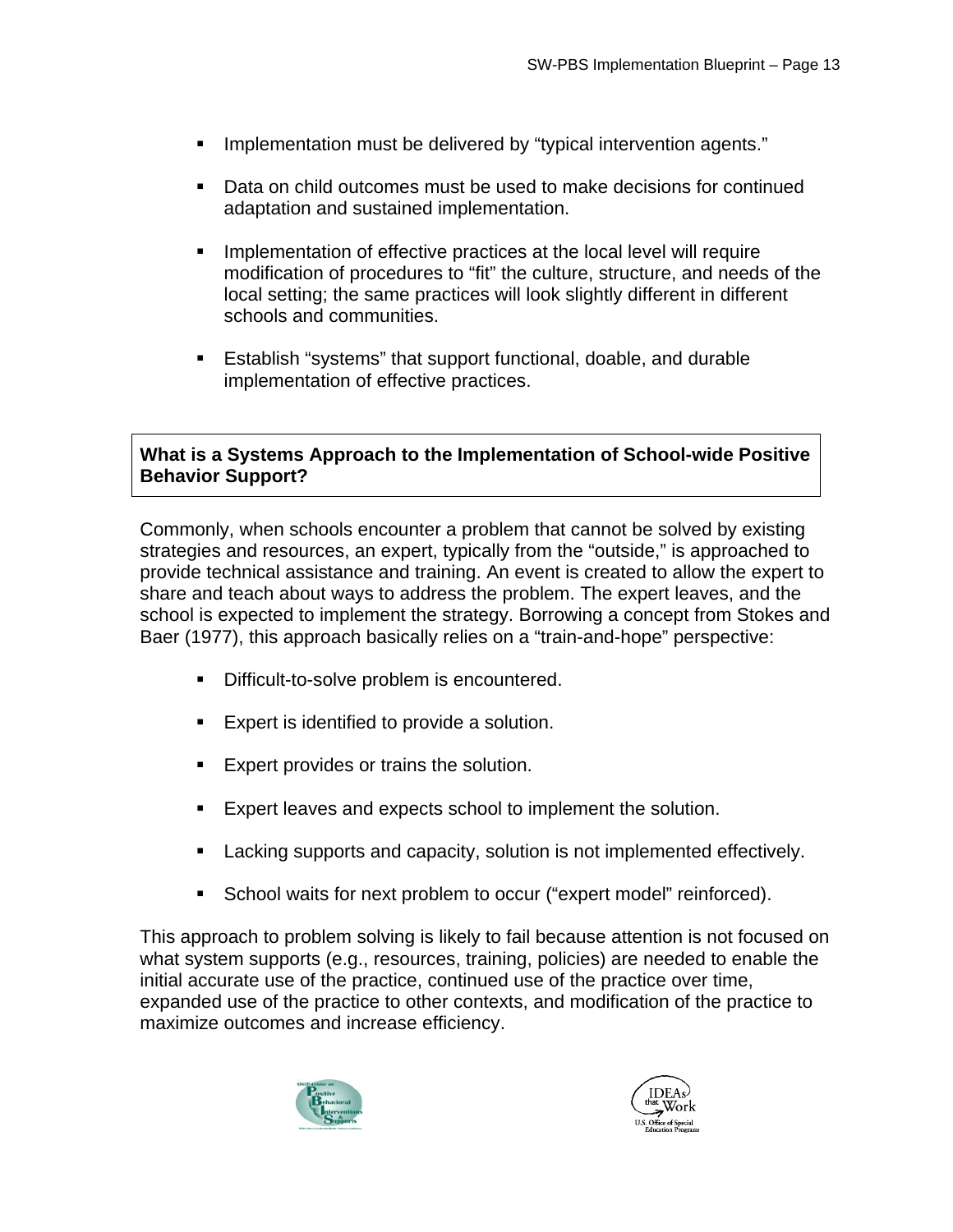A systems approach considers the school as the basic "unit of analysis" or "point of influence or action" and how the collective actions of individuals within the school contribute to how the school is characterized. Although important, individual students, parents, or adults are not the primary context for systems change. Horner (2003) indicates that

- *The organization does not behave, individuals within the organization engage in behaviors.*
- *An organization is a group of individuals who behave together to achieve a common goal.*
- *Systems are needed to support the collective use of best practices by individuals within the organization.*

Thus, the SW-PBS approach gives priority to the establishment of systems that support the adoption and durable implementation of evidence-based practices and procedures, and fit with and be part of on-going school reform efforts. This approach focuses on the interactive and self-checking process of organizational correction and improvement around four key elements:

- **Outcomes**: academic and behavior targets that are endorsed and emphasized by students, families, and educators.
- **Practices:** interventions and strategies that are evidence based.
- **Data:** information that is used to identify status, need for change, and effects of interventions.
- **Systems**: supports that are needed to enable the accurate and durable implementation of the practices of PBS.



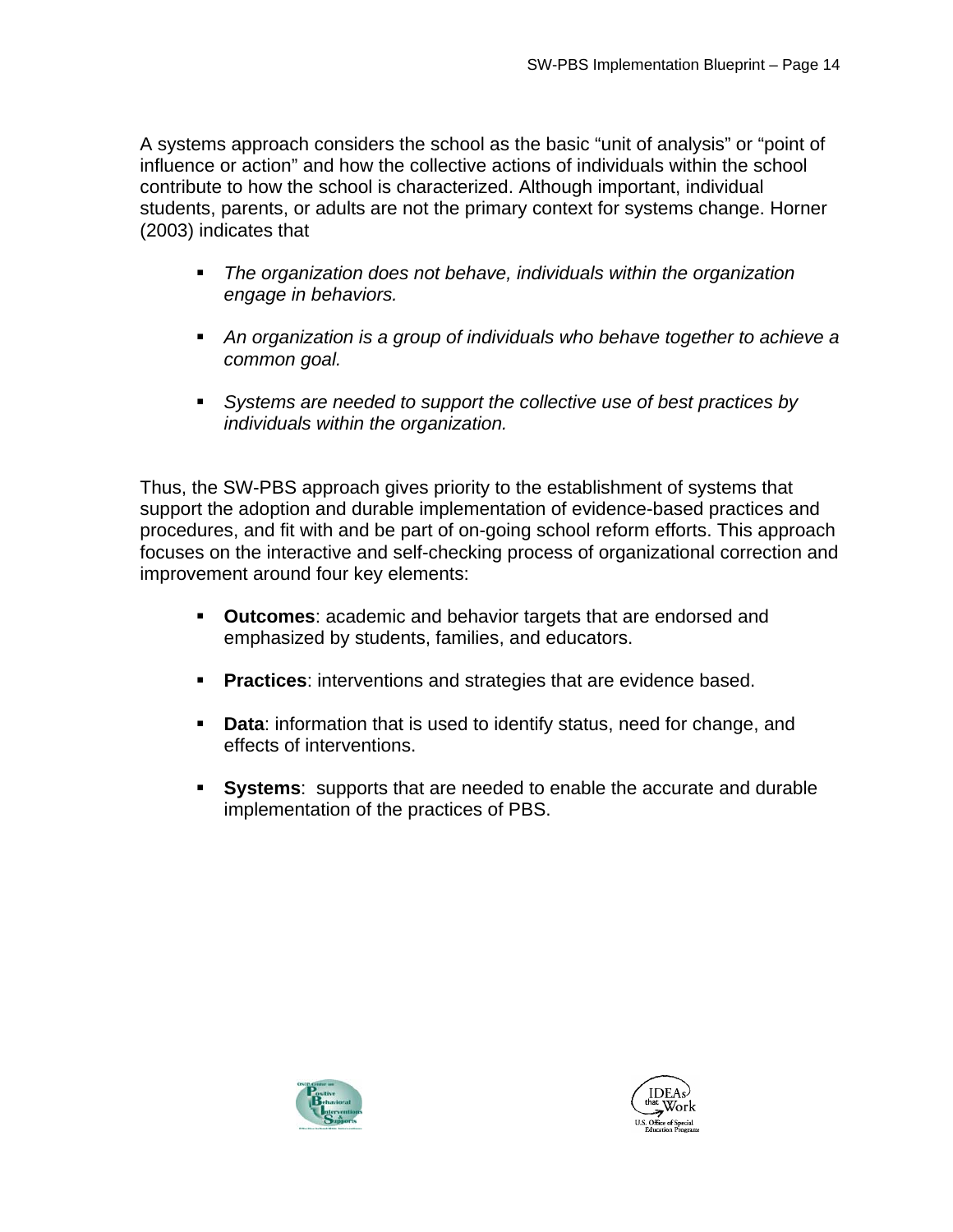

A systems approach to SW-PBS considers multiple points of support:

- **Individual Student**: intensive and individualized behavior intervention planning based on function-based behavior assessments and implementation for students who are unresponsive to school-wide (primary) interventions.
- **Classroom**: expectations, routines, structures, and practices for presenting curriculum, designing instruction, and managing social climate of classroom environments that serves as the basis for individual student behavior support planning.
- **School-wide**: behavioral expectations and supports (i.e., proactive discipline) for all students and staff, across all school settings that together serve as the foundation for classroom and individual student behavior support.
- **District**: specialized behavioral supports, organizational leadership, and implementation resources that as a unity serves as the foundation for effective implementation.



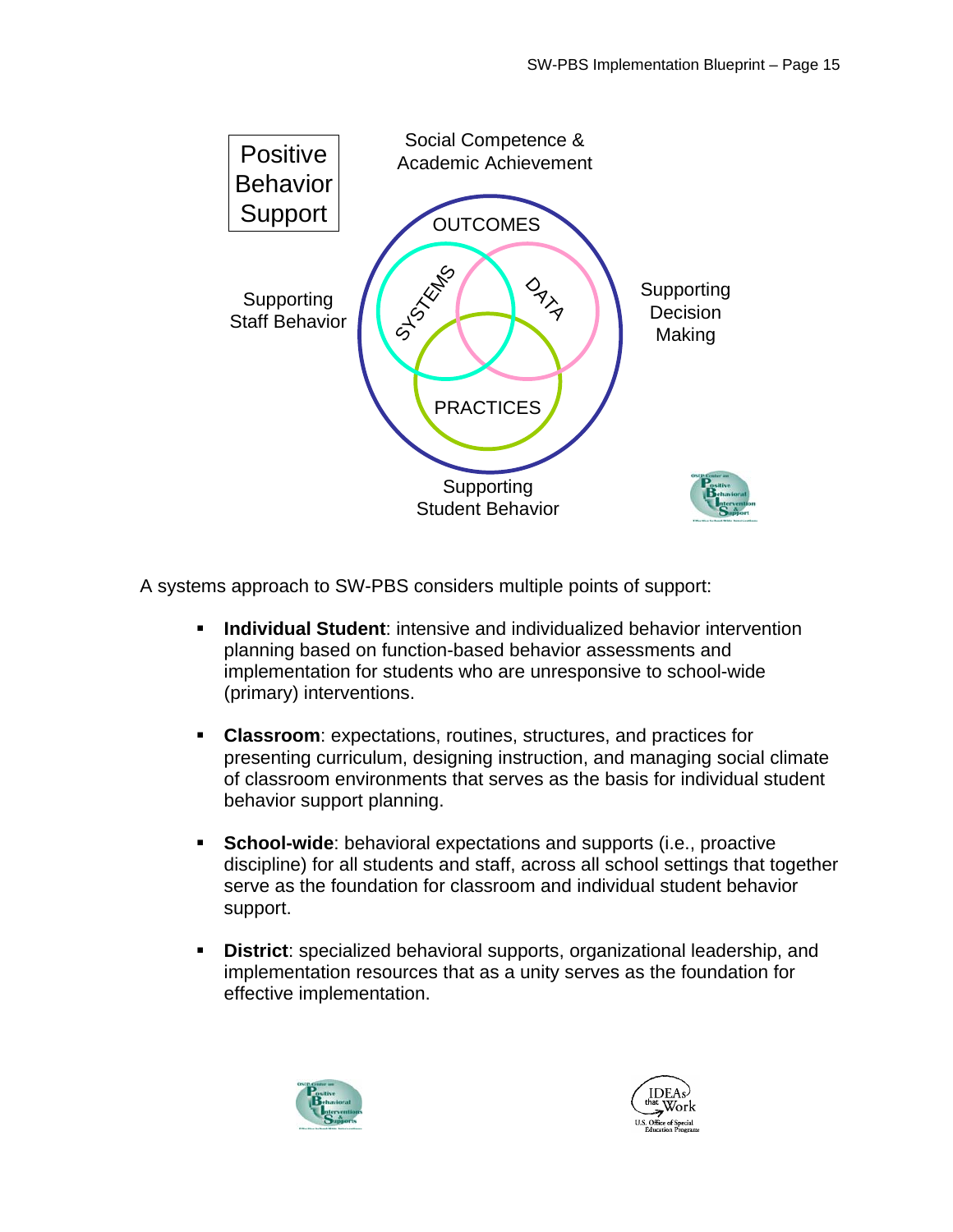- **Community:** collaborative intervention and support efforts for students and families that involve mental health, public health, juvenile justice, and other community agencies and resources.
- **State:** behavior support policy, organizational leadership, and resource management that collectively serve as the foundation for district and school-wide implementation of PBS.



At all levels of implementation of SW-PBS, four perspectives are emphasized:

- 1. **Three-tiered Approach to Prevention** (Lewis & Sugai, 1999; Sugai et al., 2000; Walker et al., 1996).
	- **Primary** prevention focuses on preventing the development of new cases of problem behaviors by focusing on all students and staff, across all settings (i.e., school-wide, classroom, and nonclassroom/noninstructional settings).
	- **Secondary** prevention focuses on reducing the number of existing cases of problem behaviors by establishing efficient and rapid responses to problem behavior.



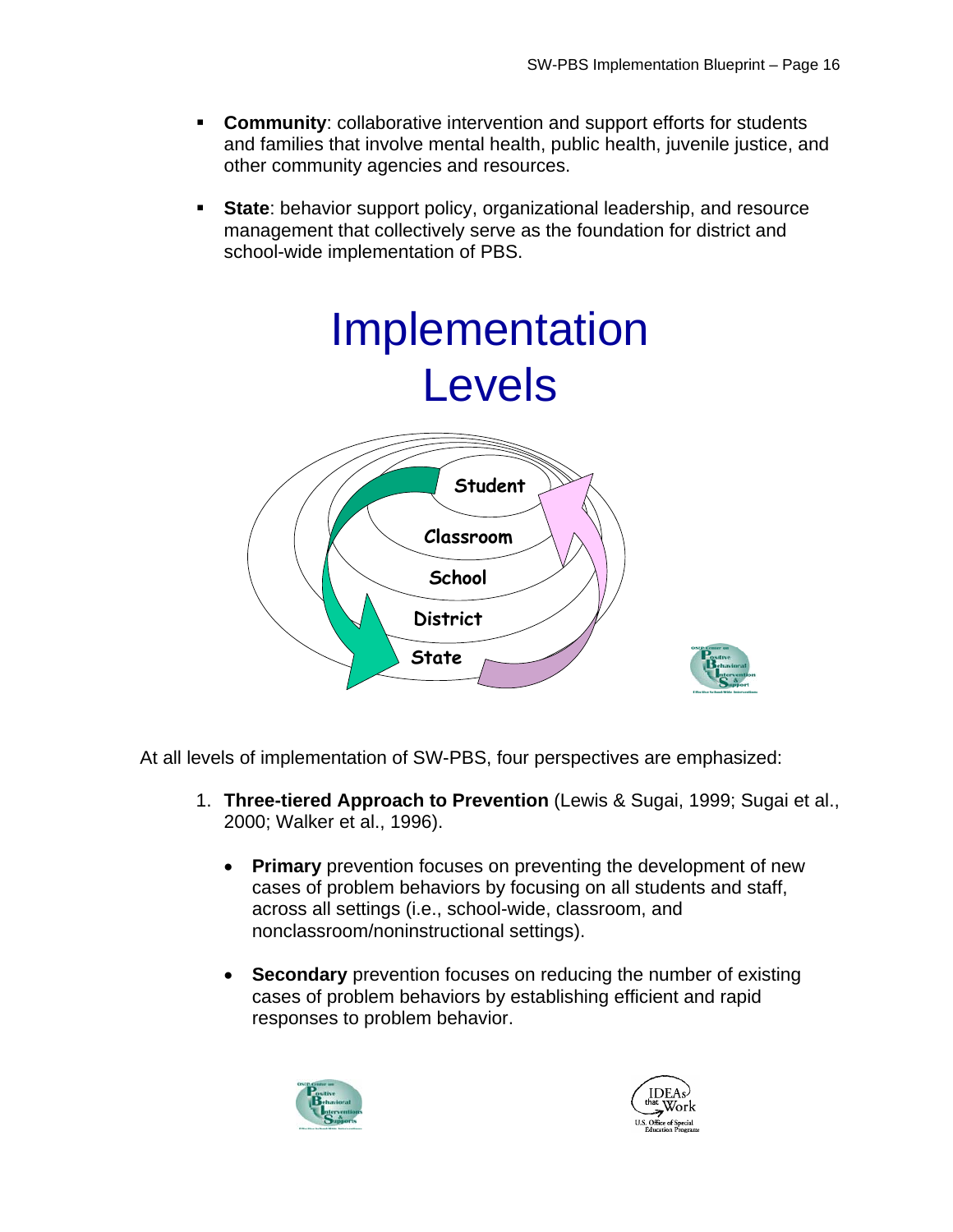• **Tertiary** prevention focuses on reducing the intensity and/or complexity of existing cases of problem behavior that are resistant to primary and secondary prevention efforts.



A preventive approach focuses on

- Removing antecedent or preceding factors that prompt, trigger, or occasion problem behavior in children and undesirable intervention practices.
- Adding antecedent or preceding factors that prompt, trigger, or occasion appropriate behavior and desirable intervention practices.
- Removing consequence or following factors that maintain and strengthen occurrences of problem behavior and undesirable intervention practices.
- Adding consequence or following factors that maintain and strengthen occurrences of appropriate behaviors and desirable intervention practices.



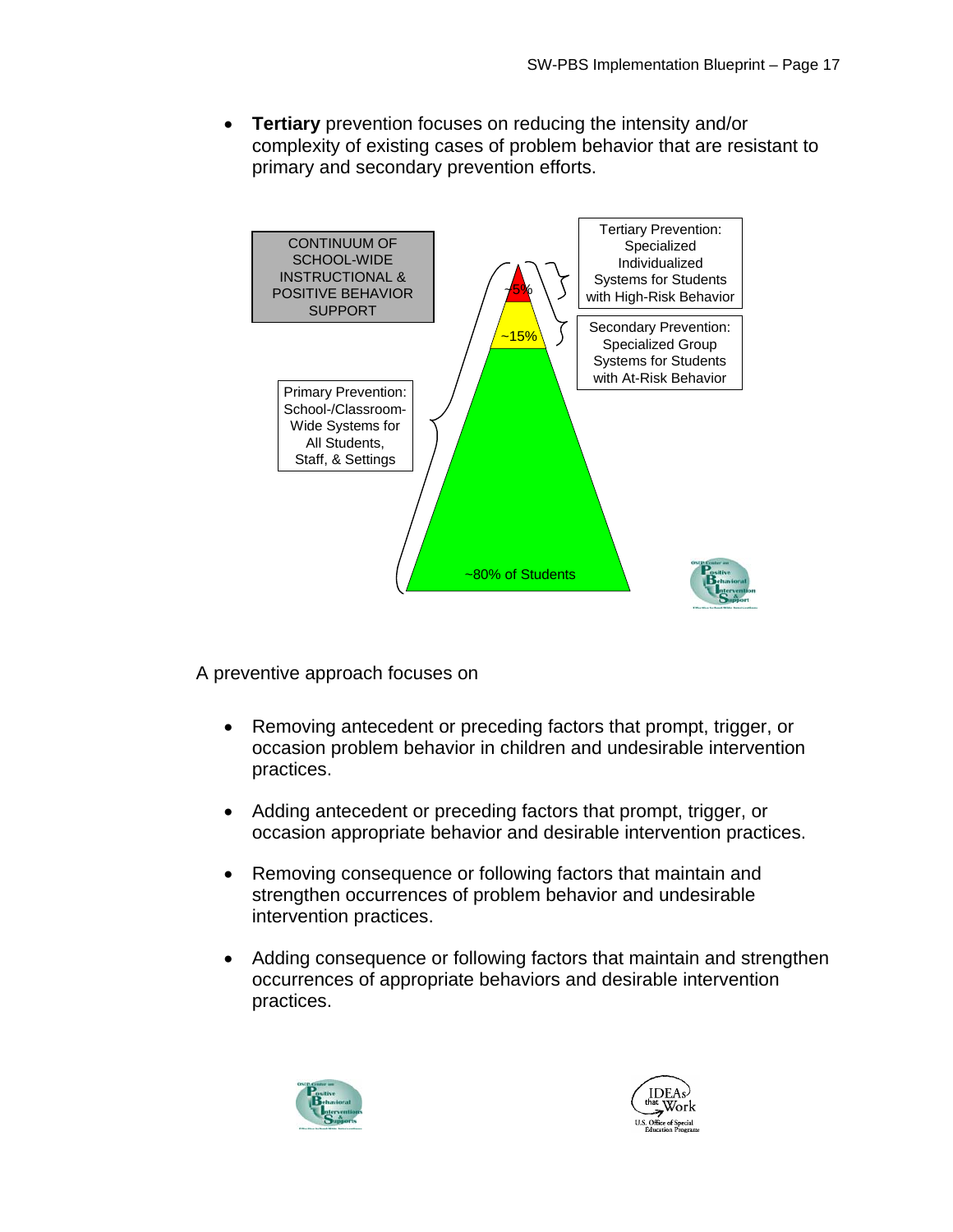- Arranging environments so opportunities are maximized to teach and practice appropriate behavior and desirable intervention practices.
- Teaching social skills and adopting intervention strategies that are more effective, efficient, and relevant than problem behaviors and undesirable intervention practices.
- Removing consequence or following factors that inhibit or prevent occurrences of appropriate behaviors and use of desirable intervention practices.
- 2. **Instructional Emphasis** (Colvin, Sugai, & Patching, 1993; Kame'enui & Darch, 2004; Kerr & Nelson, 2002; Sugai, 1992) in which social skills are taught in the same way as academic skills, and the reduction of problem behaviors is addressed by teaching functional replacement behaviors.
	- At the school-wide level, schools focus on defining, teaching, and encouraging school-wide expectations.
	- For students who are at-risk of social failure, instruction is active and focused on "core" skills, often within pre-defined curricula.
	- For students who are high risk for social failure, specific social skills are taught based on functional behavioral assessment of problem behaviors.
- behavior intervention plans. 3. **Functional Perspective** (Horner, 1994; O'Neill et al., 1997; Sugai, Lewis-Palmer, & Hagan-Burke, 1999-2000) in which the factors that maintain observed problem behaviors (positive and negative reinforcement) are used directly and primarily to build effective, efficient, and relevant

A function-based approach has the following features:

- Foundations in behavioral theory, applied behavior analysis, and positive behavior support.
- Attention to environmental context.
- Emphasis on "purpose" or function of behavior.
- Focus on teaching behaviors.



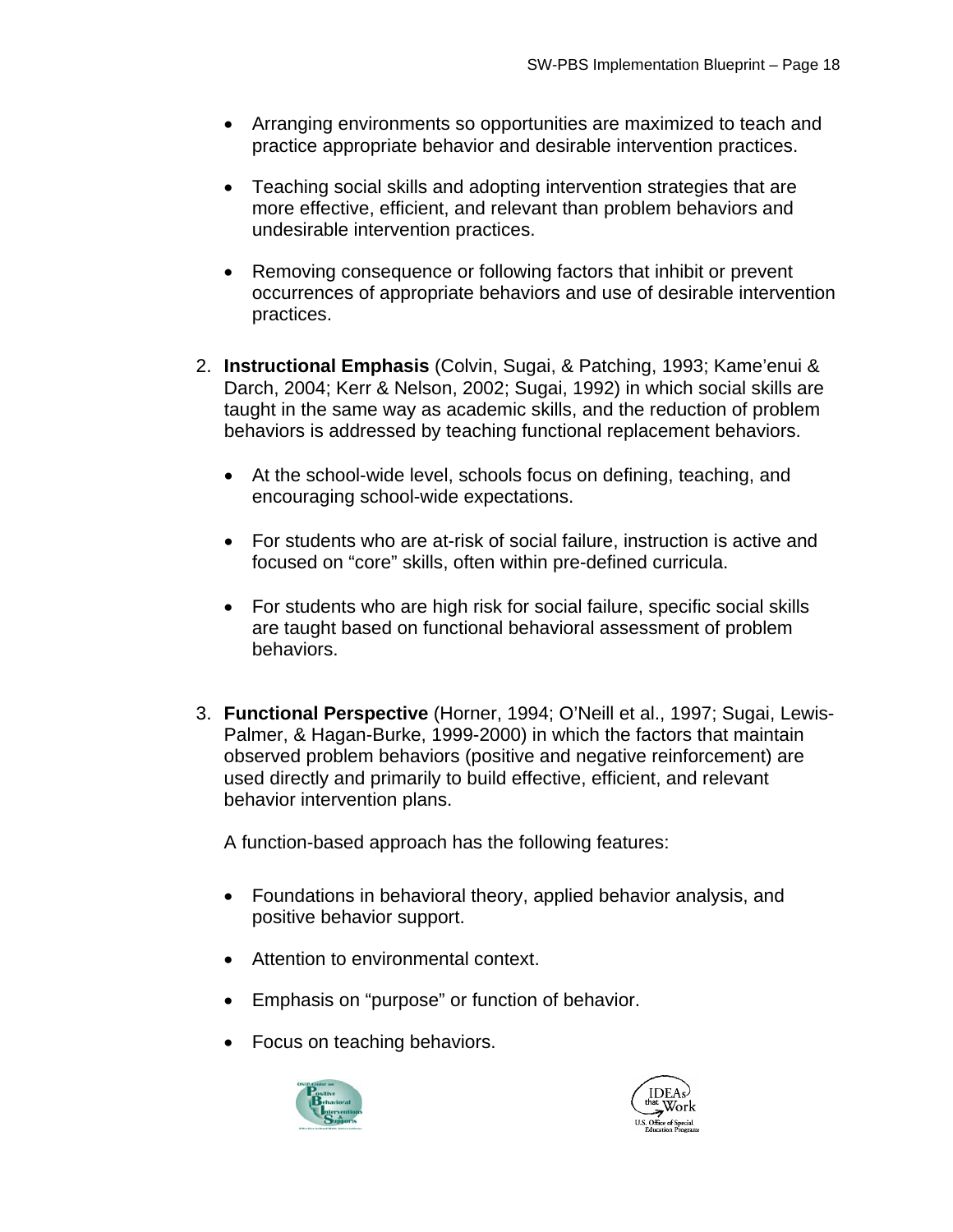• Attention to implementers (adult behaviors) & redesign of teaching & learning environments.

The notion of "function" is based on the behavioral principle of "reinforcement," specifically, positive and negative reinforcement (Crone & Horner, 2003; O'Neill et al., 1997). Positive reinforcement is defined as the increased probability of a behavioral occurrence that is associated with the contingent presentation of a consequence stimulus (reinforcing). Negative reinforcement is defined as the increased probability of a behavioral occurrence that is associated with the contingent removal or withholding of a consequence stimulus (aversive). The following flowchart depicts how these two behavioral principles are operationalized from a function-based perspective:





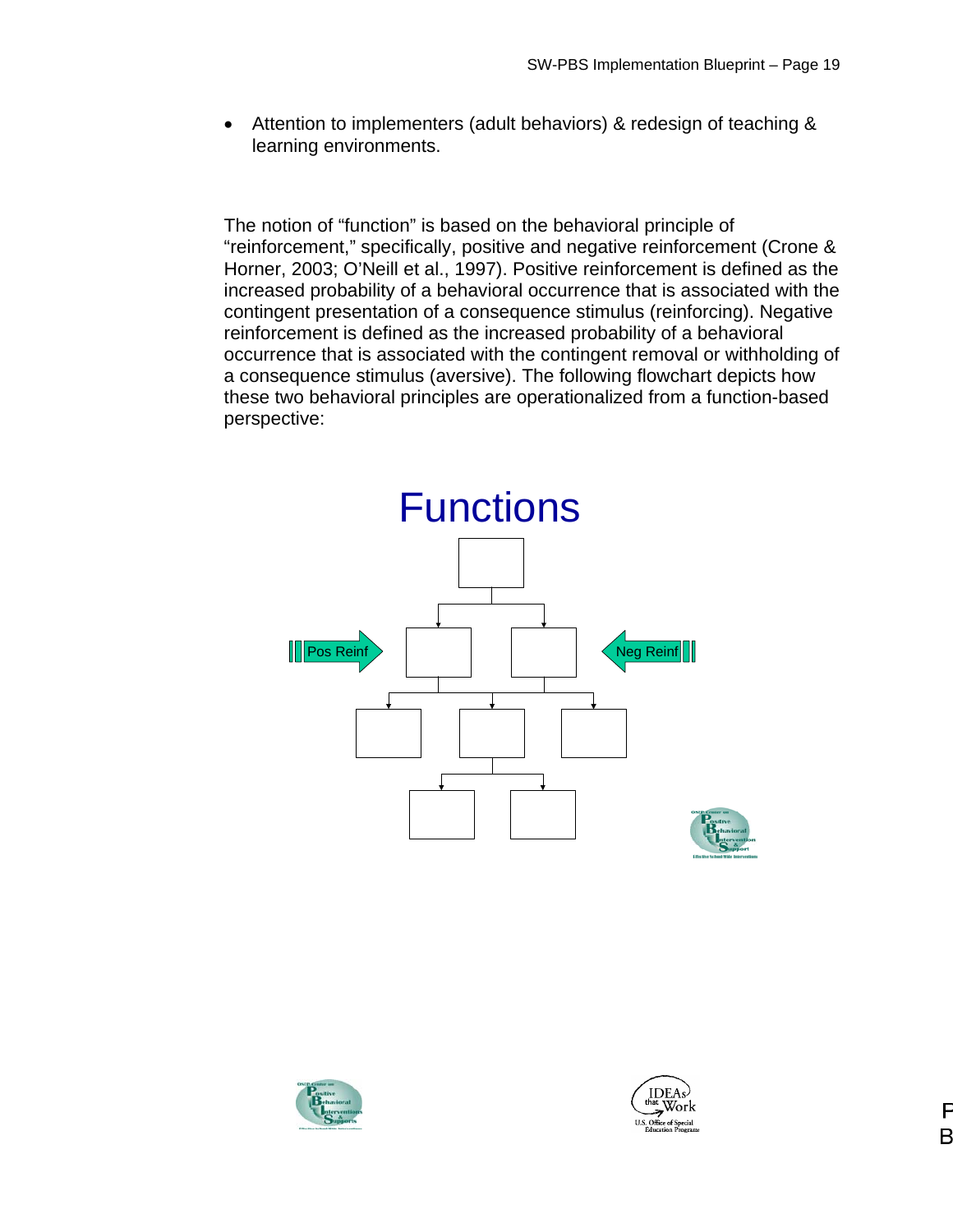A function-based approach is incorporated into behavioral intervention planning at the individual student level (Crone & Horner, 2003). The steps and elements that comprise this approach are illustrated in the following figure:

# Behavior Support Elements



- 4. **Sustainability Priority** (Latham, 1988; Sugai et al., 2000; Zins & Ponte, 1990) which emphasizes
	- Practical applications in which implementation is based on the smallest change that will result in the largest impact.
	- Multiple approaches to ensure the correct approach for the defined problem.
	- On-going collection and use of data because conditions continuously change and affect the status and best use of resources.



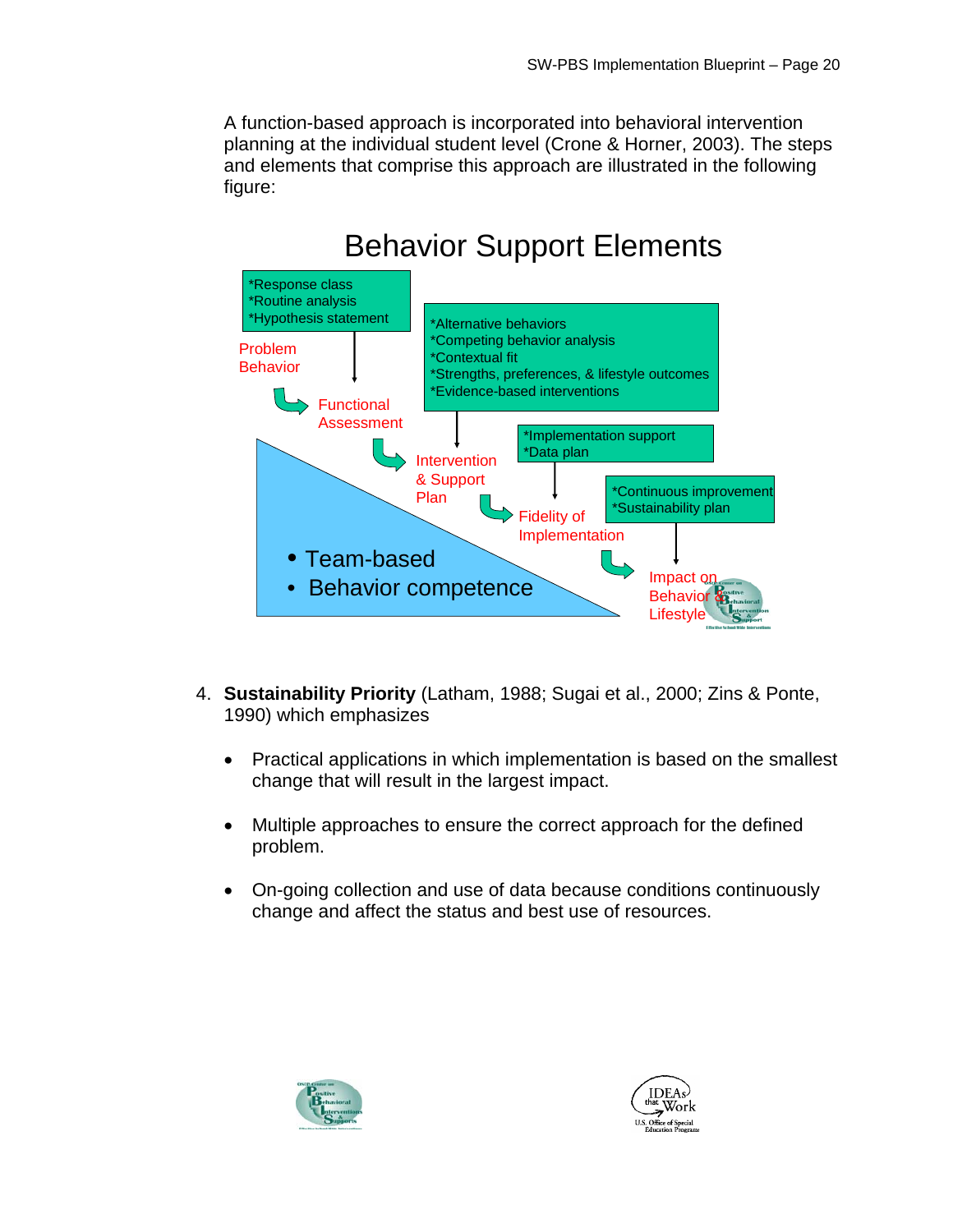The outcome of an effective systems approach is an organization (school, district, state education agency) that has three basic features (Gilbert, 1978; Horner, 2003):

- **A Common Vision**: The organization has a mission, purpose, or goal that is embraced by the majority of members of the organization and serves as the basis for decision making and action planning.
- **A Common Language**: The organization establishes a means of describing its vision, actions, and operations so that communications are informative, efficient, effective, and relevant to members of the organization.
- **A Common Experience***:* The organization is defined by a set of actions, routines, procedures, or operations that is universally practiced and experienced by all members of the organization and that also includes a data feedback system to link activities to outcomes.

Thus, instead of engaging in "train-n-hope" efforts, the SW-PBS approach gives priority to problem solving and action planning that emphasizes accurate, durable, and expanded implementation:

- 1. Establish a visible, effective, efficient, and functional leadership team.
- 2. Review existing information/data.
- 3. Analyze, describe, and prioritize issue within context.
- 4. Specify measurable outcome that is related directly to issue and context.
- 5. Select evidence-based practice to achieve specified outcome.
- 6. Provide supports for accurate sustained adoption and implementation of practice.
- 7. Monitor practice implementation and progress toward outcome.
- 8. Modify practice implementation based on analysis of progress data.



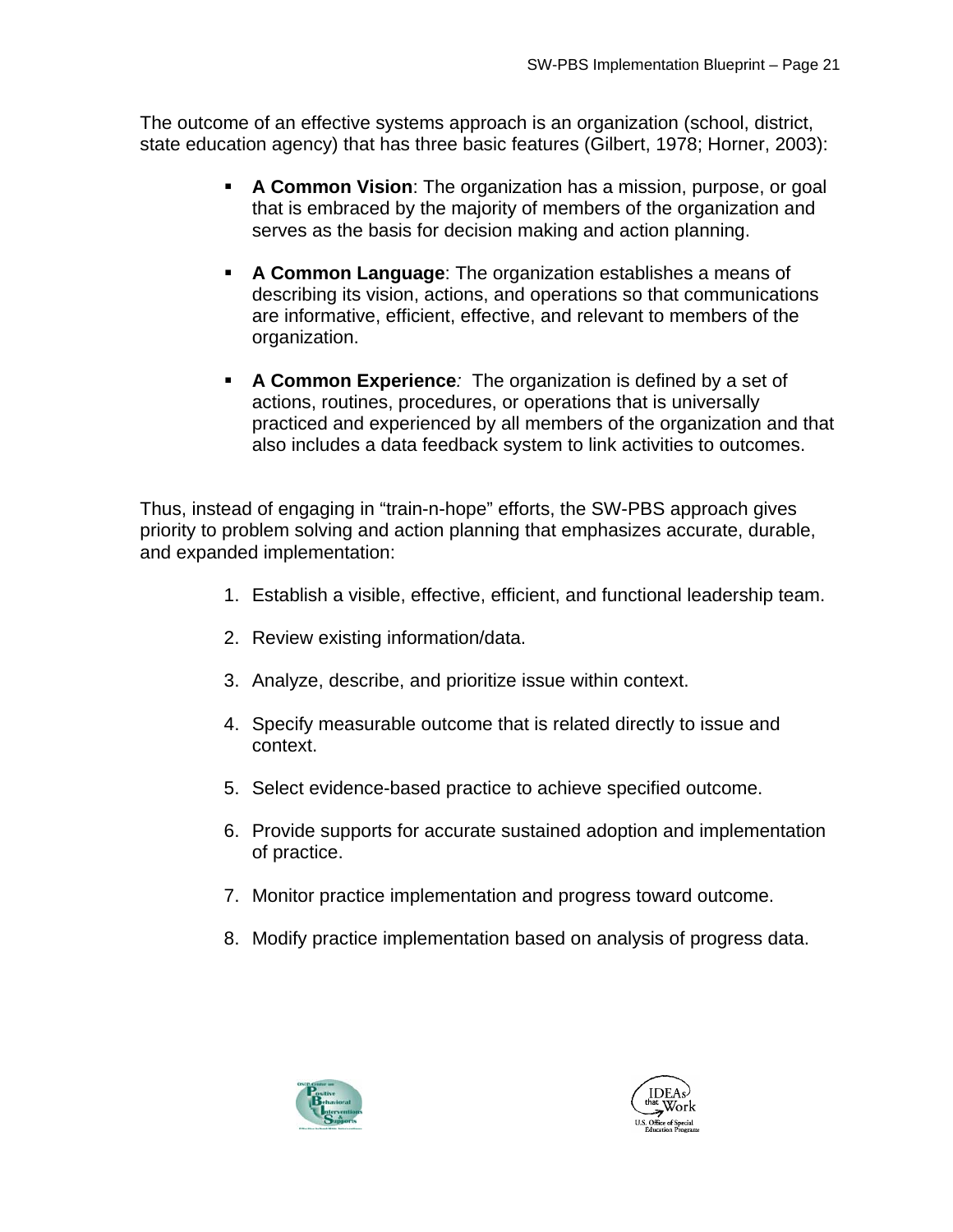The following figure illustrates the working or operational relationship among these implementation elements:





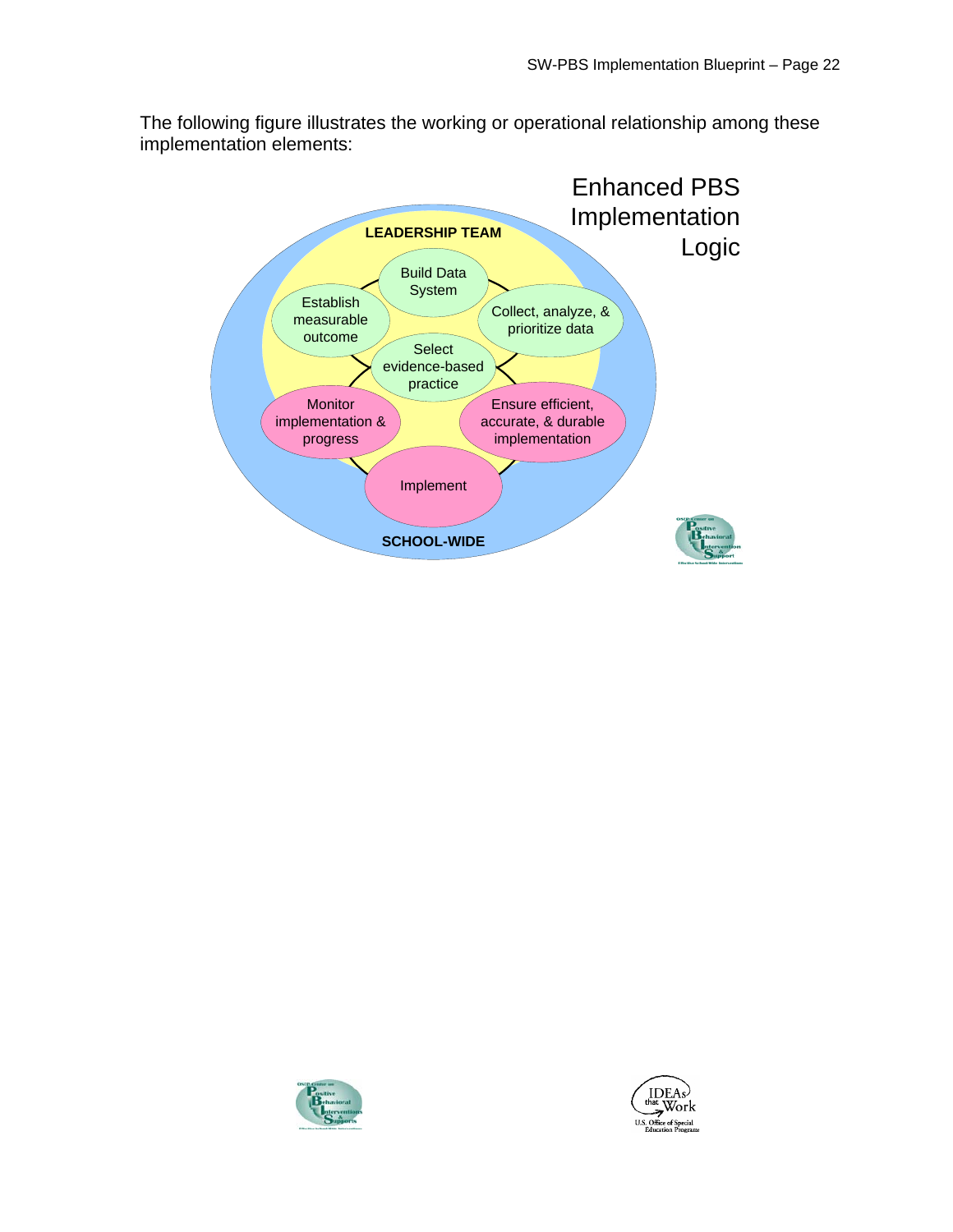## **SECTION II**

## **IMPLEMENTING A SYSTEMS APPROACH TO SCHOOL-WIDE POSITIVE BEHAVIOR SUPPORT**

## **Context Considerations**

In this section of the blueprint, the features and processes for implementing a systems approach to school-wide positive behavior support are described. Although number of participating schools (e.g., 10, 50, 250, 500, 1000) within an effort may vary, typically, three general organizational levels of implementation are considered.

- **School-wide:** individual school organization characterized typically by a group of teachers and support staff who are administered by a single administrative team or principal
- **District-wide:** a single group of multiple schools defined by a common geographic, political, and/or fiscal vision and organizational structure
- **State-wide:** multiple groups of multiple schools organized under a common geographical, political, and/or fiscal vision and organizational structure

In general, implementation of PBS at the school-, district-, and state-wide levels share a common set of features. The actual details of each feature are likely to vary depending upon contextual characteristics of the school, district, or state. The actual PBS implementation activities and structures will vary depending upon a number of factors and influences, including, but not limited to the following:

- **Size or Number:** 35 versus 2100 students, 4 versus 450 staff members, 3 schools versus 250 schools.
- **Location:** urban versus rural versus suburban.
- **Community or Neighborhood:** low versus high social economic status.

To the greatest extent possible, content is presented in outline and list formats to organize and facilitate access. Checklists are provided to enable self-assessment



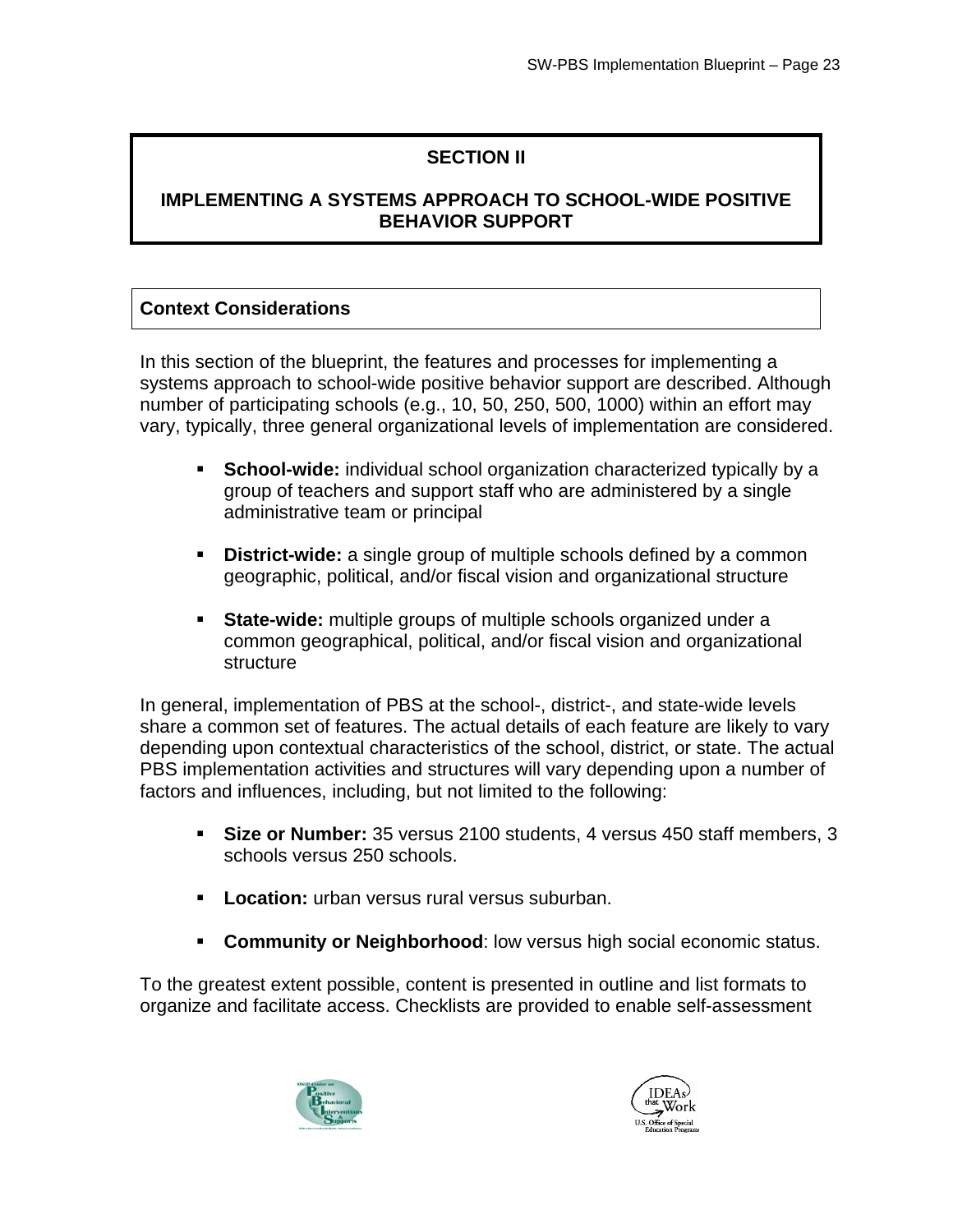and/or self-monitoring of implementation. Finally, where appropriate, resources for obtaining further information are noted.

## **Goal and Capacity Building**

The **goal of systemic SW-PBS implementation efforts** is to achieve effective school-wide behavior support for all members of a school community. This goal is realized by considering the **whole school** as the main implementation unit. In particular, all students and all staff are involved across all settings of the school.

Accomplishing accurate, durable, and adaptable SW-PBS in a school requires systemic support that extends beyond an individual school. The real consideration is organizing multiple schools (e.g., cluster, complex, district, county, state) so that a common vision, language, and experience are established. By achieving this consistency, the efficiency of resource use, implementation efforts, and organizational management can be improved. An expanded infrastructure also enhances the district and state level support (e.g., policy, resources, competence) that provides a supportive context for implementation at the local level.

To achieve the goal and this efficiency, a leadership **team or structure** is needed to lead and increase the working capacity of the system. This team has the primary objective of increasing the system's capacity in four primary areas:

- 1. **Training Capacity** refers to the system's ability to self-assess for specific programmatic and staff development needs and objectives, develop a training action plan, invest in increasing local training capacity, and implement effective and efficient training activities.
- 2. **Coaching Capacity** refers to the system's ability to organize personnel and resources for facilitating, assisting, maintaining, and adapting local school training implementation efforts for both initial training and on-going implementation support.
- 3. **Evaluation Capacity** refers to the system's ability to establish measurable outcomes, methods for evaluating progress toward these measurable outcomes, and modified or adapted action plans based on these evaluations.



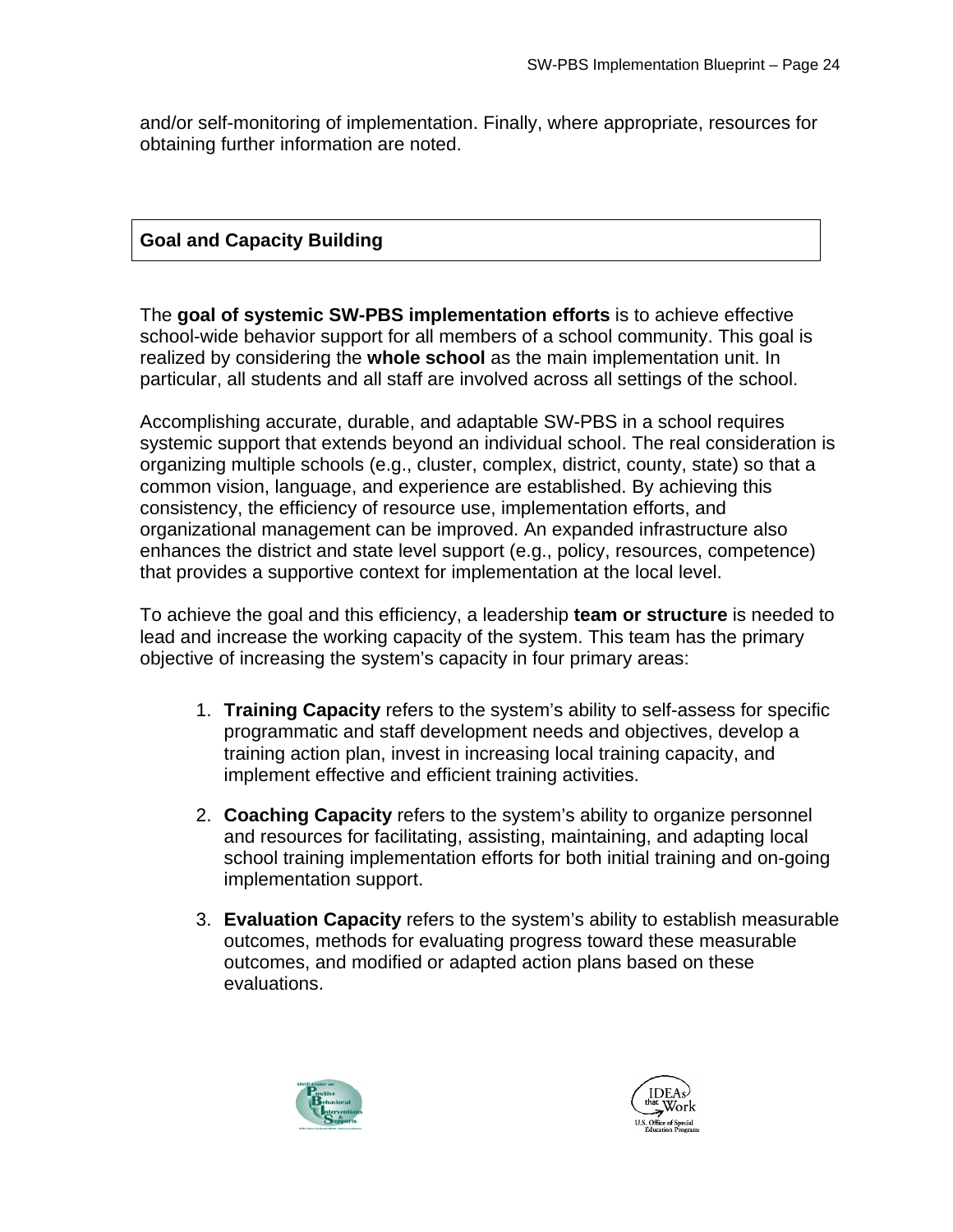4. **Coordination Capacity** refers to the system's ability to establish an operational organization and "rhythm" that enables effective and efficient utilization of materials, time, and personnel. in the implementation of an action plan.

To enable and support the leadership team's efforts, the PBS implementation must have (a) adequate and sustained **funding support**; (b) regular, wide, and meaningful **visibility**; and (c) relevant and effective **political support**.

The following figure provides an overview of the PBS Organizational Logic.



The effectiveness of the SW-PBS implementation is related to the extent that a common vision and a set of principles are used to guide decision-making and implementation efforts. The goals and capacity building elements of a SW-PBS approach are founded on five major constructs or foundational concepts:



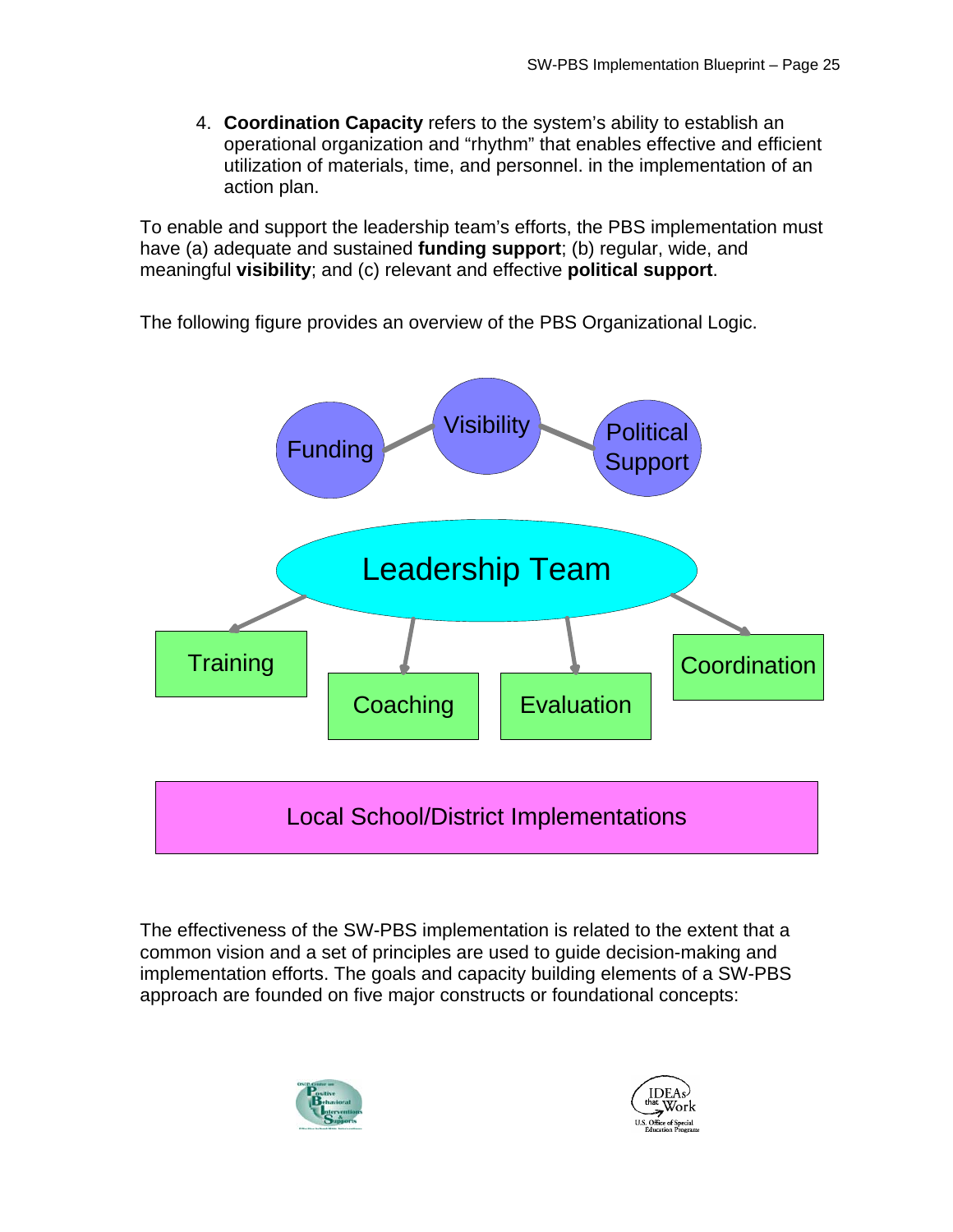- 1. **Prevention** refers to organizing learning and teaching environments to prevent the (a) development of new problem behaviors, (b) worsening of existing problem behaviors, and (c) triggering of problem behavior. Prevention is characterized by an emphasis on directly teaching, actively monitoring, and positively reinforcing prosocial or adapted behaviors.
- 2. **Whole school** refers to addressing the behavior support needs of all members (e.g., students, staff, family members, classified staff) and all settings of a school community.
- 3. **Evidence-based practices** refers to interventions, strategies, and techniques that have empirical evidence of their effectiveness, efficiency, relevance, and durability. See below.
- 4. **Teaming** refers to working as a cohesive, integrated, and representative collection of individuals who lead the systems change and implementation process.
- 5. **Evaluation** refers to the regular and systematic self-assessment of strengths and needs, and the continuous self-improvement action planning process.

"**Evidence-based practices**" refers to strategies, processes, and curricula for which information exists to support adoption and sustained use. Different levels of evidence should be considered:

- Scientific evidence is derived from studies that (a) carefully identify and control for variables that are and are not associated with the practice or curricula and (b) demonstrate the level of confidence with which outcomes and results can be associated with those variables (e.g., random selection of subjects, control and experimental group studies, pre/post group designs, single subject research studies).
- Program evaluation evidence is derived from the careful study of implementation efforts and their outcomes, but without the control comparisons used in empirical research (e.g., nonrandom assignment, small participant numbers, no control group, no systematic replication of effects).
- Case study and testimonial evidence (social validation) is derived from individuals or organizations who report their outcomes and experiences with a given practice, but without validation or testing information or methods.



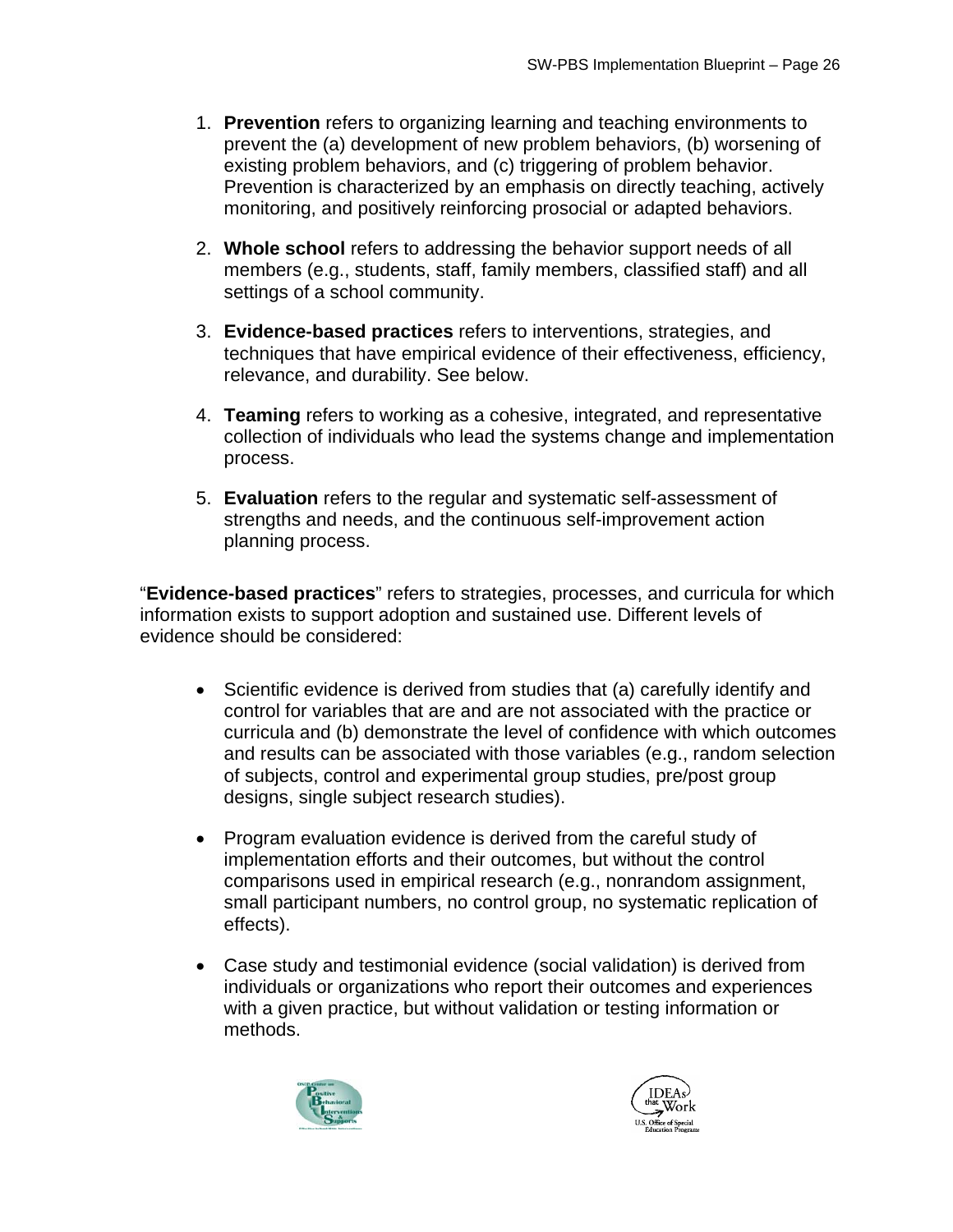Practices derived from studies that have supporting data but do not demonstrate experimentally that a functional relationship exists are "promising practices" for which adoption and use should proceed with caution. Initially, pilot implementation should be conducted with careful data collection and on-going evaluation.

When no evidence is available, conservative use of a practice should be applied to avoid unforeseen negative side effects, extreme costs, an inefficient use of resources and time. At a minimum, new or innovative practices should be pilottested, measured frequently for the extent to which desired and undesired effects are experienced, and evaluated for their costs and benefits. Equally important, innovative practices must be based on sound theory.

Regardless of the evidence available for a practice, consideration for adoption should be based on a documented need, and the application of three main evaluation criteria:

1. Is the practice **effective**?

What is the likelihood that the desired effects or outcomes will be achieved with the practice?

2. Is the practice **efficient**?

What are the costs/benefits of adopting and sustaining the practice?

3. Is the practice **relevant**?

Does a contextual fit exist among the practice, the individuals who will use the practice, and setting or culture in which the practice will be used?

## **PBS Implementation and Planning Self-assessment**

A general template or protocol for self-assessment is found in Appendix A (*PBS Implementation and Planning Self-Assessment*), and has been designed to serve as a multi-level guide for (a) appraising the status of positive behavior support (PBS) organizational systems, and (b) developing and evaluating PBS action plans.



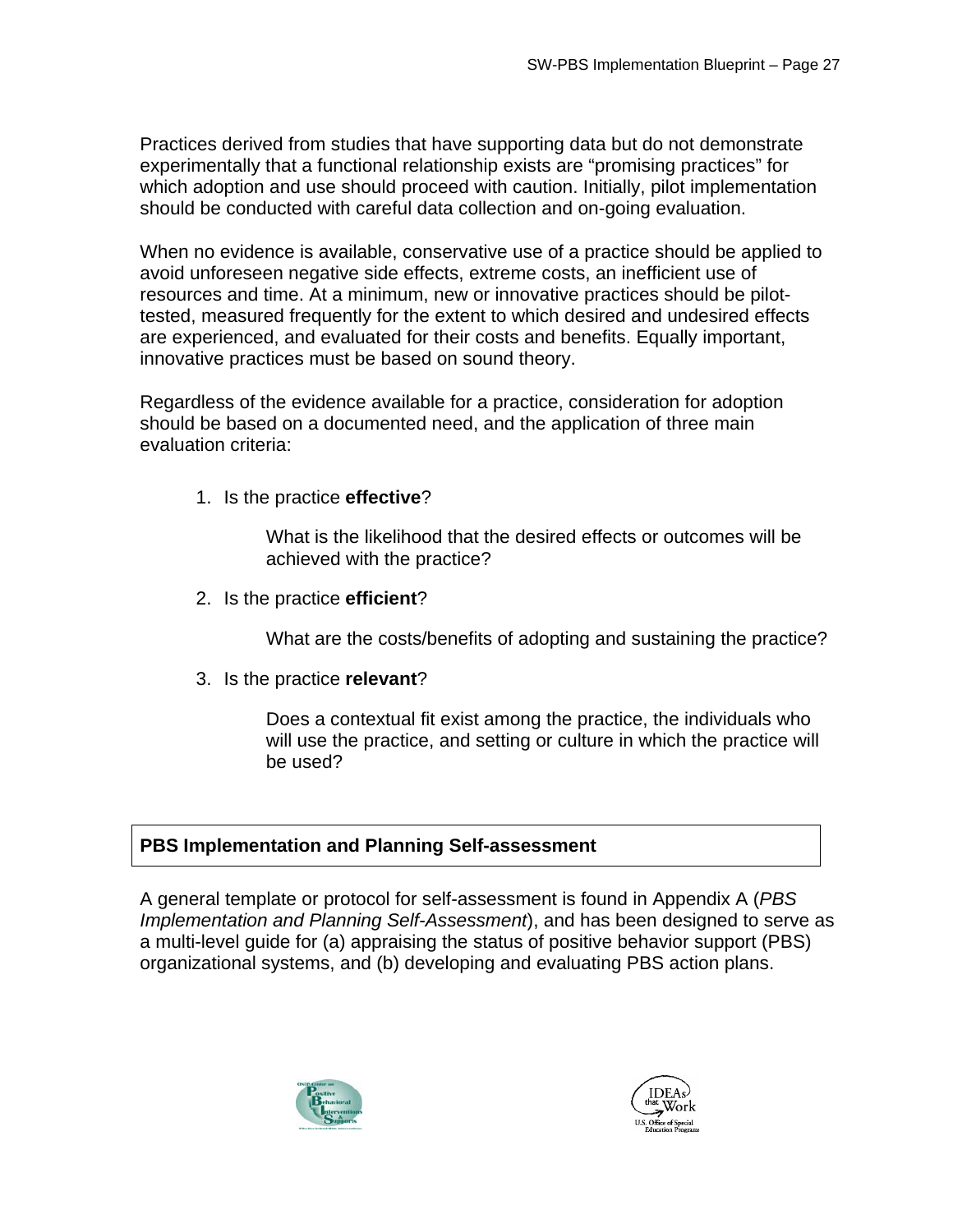The following table summarizes the features that are associated with each section in relation to the elements associated with the PBS organizational logic presented in the previous figure.

| <b>FEATURE</b>            |                                                                                                                                                                                            |  |  |  |  |
|---------------------------|--------------------------------------------------------------------------------------------------------------------------------------------------------------------------------------------|--|--|--|--|
|                           | 1. Team is developed with representation from appropriate<br>range of stakeholders (special education, regular<br>education, families, mental health, administration).                     |  |  |  |  |
|                           | 2. Team determines how many schools are to be involved<br>in the effort.                                                                                                                   |  |  |  |  |
| Leadership<br><b>Team</b> | 3. Team completes self-assessment.                                                                                                                                                         |  |  |  |  |
|                           | 4. Team completes a 3-5 year prevention-based action<br>plan.                                                                                                                              |  |  |  |  |
|                           | Team defines regular meeting schedule & meeting<br>5.<br>process (agenda, minutes).                                                                                                        |  |  |  |  |
| Coordination              | 6. Coordinator(s) is identified who has adequate &<br>designated time to manage day-to-day operations.                                                                                     |  |  |  |  |
| <b>Funding</b>            | 7. Funding sources to cover activities for at least three<br>years can be identified.                                                                                                      |  |  |  |  |
| <b>Visibility</b>         | 8. Dissemination strategies are identified & implemented to<br>ensure that stakeholders are kept aware of activities &<br>accomplishments (e.g., website, newsletter, conferences,<br>TV). |  |  |  |  |



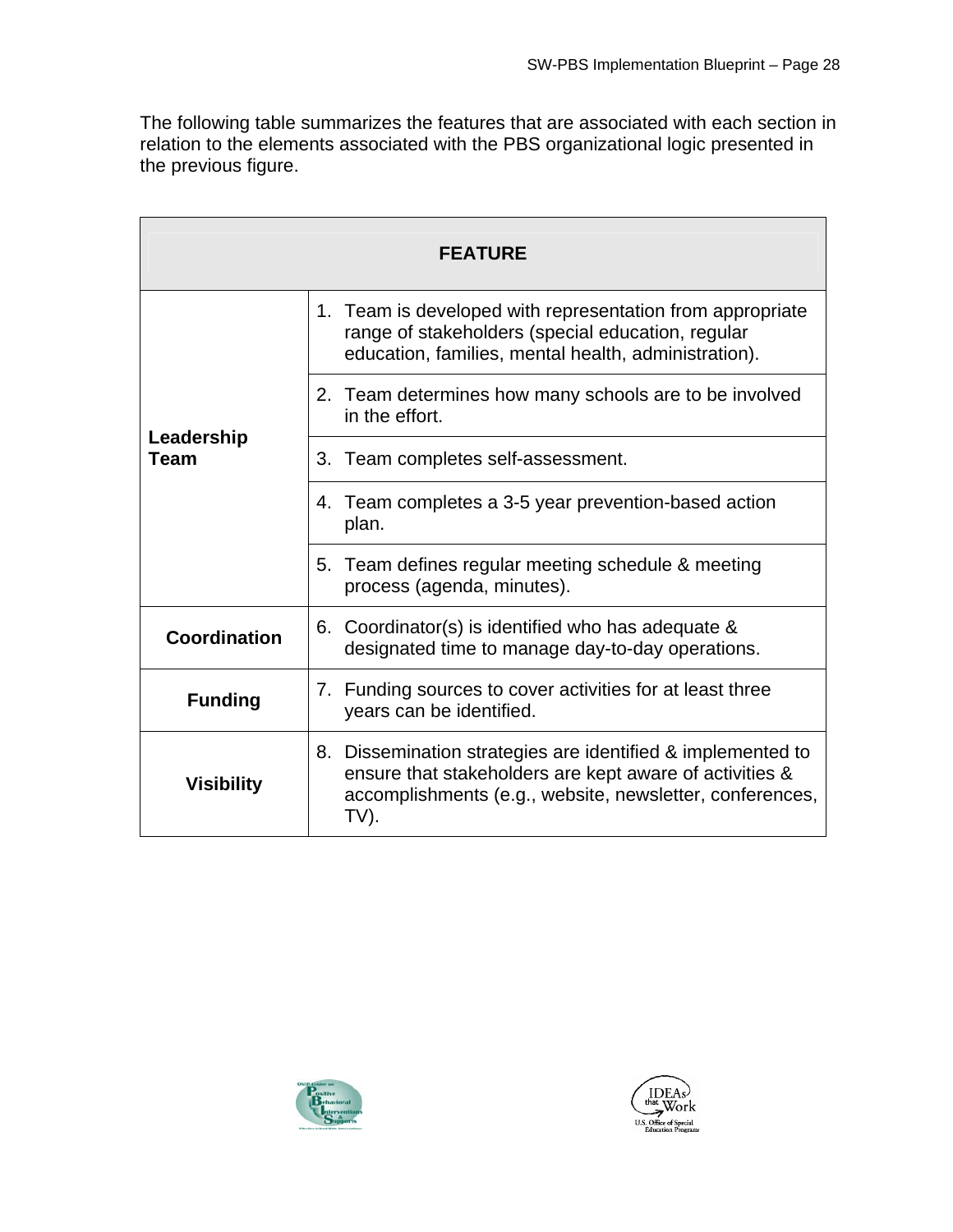|                                    | 9. Student social behavior is one of the top five goals for<br>the political unit (state, district).                                                                                                                                   |
|------------------------------------|----------------------------------------------------------------------------------------------------------------------------------------------------------------------------------------------------------------------------------------|
| <b>Political Support</b>           | 10. Leadership team reports to the political unit at least<br>annually on the activities & outcomes related to student<br>behavior goal.                                                                                               |
|                                    | 11. PBS policy statement developed & endorsed.                                                                                                                                                                                         |
|                                    | 12. Participation & support by administrator from political<br>unit.                                                                                                                                                                   |
| <b>Training</b><br><b>Capacity</b> | 13. Leadership team has established trainers to build &<br>sustain SW-PBS practices.                                                                                                                                                   |
|                                    | 14. Leadership team has developed a coaching network that<br>builds & sustains SW-PBS                                                                                                                                                  |
| Coaching<br><b>Capacity</b>        | 15. A coach is available to meet at least monthly with each<br>emerging school team (emerging teams are teams that<br>have not met the implementation criteria), and at least<br>quarterly with established teams.                     |
| <b>Demonstrations</b>              | 16. At least 10 schools have adopted SW-PBS, & can be<br>used as local demonstrations of process & outcomes.                                                                                                                           |
| <b>Evaluation</b>                  | 17. Leadership has developed evaluation process for<br>assessing (a) extent to which teams are using SW-PBS<br>(b) impact of SW-PBS on student outcomes, & (c) extent<br>to which the leadership team's action plan is<br>implemented. |
|                                    | 18. School-based information systems (e.g., data collection<br>tools & evaluation processes) are in place.                                                                                                                             |
|                                    | 19. At least quarterly dissemination, celebration &<br>acknowledgement of outcomes & accomplishments                                                                                                                                   |



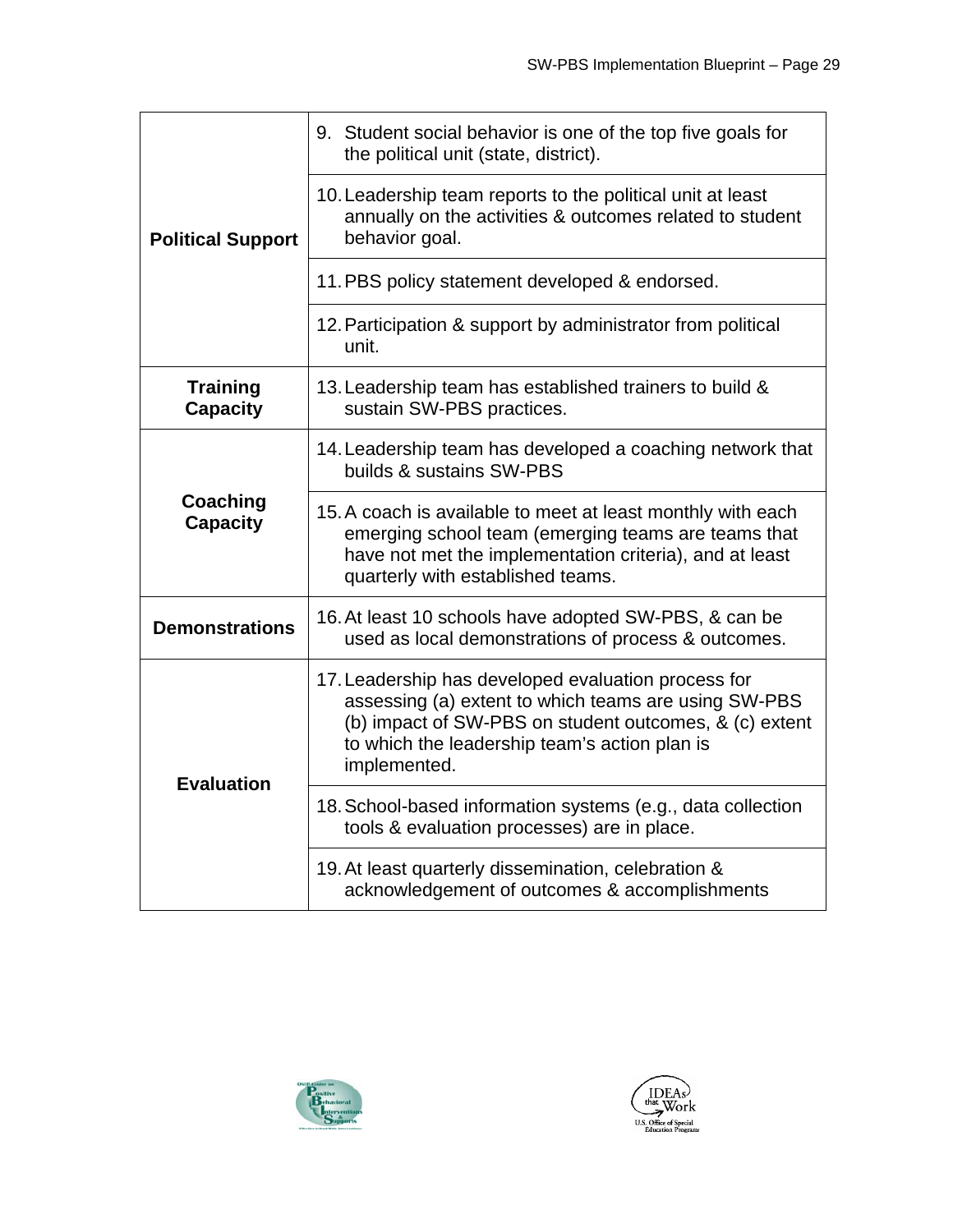To use the *PBS Planning and Implementation Self-assessment, the* following general guidelines should be considered:

- Form team that is representative to the affected organization or community.
- Specify a question or need which assessment data will help to answer or address.
- **If Identify existing behavior-related data (e.g., suspension/expulsions, behavior** incidents, discipline referrals, attendance, achievement scores, dropout rates).
- Specify how self-assessment and other information will be collected, summarized, and used in decision making and action planning.
- Analyze and summarize data relative to evaluation question or need.
- **Specify desired outcome or objective based on analysis of data.**
- Consider and integrate with existing behavior-related efforts, initiatives, and/or programs that might have similar desired outcomes or objectives.
- Select evidence-based practice that is likely to produce desired outcome and achieve objective.
- **Prepare site (e.g., people, resources) for accurate and sustained** implementation of the practice.
- **IMPLEMENT IMPLEMENT IMPLEMENT IMPLEMENT IMPLY** Implementation.
- Collect data continuously to evaluate progress toward objective or outcome.
- Make adjustments to maximize outcome and/or increase efficiency of practice.



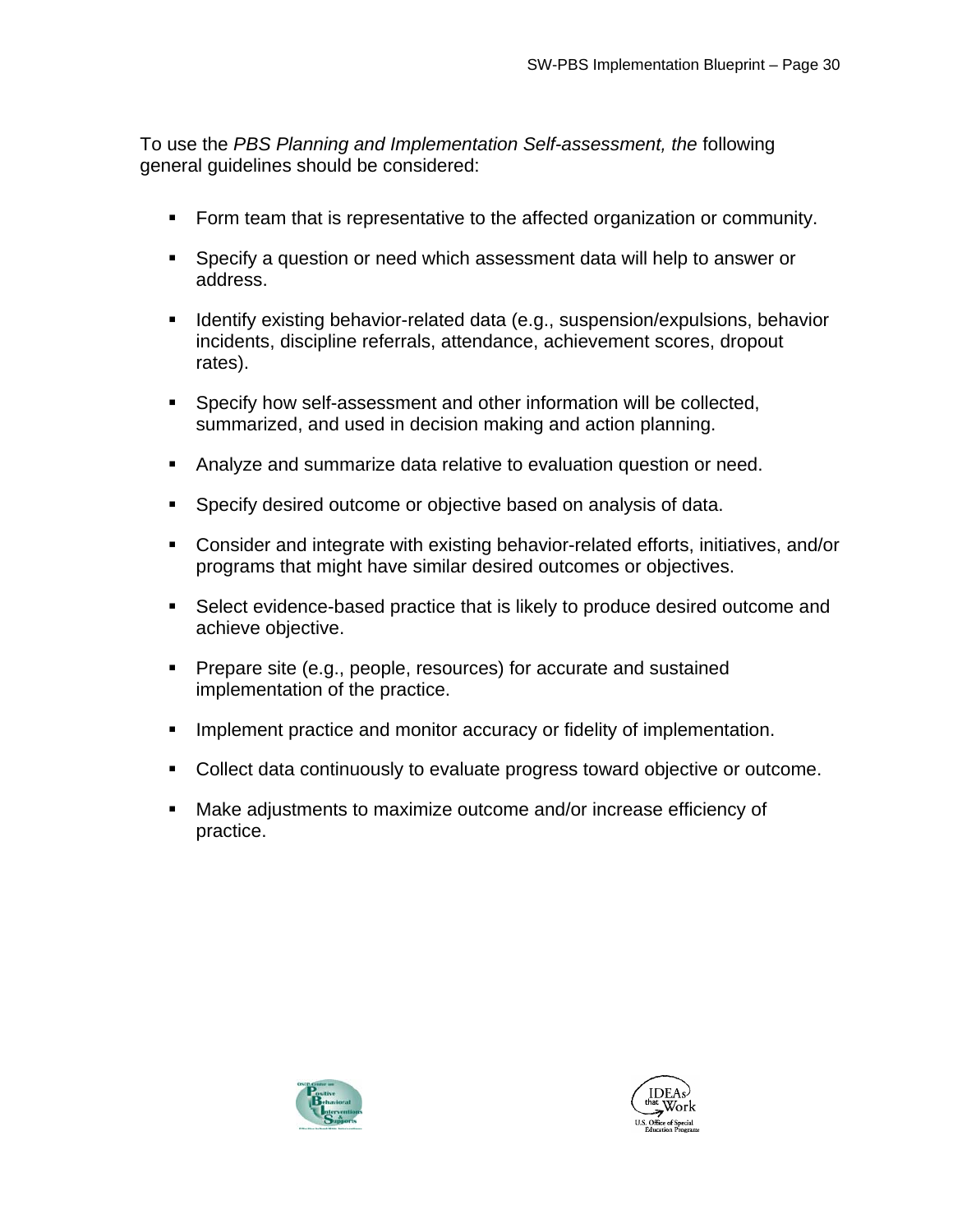Each PBS implementation feature is described briefly in the following sectgions,

## **LEADERSHIP TEAM**

#### **1. Team is developed with representation from appropriate range of stakeholders (special education, regular education, families, mental health, administration).**

A PBS leadership team should have the capacity to represent any stakeholder who has a concern related to the prevention of problem behavior and the teaching and encouraging of prosocial behavior. By striving toward representation from appropriate stakeholders, political, policy, management, and fiscal communications can occur. The goal is to increase the efficiency with which common behavior support goals and objectives are achieved and supported.

The overriding mission or purpose of this team is to provide overall leadership related to assessing, developing, implementing, managing, and evaluating a state, regional, and/or district-level comprehensive system of SW-PBS for all students. This team is responsible for the coordination of training, coaching, and evaluation activities related to SW-PBS implementation.

To the greatest extent possible, leadership should strive toward integration of teams and committees that have a common behavior-related mission. Giving priority to any one initiative or integrating politically distinct groups can be a difficult task. The following questions should be considered:

- What committees/work groups can we **eliminate**?
- What committees/work groups can we **combine**?
- What committees/work groups need to be **supported** for improved outcomes and sustained functioning?
- What would an **organizational chart** look like that shows the relationship between each of our recommended committees/work groups?



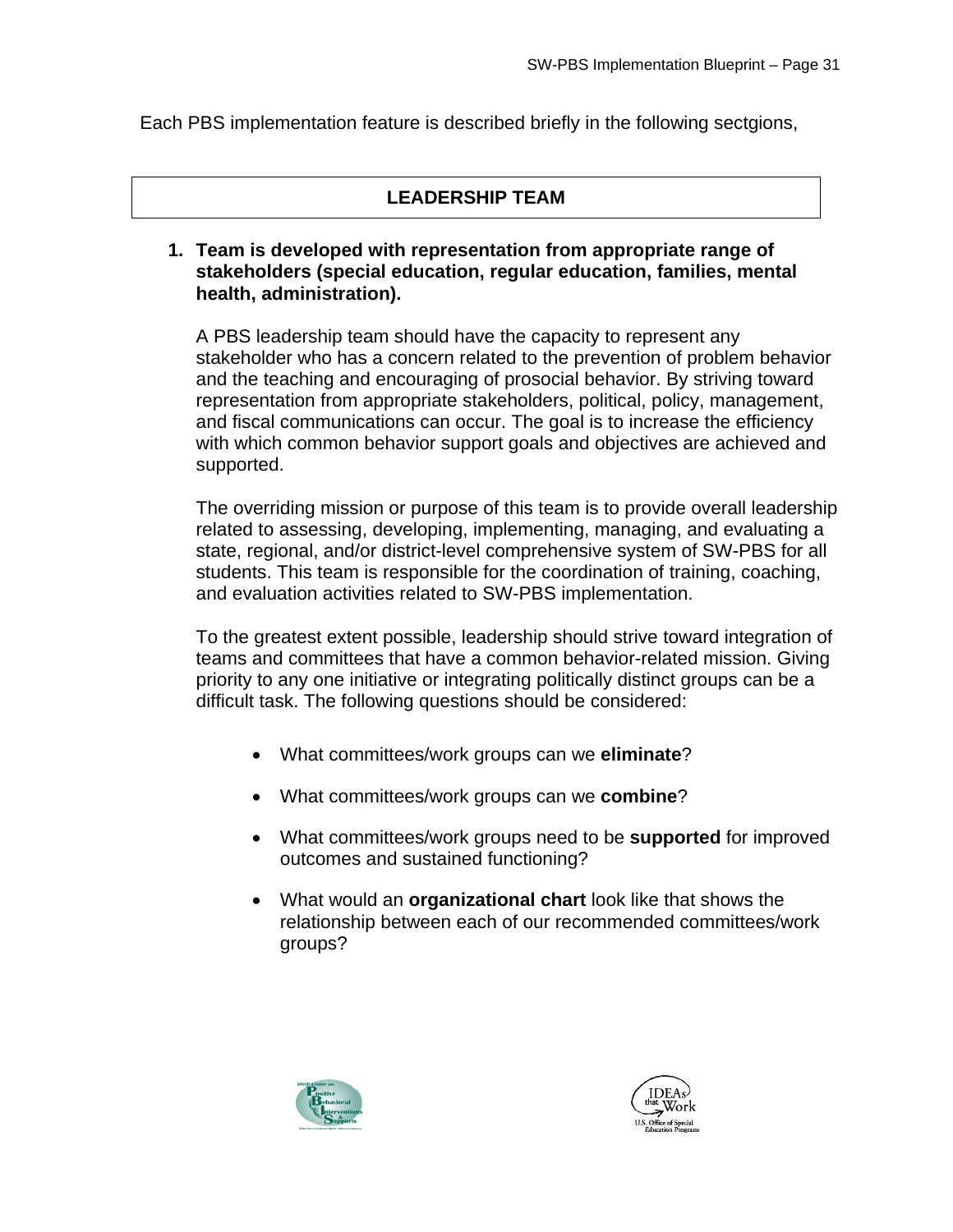Membership of this team should be based on individuals whose roles, responsibilities, and activities are associated with the (a) prevention of the development and occurrence of problem behavior, (b) development and maintenance of general and specialized behavioral capacity or competence, and (c) management and evaluation of resources related to the provision of behavioral supports. Typically, the following emphases are represented:

- Instruction and Curriculum
- Safe and Drug Free Schools
- Special Education
- School Psychology and Counseling
- Title or Other Related Initiatives
- Student Health
- School-Wide Discipline
- Dropout Prevention
- Character Education
- Alternative Programming
- Data or Information Management
- Multiculturalism and Affirmative Action

## **2. Team determines how many schools are to be involved in the effort.**

One of the major activities of the PBS Leadership Team is to develop an action plan that systematically and formally implements and coordinates SW-PBS. The number of schools that are involved in the initial implementation should reflect the following criteria: (a) high agreement and commitment to involvement in 2-3 years of training and implementation, (b) active administrative support and participation, and (c) district/regional support and commitment.

The goal is to create school demonstrations that serve as examples of what is possible and as a basis for building training capacity, expansion, and sustainability.

#### **3. Team completes self-assessment.**

To enhance the efficiency and relevance of action planning, the PBS Leadership Team engages in self-assessments to evaluate what organizational structures, resources, and/or initiatives are in place and need to be enhanced. The *PBS Self-assessment Survey* (See Appendix A) should



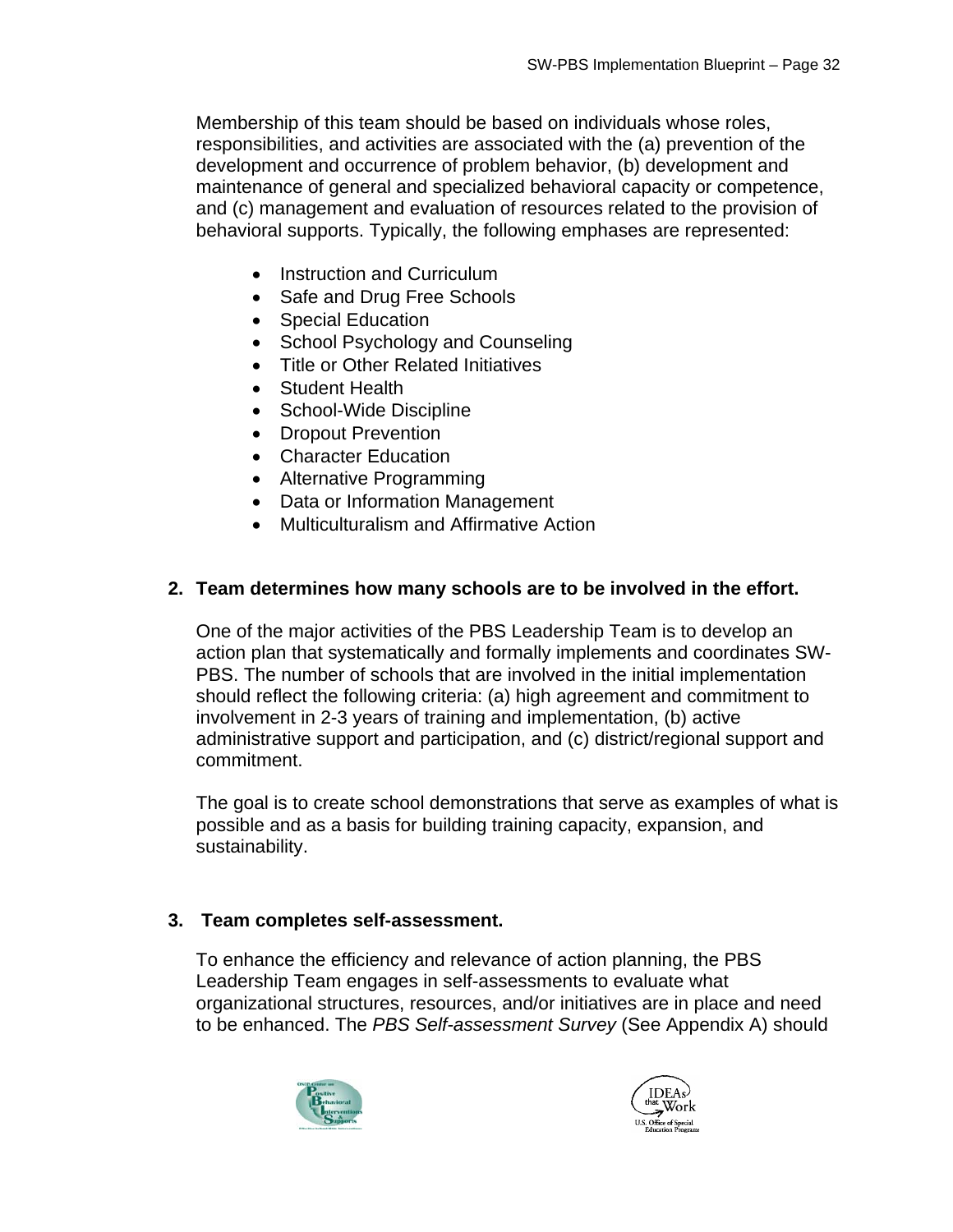be used to organize the development and implementation of PBS Leadership Team action plan. The following guidelines should be considered when using the *PBS Self-assessment Survey*:

- a. Complete on a regular schedule (e.g., quarterly, semi-annually)
- b. Develop, review, and update annual action plan based on analysis of results from *PBS Self-Assessment Survey*.
- c. Use as a guide to establish specific action plan activities that are contextually appropriate.

#### **4. Team completes a 3-5 year prevention-based action plan.**

Establishing effective, efficient, and relevant school-wide positive behavior support requires action plan implementation that is sustained, formally invested, and high priority for 3-5 years. This action plan should emphasize coordination and capacity building related to establishing (a) school demonstrations, (b) coaching/facilitation, (c) training, (d) evaluation, (e) recurring funding, (f) guiding policy development and enactment, (g) dissemination, and (h) visible public relations. Each of these areas will include by-month specification of activities and persons responsible. See Appendix B for example.

#### **5. Team defines regular meeting schedule and meeting process (agenda, minutes).**

The PBS Leadership Team should establish a routine that enhances predictability, organizational efficiency, administrative status, and coordination capacity. Teams should meet at least monthly, and maintain a record of planning, policy, and decisions that would establish an institutional memory for sustained and expanded implementation.



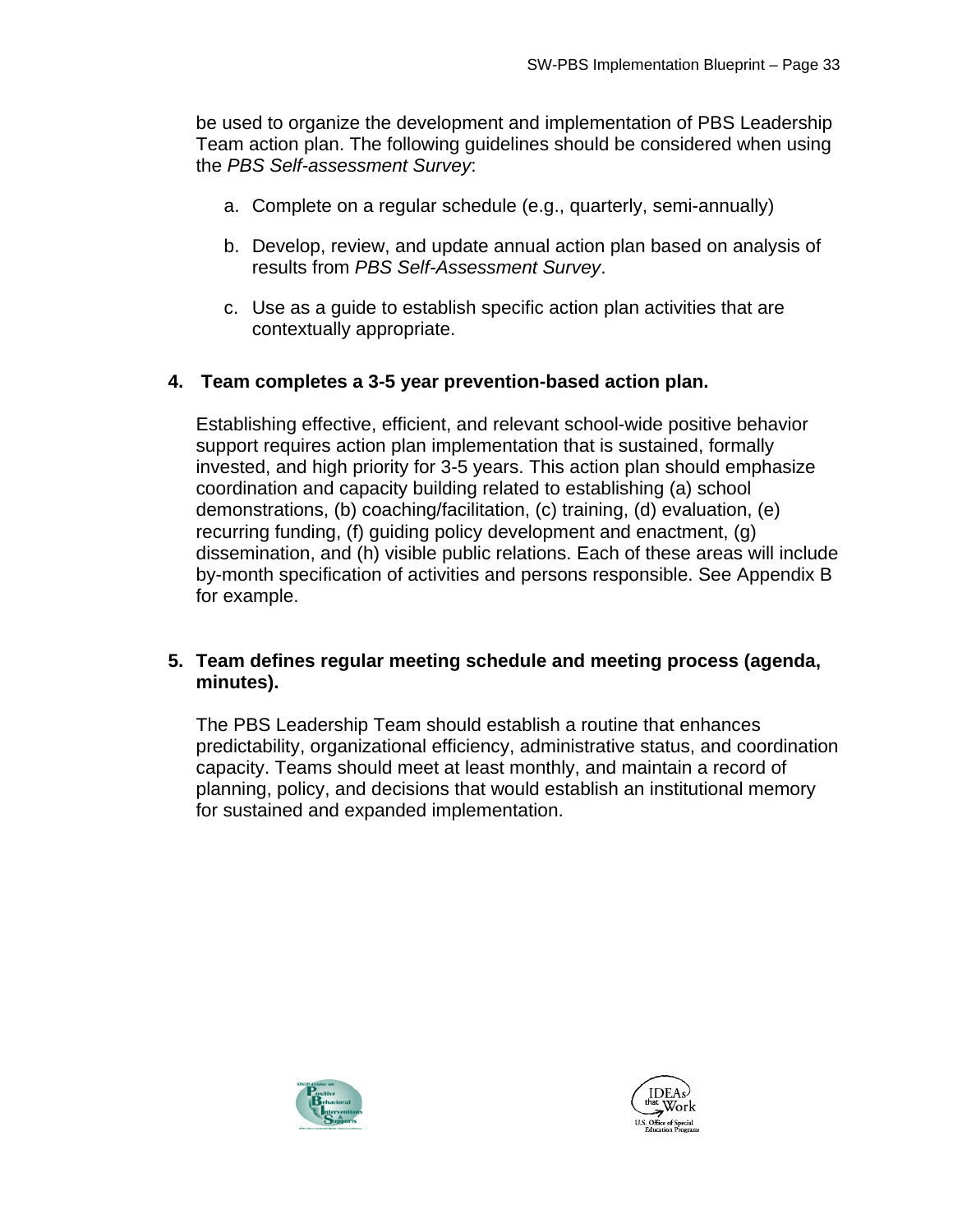## **COORDINATION**

#### **6. Coordinator(s) is identified who has adequate FTE to manage day-today operations.**

An individual(s) is needed to provide coordination and leadership for team and action plan implementation. At minimum, the coordinator should have fluency with knowledge and implementation of (a) SW-PBS practices and systems; (b) organizational change strategies; (c) assessment-based action planning approach; (d) coordination, coaching/facilitation, and training; and (e) regular program evaluation strategies.

## **FUNDING**

#### **7. Funding sources to cover activities for at least three years can be identified.**

Establishing accurate and durable implementation of systems level change efforts can require as much as three to five years. Stable funding should be secured to support the PBS coordinator and the activities specified in the annual action plan. The following guidelines should be considered when securing funding:

- a. To the greatest extent possible, secure recurring support from the general fund. Although grant support can be a useful source of start-up funding, this type of funding may not be sustainable.
- b. Blend support from related behavior initiatives (e.g., Character Education, Safe/Drug-Free, Title, Special Education).



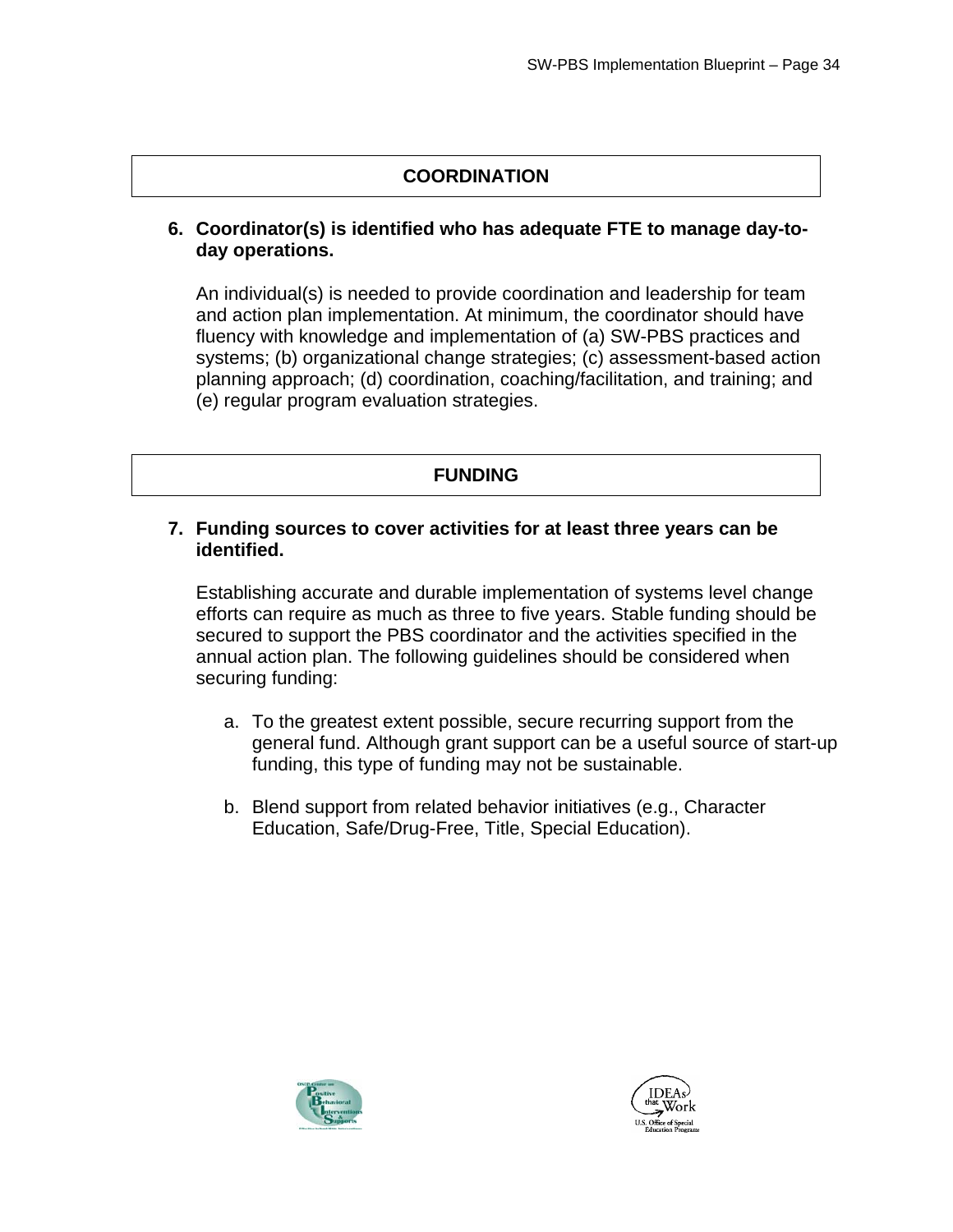## **VISIBILITY**

#### **8. Dissemination strategies are identified and implemented to ensure that stakeholders are kept aware of activities and accomplishments. (e.g., website, newsletter, conferences, TV).**

(e) acknowledgements. Keeping stakeholders (e.g., district/state administrators, school board members, local politicians, parent groups) informed about the implementation efforts and accomplishments is important for a number of reasons, for example, (a) communication, (b) accountability, (c) funding and resource justification, (d) promotion of sustained and/or expanded implementation, and

Visibility can be accomplished in a variety of ways (e.g., websites, newsletters, presentations, media coverage). The goal is to schedule regular (e.g., quarterly, semi-annual, annual) events in which current activities and accomplishments and future events are highlighted. In addition, exemplar schools, classes, grade levels, students, and/or communities can be showcased. To the greatest extent possible, outcomes should be highlighted through the collection and display of data. These data should be linked to the activities of the initiative and to the costs and benefits of the effort.

## **POLITICAL SUPPORT**

#### **9. Student social behavior is one of the top five goals for the political unit.**

The improvement of social behavior of all students must be a high priority at the organizational level (i.e., district, region, state) to maximize accuracy, consistency, and durability of implementation and to enable long term investments and expansions. Without high priority, supports for coordination, funding, coaching, training, and evaluation activities are affected.

High priority can be accomplished by (a) integrating initiatives that have similar goals, activities, and outcomes; (b) demonstrating a link to important and desired system level goals, priorities, and needs; (c) providing clear evidence of the effectiveness, efficiency, and relevance of activities and their outcomes; and (d) advocating for the need and importance of an agenda of prevention and positive behavior support. Establishing priority can be supported by demonstrating how the SW-PBS effort will contribute substantially to implementing the activities and achieving the goals of other



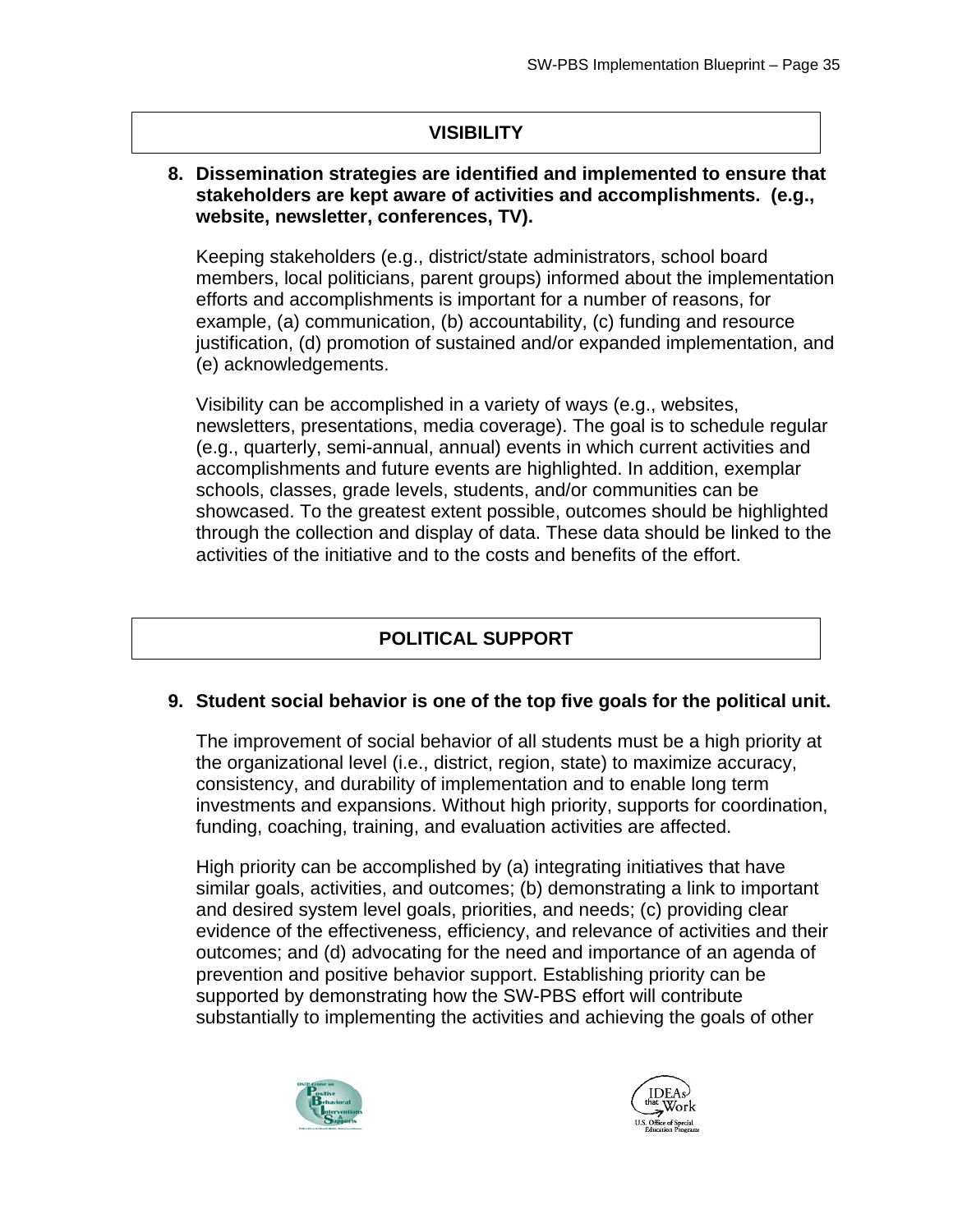high priority initiatives, for example, No Child Left Behind, Safe and Drug-Free Schools, Reading First, and Character Education.

#### **10. Leadership team reports to the political unit at least annually on the activities and outcomes related to student behavior goal.**

Regular reports and presentations to organizational leaders and community stakeholders increase visibility, accountability, public relations, and future planning and support. Events should be conducted at least annually to create a rhythm or routine for others to learn about current activities and their outcomes, and directly reflect achievement and progress toward improving the student behavior goal.

#### **11. PBS policy statement developed and endorsed**.

To guide and focus the SW-PBS initiative, a policy statement should be developed and endorsed by the leadership team and organizational leaders. This policy statement should be focused on the improvement and support of student behavior, positively stated, and considerate of evidence-based practices and supporting systems.

This policy statement should include descriptions of (a) need and rationale, (b) purpose and benefits, (c) measurable outcome objectives, (d) activities and operations for achieving these objectives, and (e) evaluation strategy. This statement will assist in enhancing visibility, funding, political support, and commitments.

#### **12.Participation and support by administrators from the political unit**.

To the greatest extent, administrative leaders of the district and/or state political unit should be included as active members of the PBS Leadership Team to enhance (a) political support and influence, (b) decision making, (c) resource management, (d) relevant action planning, and (e) durable and expanded implementation. These administrators might include, for example, superintendents, school board members, program heads, and directors of other initiatives. In addition, community members also might be included, for example, political leaders (e.g., mayor, city council members), business owners or managers, local community program directors. If full membership



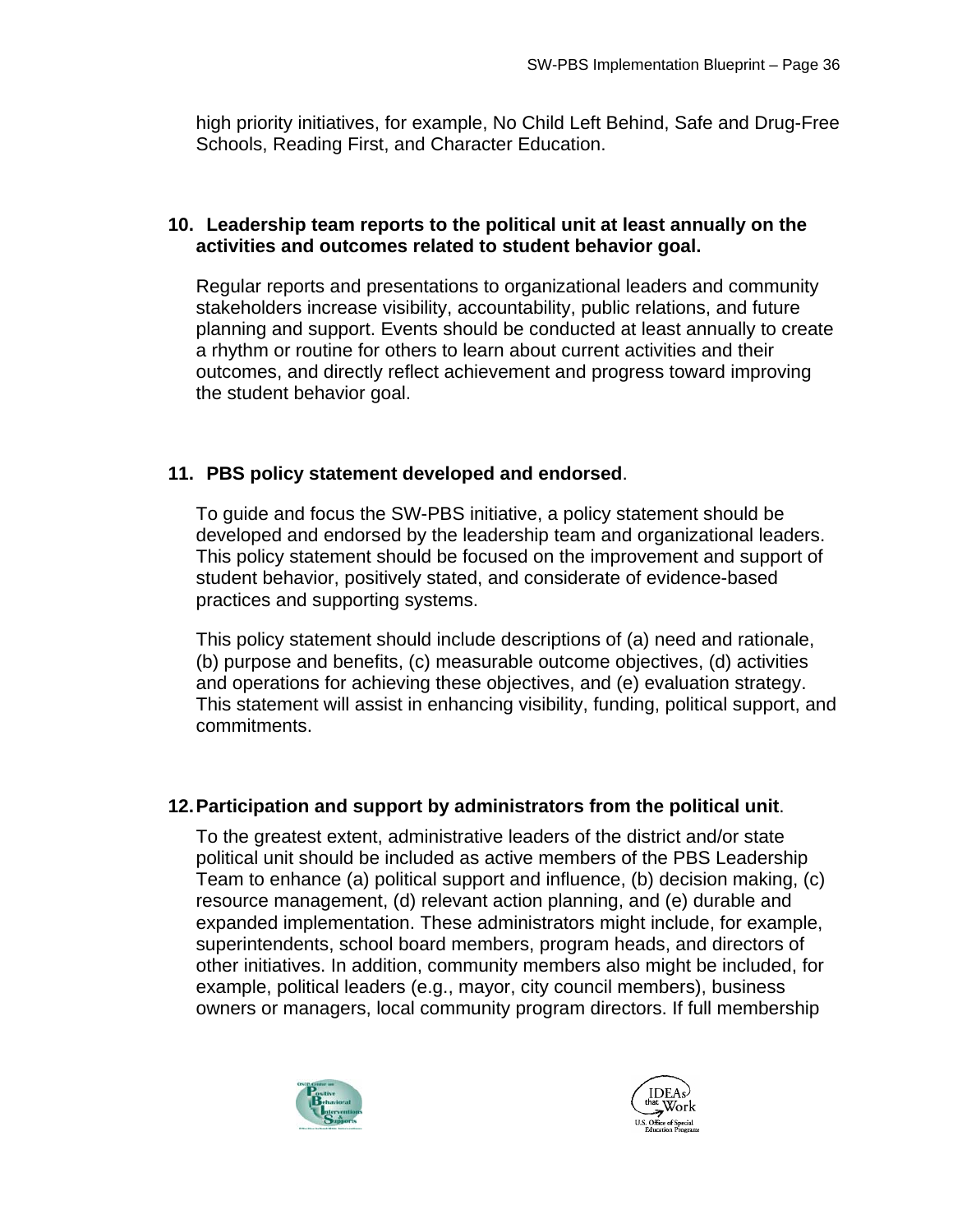on the team is not possible, administrators should be invited to attend and participate in initiative activities.

## **TRAINING CAPACITY**

#### **13. Leadership team has established trainers to build and sustain SW-PBS practices**.

To decrease reliance on outside training expertise, the leadership team should invest in building the capacity to provide training within its own district, region, or state. Individuals who move into the training role have the following characteristics:

- a. Demonstrated fluency with key concepts/features, practices, and systems of SW-PBS
- b. Participated in full training sequence for school leadership teams, which was led by a competent and experienced PBS trainer
- c. Provided successful training workshops to adult learners
- d. Experience with examples of implementation of SW-PBS practices and systems in multiple schools

## **COACHING CAPACITY**

#### **14. Leadership team has developed a coaching network that builds and sustains SW-PBS**

To support school team implementation of SW-PBS, an overt and maintained link is needed between training experiences and actual use the PBS systems and practices. Coaching, or facilitation, capacity refers to the system's ability to organize personnel and resources for facilitating, assisting, maintaining, and adapting local school training implementation efforts.

Although some individuals refer to themselves as PBIS "coaches" or "facilitators," most implementation efforts emphasize the roles, responsibilities, and activities of coaching. Given this emphasis, efficiencies are developed by integrating the coaching functions into job descriptions of existing school personnel (e.g., school psychologist, behavior specialist, social worker, school counselor, cluster/complex administrator).



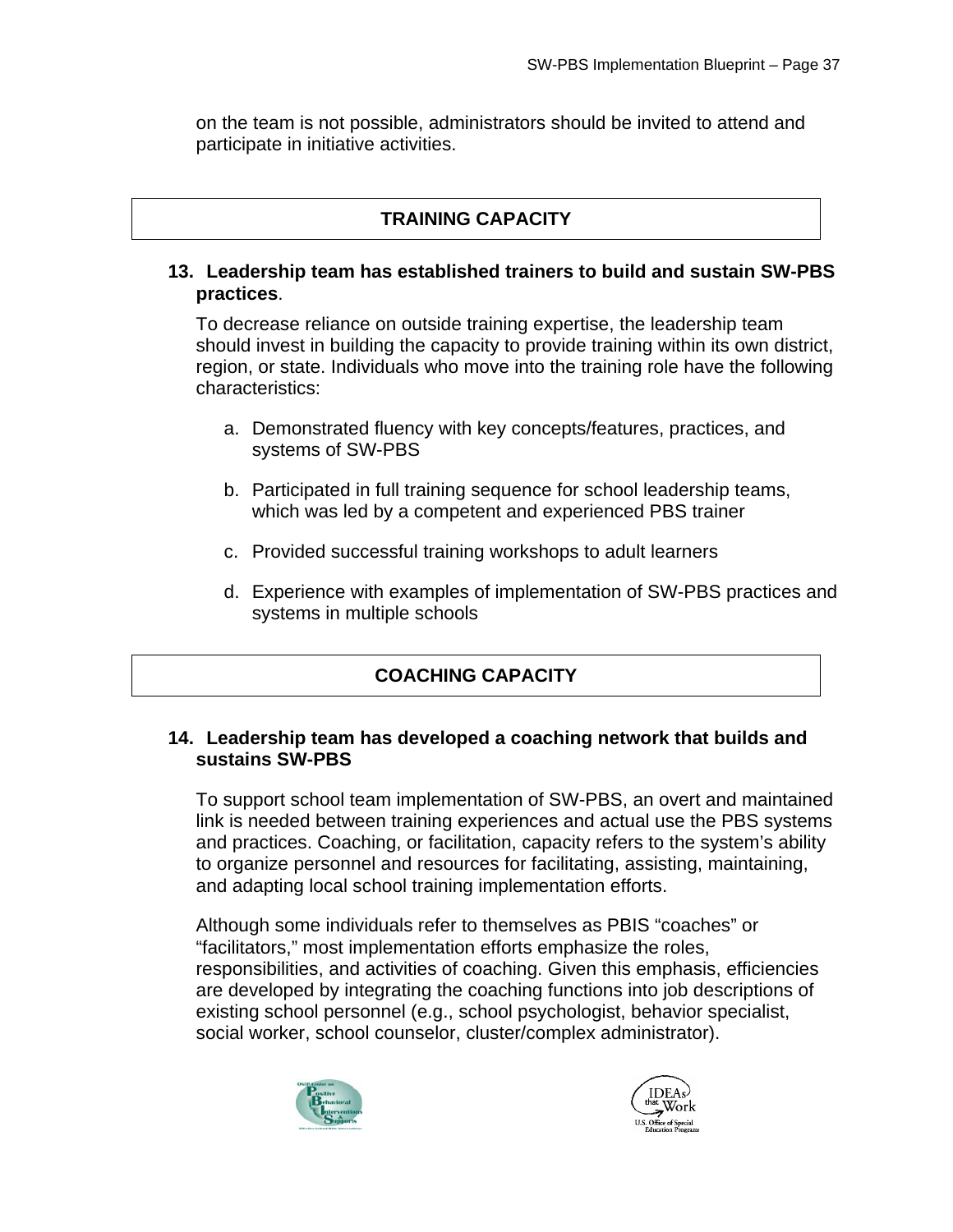The following guiding principles are considered when establishing coaching capacity:

- a. Each school team should have access to coaching support.
- b. On-going district support is needed to maintain coaching activities.
- c. Coaches must have experience with school team implementation and problem solving.
- d. Coaches training and experiences must be linked with school team training and implementation.

#### **15. Coaching support is available at least monthly with each emerging school team, and at least quarterly with established teams.**

"Emerging" teams are in process of establishing major systems elements, for example, securing staff agreements, conducting self-assessments and data reviews, developing school-wide action plans. These teams need on-going coaching support to ensure accurate, continuous, and effective implementation. At least monthly, coaches, for example, (a) attend team meetings, (b) make contact (e.g., email, telephone) with team leader and/or administrator, (c) review and report school data, (d) complete and/or check team progress on *Team Implementation Checklist*, (e) acknowledge team progress and outcomes, and (f) report school progress to district and state leadership.

"Established" teams have established above systems elements, and are implementing their school action plan. At this level, coaching support consists of similar quarterly interactions; however, emphasis is, for example, on (a) monitoring accuracy and consistency of implementation (*Team Implementation Checklist*), (b) maximizing targeted outcomes, (c) increasing implementation efficiency, (d) acknowledging progress and outcomes, (e) communicating progress to district and state leadership, and (f) facilitating review of data and action plan enhancement.



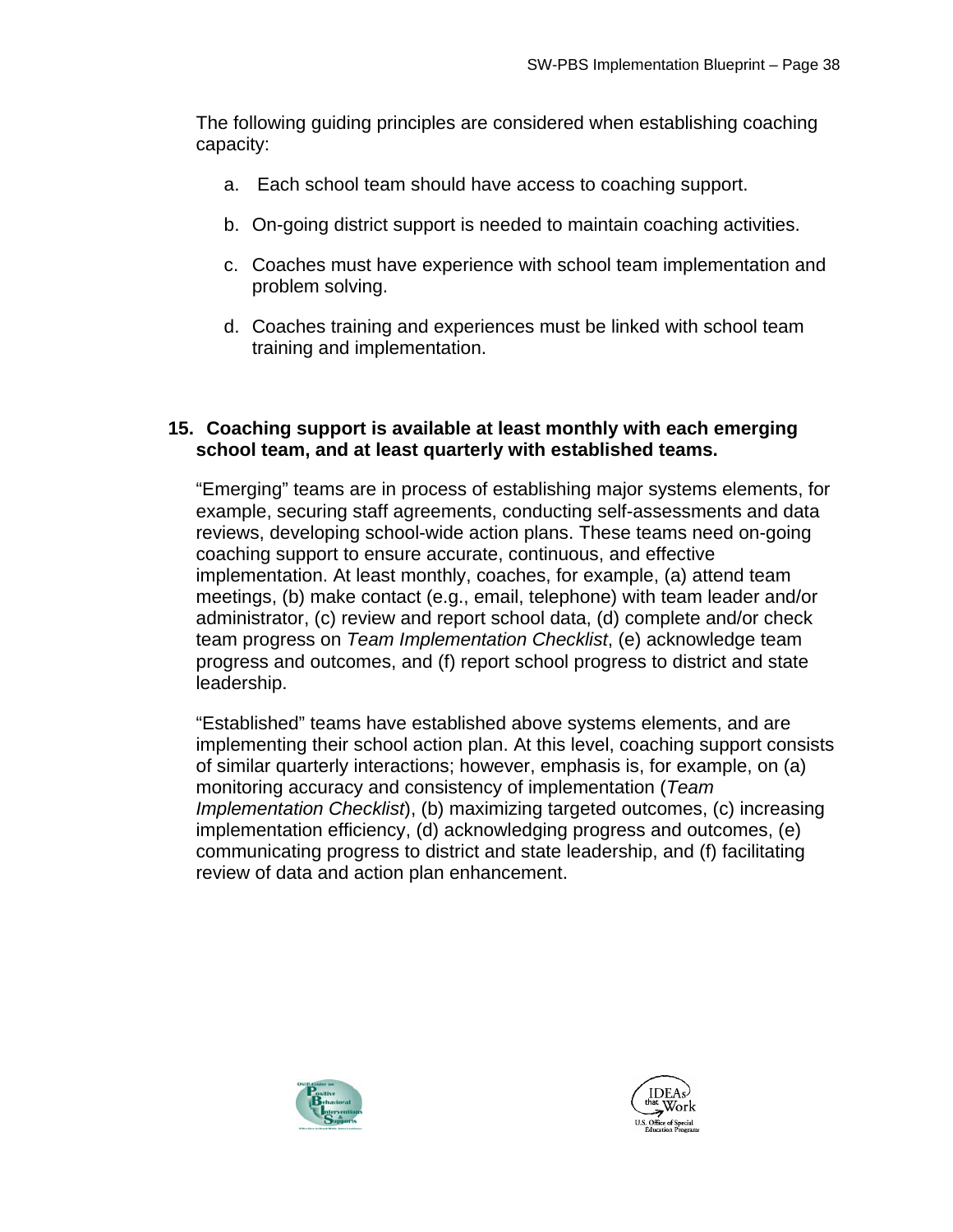#### **DEMONSTRATIONS**

#### **16. At least 10 schools have adopted SW-PBS, and can be used as local demonstrations of process and outcomes**.

Initial implementation in a small number of schools (10 or more) is recommended to (a) maximize early success, (b) identify enhancements that would increase the effectiveness and efficiency of future implementations, and (c) establish demonstrations or examples of implementation. These demonstrations would reinforce the rationale for local implementation and serve as training resources and models for future teams.

#### **EVALUATION**

#### **17. Leadership has developed evaluation process for assessing (a) extent to which teams are using SW-PBS, (b) impact of SW-PBS on student outcomes, and (c) extent to which the leadership team's action plan is implemented**.

Leadership teams conduct assessments for three main reasons. First, assessment information is used to examine the extent to which teams are accurately selecting and implementing the PBS systems and practices. PBS practices and systems are grounded in behavioral theory and research evidence. Second, assessment information allows teams to determine the extent to which targeted student outcomes are being and/or likely to be achieved. Initial specification of these outcomes should be linked to reviews of existing data. Third, assessments are conducted to determine if teams are accurately and consistently implementing activities and practices specified in their individualized action plan.

When developing an evaluation process or plan, the following guidelines should be considered:

- a. Use a team to lead the assessment and evaluation process.
- b. Develop general and specific evaluation questions that reflect measurable outcomes.
- c. Identify a range or variety of data sources that could be used to answer evaluation questions.



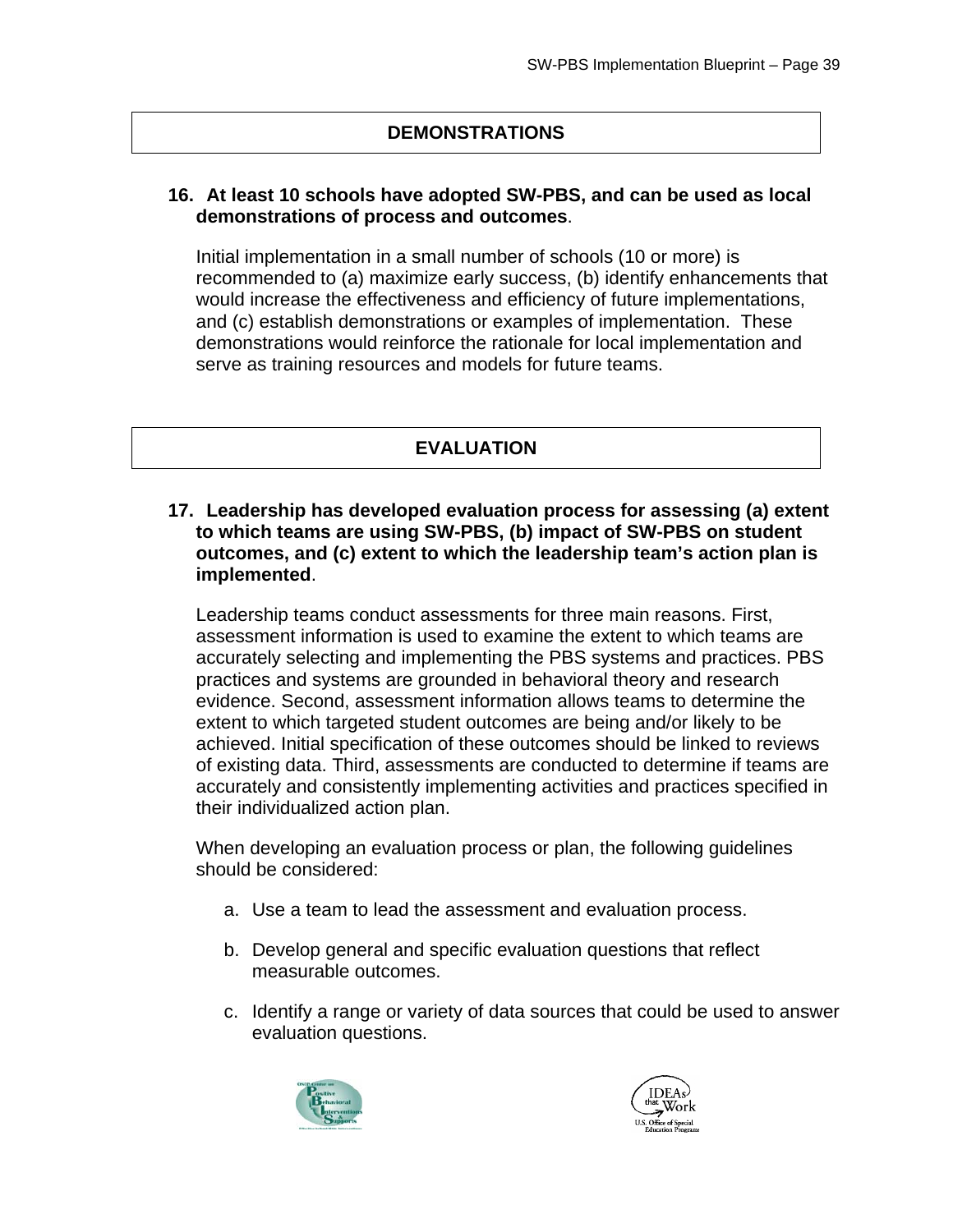- d. Review existing data, and if needed, collect additional data to determine what is in place, what might need to be changed/improved, etc.
- e. Based on data analysis, develop an action plan that specifies practices that have been shown to be effective in achieving the desired outcomes.
- f. Implement practices and monitor progress toward achieving outcomes.

#### **18. School-based information systems (e.g., data collection tools & evaluation processes) are in place**.

To guide decisions, efficient, effective, and relevant school-wide information systems are needed. These systems should meet the following guidelines:

- a. Specify a comprehensive set of behaviors that are of concern and interest to the school in decision making.
- b. Define each behavior in terms that are measurable, distinctive, and mutually exclusive (i.e., not overlapping).
- c. Develop procedures that take a minimal amount of time and resources to collect, store/enter, summarize, retrieve, and display the data.
- d. Operate team-based processes by which school leadership teams regularly review and act on their data.

One of the most commonly available sources of data that can reflect the status of the school discipline and social climate is office discipline and referral information. Processes and records of behavioral incidents and minor and/or major rule violations are maintained in most schools. To be useful, school discipline data must have a comprehensive list of rule-violating behaviors that are defined in measurable and mutually exclusive terms. A system for entering, storing, summarizing, and displaying discipline data must be easy to use and consume no more than 1% of staff time. At minimum and at least quarterly, school teams should review graphs of the following five data displays: (a) number of office discipline referrals per day per month, (b) number of office referrals by type of problem behavior, (c) number of office discipline referrals by school location, (d), number of office discipline referrals by student, and (e) number of office discipline referrals by staff member.



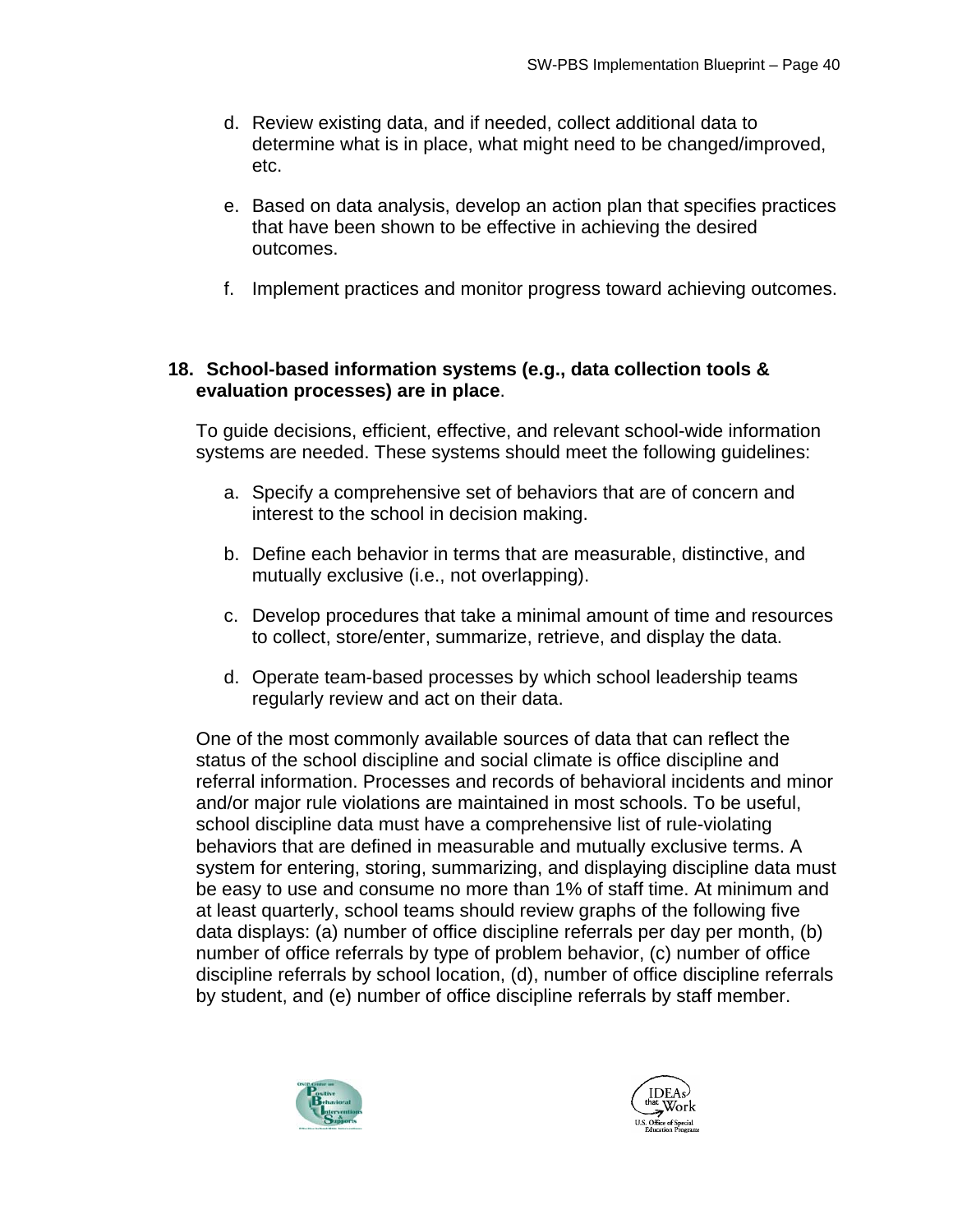#### **19. At least quarterly dissemination, celebration, and acknowledgement of outcomes and accomplishments**

Leadership teams should regularly (at least quarterly) engage in activities that (a) build public relations, (b) provide information about implementation efforts and outcomes, (c) reinforce implementation efforts, and (d) provide support for future funding and implementation planning. Activities include, for example, publications (e.g., websites, newsletters), presentations (e.g., conferences, school boards, community groups), public relations events (e.g., radio/television spots, newspaper articles), and individual (person, school, district) acknowledgements (e.g., certificates of recognition, public recognition).



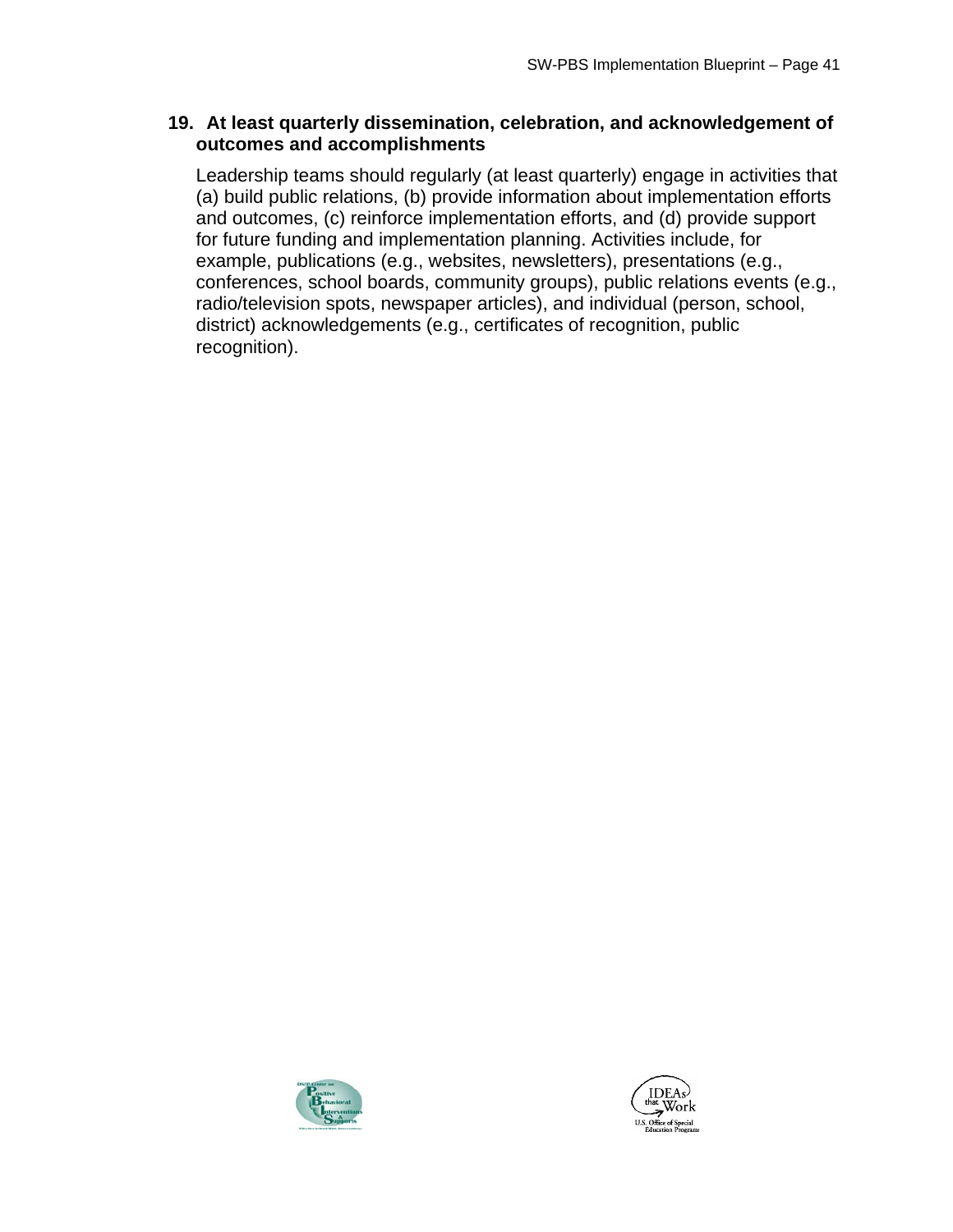## **APPENDICES**

## Appendix

- A *PBS Self-Assessment Checklist*
- B Sample Template for State/District Action Planning
- C *School Team Implementation Checklist*



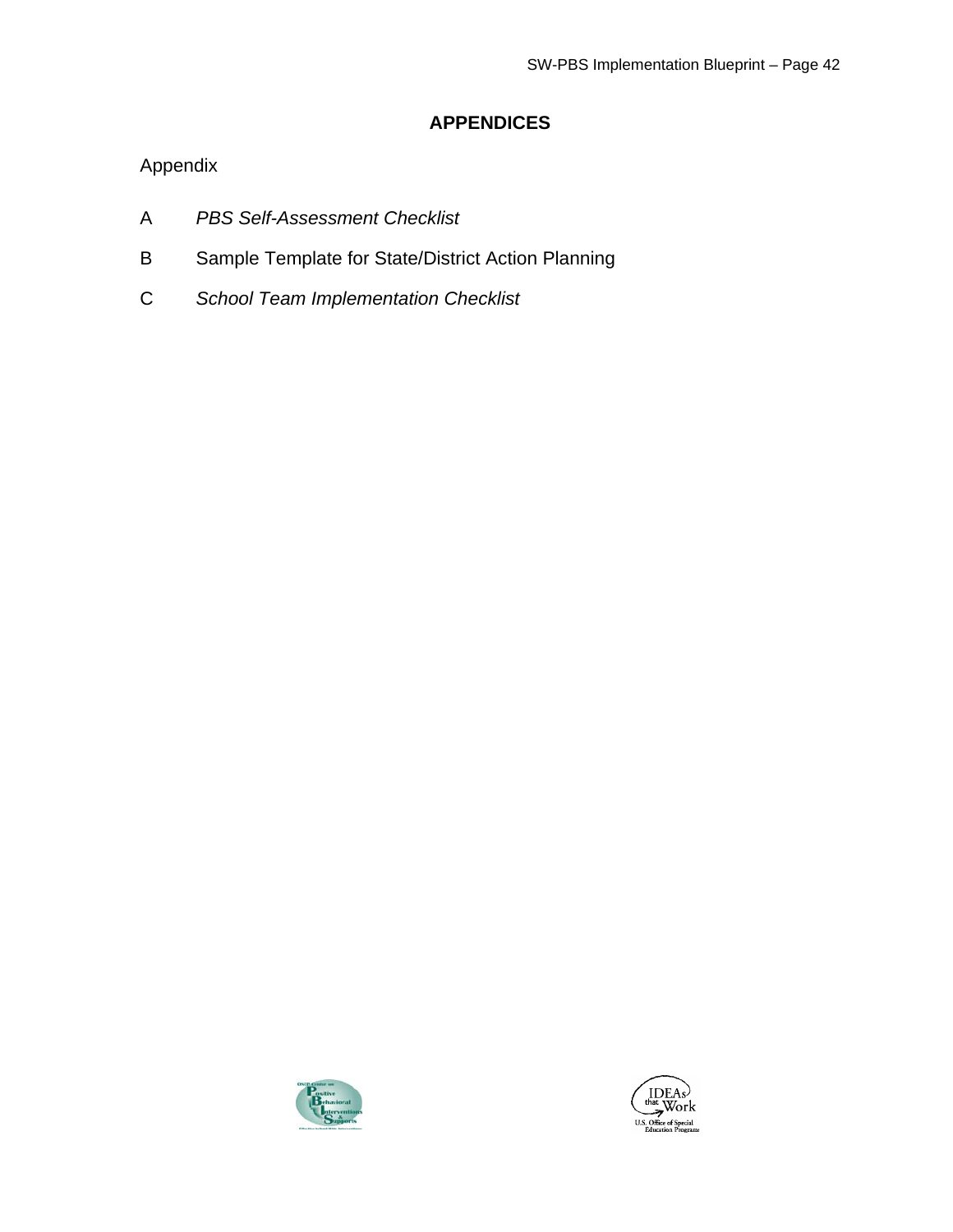# **Appendix A**

**PBS Self-Assessment Checklist** 



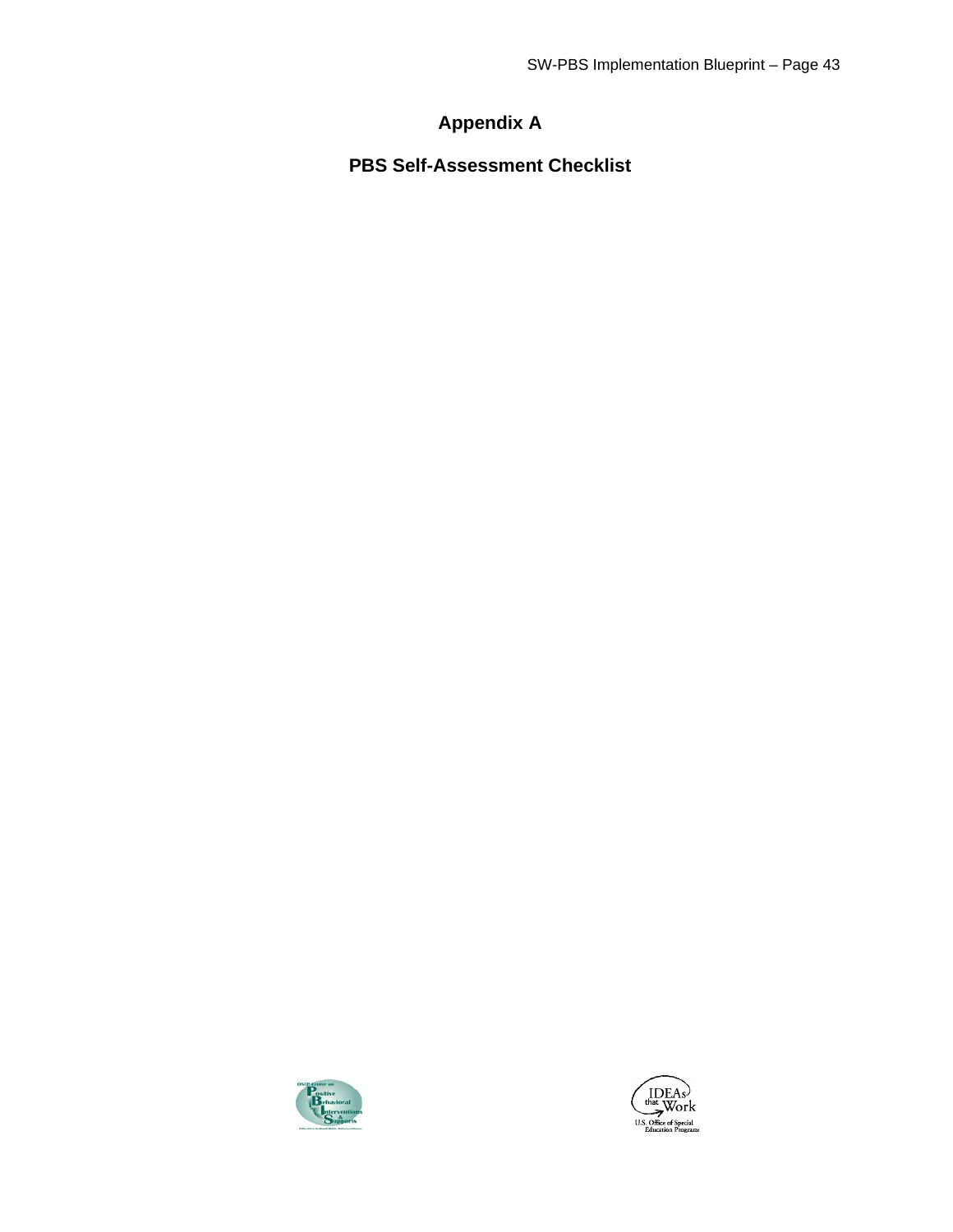## PBS IMPLEMENTATION AND PLANNING SELF-ASSESSMENT<sup>45</sup>

Center on Positive Behavioral Interventions and Supports

September 25, 2002

**Purposes:** This self-assessment has been designed to serve as a multi-level guide for (a) appraising the status of positive behavior support (PBS) organizational systems, and (b) developing and evaluating PBS action plans.

## Guidelines for Use<sup>6</sup>:

- Form team to complete self-assessment
- **Specify how self-assessment information will be used**
- Consider existing behavior-related efforts, initiatives, and/or programs.
- Review existing behavior-related data (e.g., suspension/expulsions, behavior incidents, discipline referrals, attendance, achievement scores, dropout rates).

**Date** \_\_\_\_\_\_\_\_\_\_\_\_\_\_\_\_\_\_\_\_

 $\overline{a}$ 

**Members of Team Completing Self-Assessment** \_\_\_\_\_\_\_\_\_\_\_\_\_\_\_\_\_\_\_\_\_

## **Level of Implementation Being Considered**

□ State-wide □ Region/District-wide □ School-wide □ Other

\_\_\_\_\_\_\_\_\_\_\_\_\_\_\_\_\_\_\_\_\_\_\_\_\_\_\_\_\_\_\_\_\_\_\_\_\_\_\_\_\_\_\_\_\_\_\_\_\_\_\_\_\_\_\_\_\_\_\_\_\_\_\_\_\_\_\_

\_\_\_\_\_\_\_\_\_\_\_\_\_\_\_\_\_\_\_\_\_\_\_\_\_\_\_\_\_\_\_\_\_\_\_\_\_\_\_\_\_\_\_\_\_\_\_\_\_\_\_\_\_\_\_\_\_\_\_\_\_\_\_\_\_\_\_

\_\_\_\_\_\_\_\_\_\_\_\_\_\_\_\_\_\_\_\_\_\_\_\_\_\_\_\_\_\_\_\_\_\_\_\_\_\_\_\_\_\_\_\_\_\_\_\_\_\_\_\_\_\_\_\_\_\_\_\_\_\_\_\_\_\_\_

<sup>6</sup> See *PBS Implementers' Blueprint* for supporting definitions, descriptions, and guidelines.





 $4$  The Center is supported by a grant from the Office of Special Education Programs, with additional funding from the Safe and Drug Free Schools Program, US Department of Education (H326S980003). Opinions expressed herein are those of the authors and do not necessarily reflect the position of the US Department of Education, and such endorsements should not be inferred. Contact Rob Horner [\(Robh@uoregon.edu](mailto:Robh@uoregon.edu) or George Sugai ([Sugai@ uoregon.edu](mailto:Sugai@uoregon.edu)) for more use of this self-assessment or more information.

 $5 \circ$  2002 Center on Positive Behavioral Interventions and Supports, University of Oregon.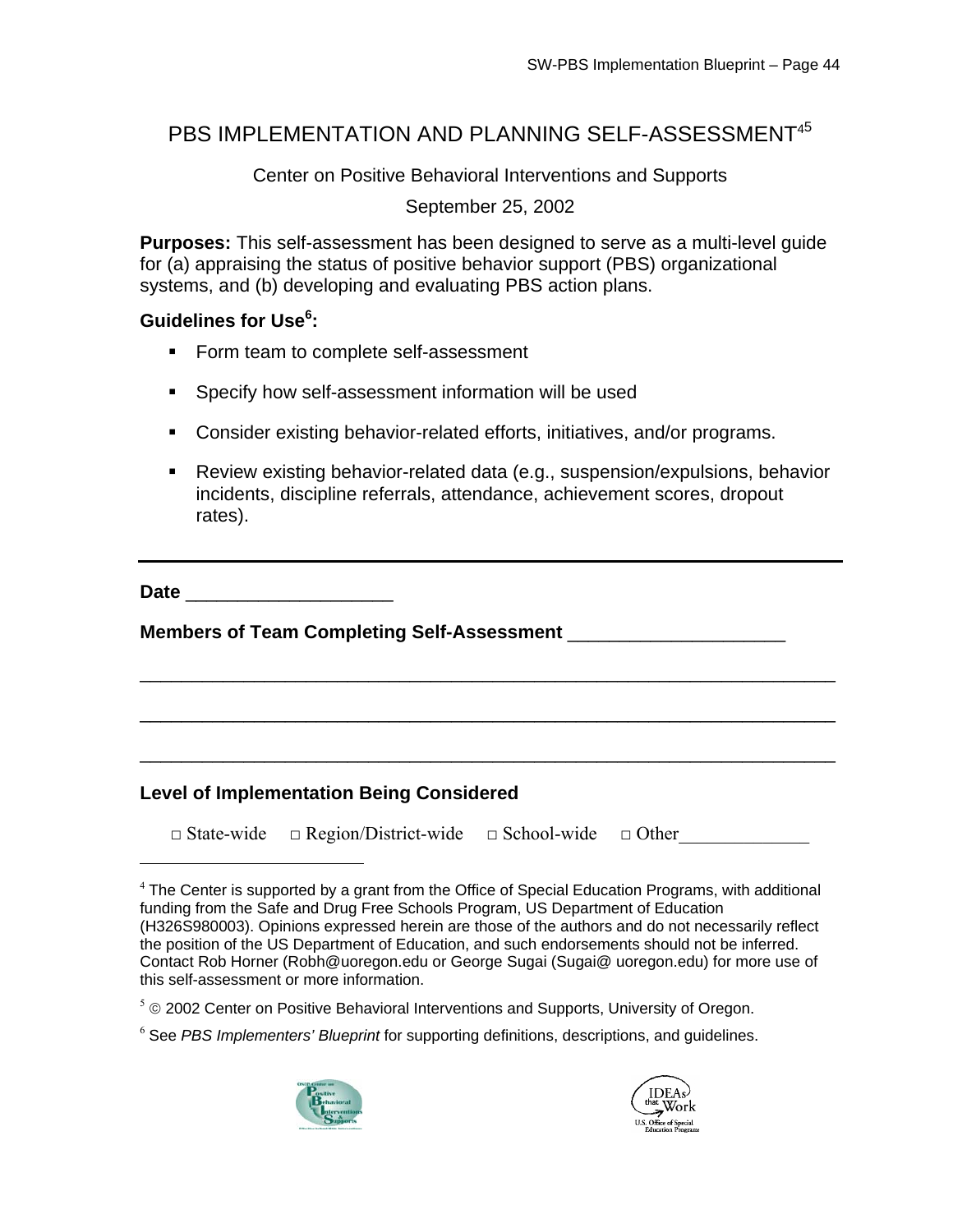| <b>FEATURE</b>                     |                                                                                                                                                                                                                                                       |            | <b>IN PLACE STATUS</b> |    |
|------------------------------------|-------------------------------------------------------------------------------------------------------------------------------------------------------------------------------------------------------------------------------------------------------|------------|------------------------|----|
|                                    |                                                                                                                                                                                                                                                       | <b>Yes</b> | <b>Partial</b>         | No |
| Leadership<br><b>Team</b>          | Team is developed with representation from appropriate range of<br>1.<br>stakeholders (special education, regular education, families, mental<br>health, etc).                                                                                        |            |                        |    |
|                                    | 2.<br>Team determines how many schools are to be involved in the<br>effort.                                                                                                                                                                           |            |                        |    |
|                                    | Team completes self-assessment.<br>3.                                                                                                                                                                                                                 |            |                        |    |
|                                    | Team completes a 3-5 year prevention-based action plan.<br>4.                                                                                                                                                                                         |            |                        |    |
|                                    | 5.<br>Team defines regular meeting schedule & meeting process<br>(agenda, minutes, etc).                                                                                                                                                              |            |                        |    |
| Coordination                       | Coordinator(s) is identified who has adequate FTE to manage day-<br>6.<br>to-day operations.                                                                                                                                                          |            |                        |    |
| <b>Funding</b>                     | 7.<br>Funding sources to cover activities for at least three years can be<br>identified.                                                                                                                                                              |            |                        |    |
| <b>Visibility</b>                  | Dissemination strategies are identified & implemented to ensure<br>8.<br>that stakeholders are kept aware of activities & accomplishments<br>(e.g., website, newsletter, conferences, TV).                                                            |            |                        |    |
| <b>Political</b><br><b>Support</b> | Student social behavior is one of the top five goals for the political<br>9.<br>unit (state, district, etc).                                                                                                                                          |            |                        |    |
|                                    | 10. Leadership team reports to the political unit at least annually on the<br>activities & outcomes related to student behavior goal.                                                                                                                 |            |                        |    |
|                                    | 11. PBS policy statement developed & endorsed.                                                                                                                                                                                                        |            |                        |    |
|                                    | 12. Participation & support by administrator from political unit.                                                                                                                                                                                     |            |                        |    |
| <b>Training</b><br><b>Capacity</b> | 13. Leadership team has established trainers to build & sustain school-<br>wide PBS practices.                                                                                                                                                        |            |                        |    |
| Coaching<br><b>Capacity</b>        | 14. Leadership team has developed a coaching network that builds &<br>sustains school-wide PBS                                                                                                                                                        |            |                        |    |
|                                    | 15. A coach is available to meet at least monthly with each emerging<br>school team (emerging teams are teams that have not met the<br>implementation criteria), and at least quarterly with established<br>teams.                                    |            |                        |    |
| <b>Demonstrations</b>              | 16. At least 10 schools have adopted school-wide PBS, & can be used<br>as local demonstrations of process & outcomes.                                                                                                                                 |            |                        |    |
| <b>Evaluation</b>                  | 17. Leadership has developed evaluation process for assessing (a)<br>extent to which teams are using school-wide PBS (b) impact of<br>school-wide PBS on student outcomes, & (c) extent to which the<br>leadership team's action plan is implemented. |            |                        |    |

## **PBS Implementation Self-Assessment and Planning Tool**



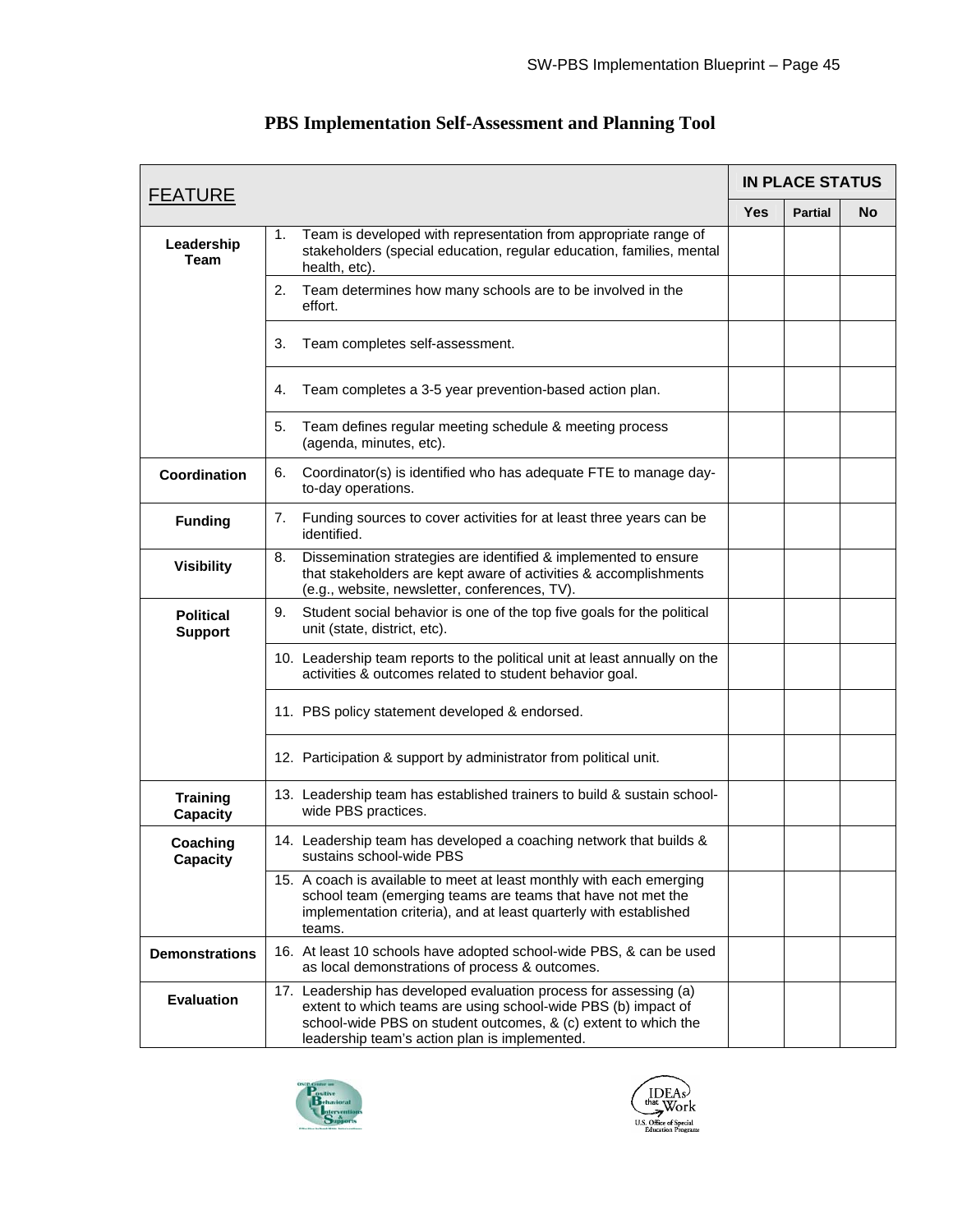|  | 18. School-based information systems (e.g., data collection tools &<br>evaluation processes) are in place. |  |  |
|--|------------------------------------------------------------------------------------------------------------|--|--|
|  | 19. At least quarterly dissemination, celebration & acknowledgement of<br>outcomes & accomplishments       |  |  |



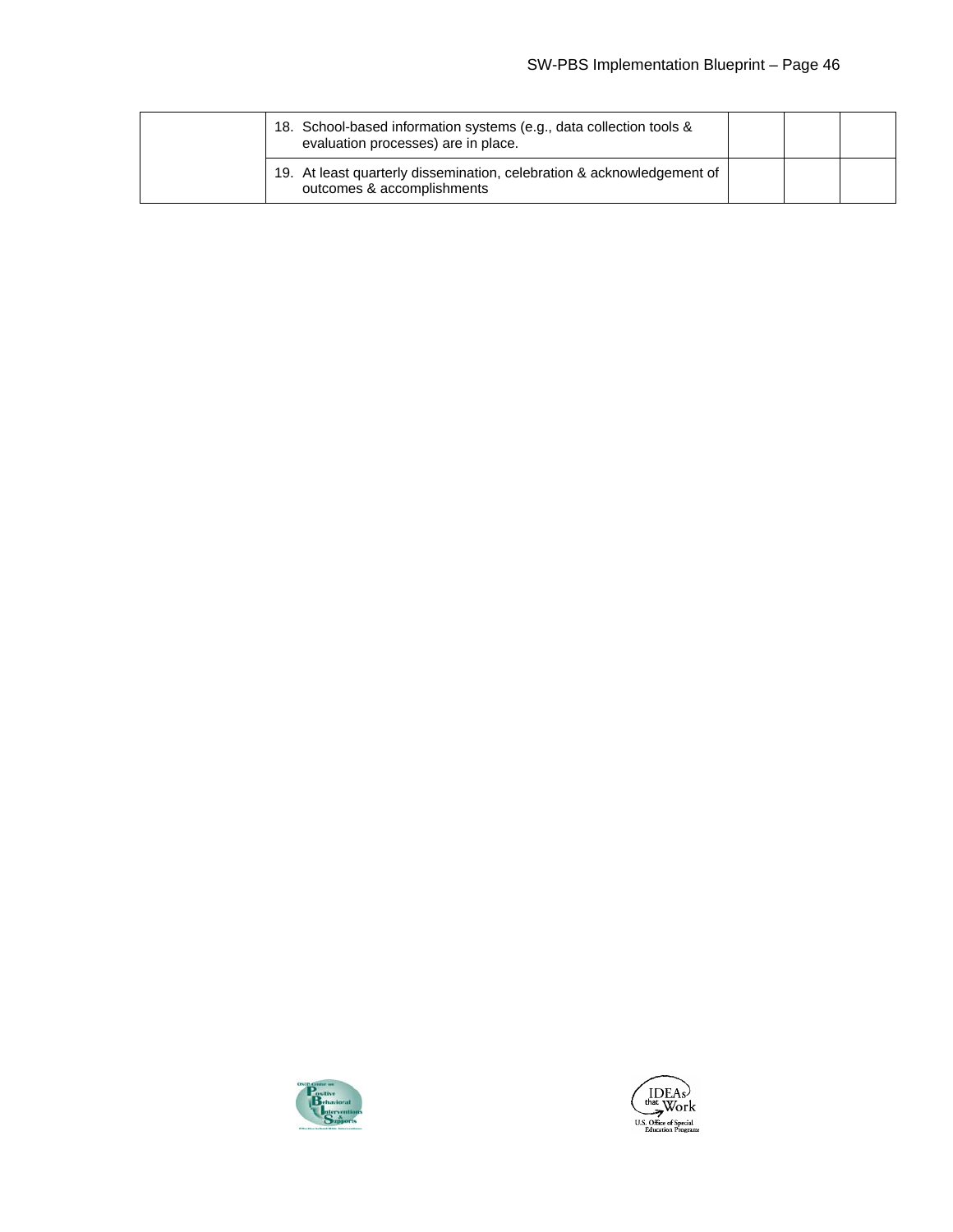| <b>Activity</b>                                                    | <b>Activity Task Analysis</b> | Who | When |
|--------------------------------------------------------------------|-------------------------------|-----|------|
|                                                                    | a                             |     |      |
| <b>Foundation &amp;</b><br>1.<br><b>Readiness</b>                  | $\overline{b}$ .              |     |      |
| Leadership<br>$\bullet$<br>commitment &<br>priority                | c.                            |     |      |
| 3 years of<br>$\bullet$<br>funding                                 | $\overline{d}$ .              |     |      |
| Commitment to<br>$\bullet$<br>leadership team                      | е.                            |     |      |
| Common<br>$\bullet$<br>approach                                    |                               |     |      |
| Self-assessment<br>$\bullet$<br>& report                           | $\overline{f}$ .              |     |      |
|                                                                    | g.                            |     |      |
|                                                                    | a.                            |     |      |
| 2. Leadership                                                      | b.                            |     |      |
| <b>Team Features</b><br>Stakeholder<br>$\bullet$<br>representation | c.                            |     |      |
| Administrator<br>$\bullet$<br>participation                        | $\overline{d}$ .              |     |      |
| Coordinator<br>$\bullet$<br>Quarterly<br>$\bullet$                 | е.                            |     |      |
| meetings                                                           | $\overline{f}$ .              |     |      |
|                                                                    | g.                            |     |      |

#### **Action Plan for Completion of Start-Up Activities**



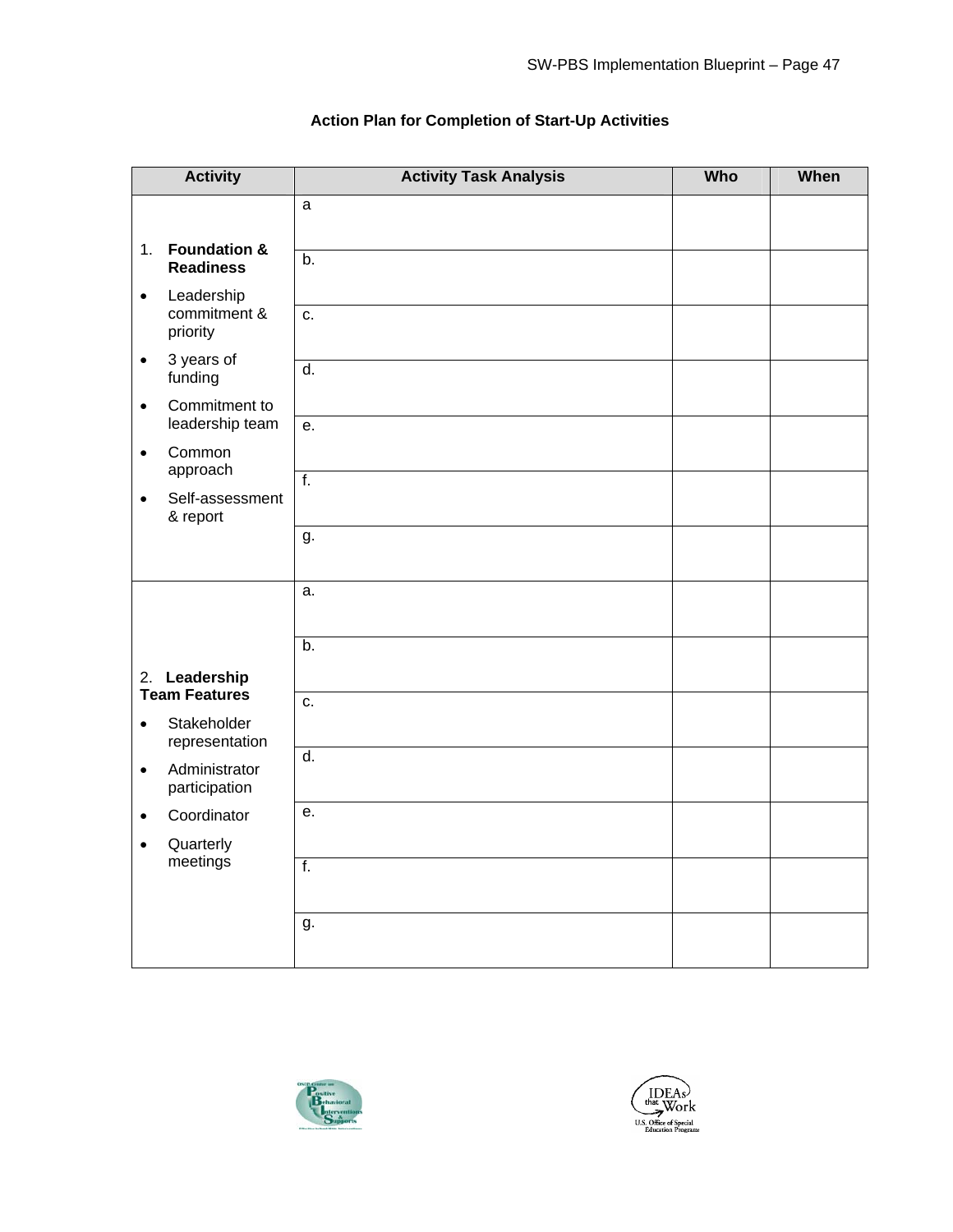| 3.        | Leadership<br>Team<br><b>Functions</b>             | a.           |  |
|-----------|----------------------------------------------------|--------------|--|
| $\bullet$ | PBS policy                                         | b.           |  |
|           |                                                    |              |  |
|           | <b>Staff</b><br>development &<br>training capacity | C.           |  |
| $\bullet$ | Coaching<br>capacity                               | d.           |  |
| $\bullet$ | Evaluation of<br>implementation<br>& impact        | e.           |  |
| $\bullet$ | Annual action<br>plan                              | $f_{\rm{r}}$ |  |
| ٠         | Dissemination &                                    |              |  |
|           | celebration of<br>outcomes                         | g.           |  |



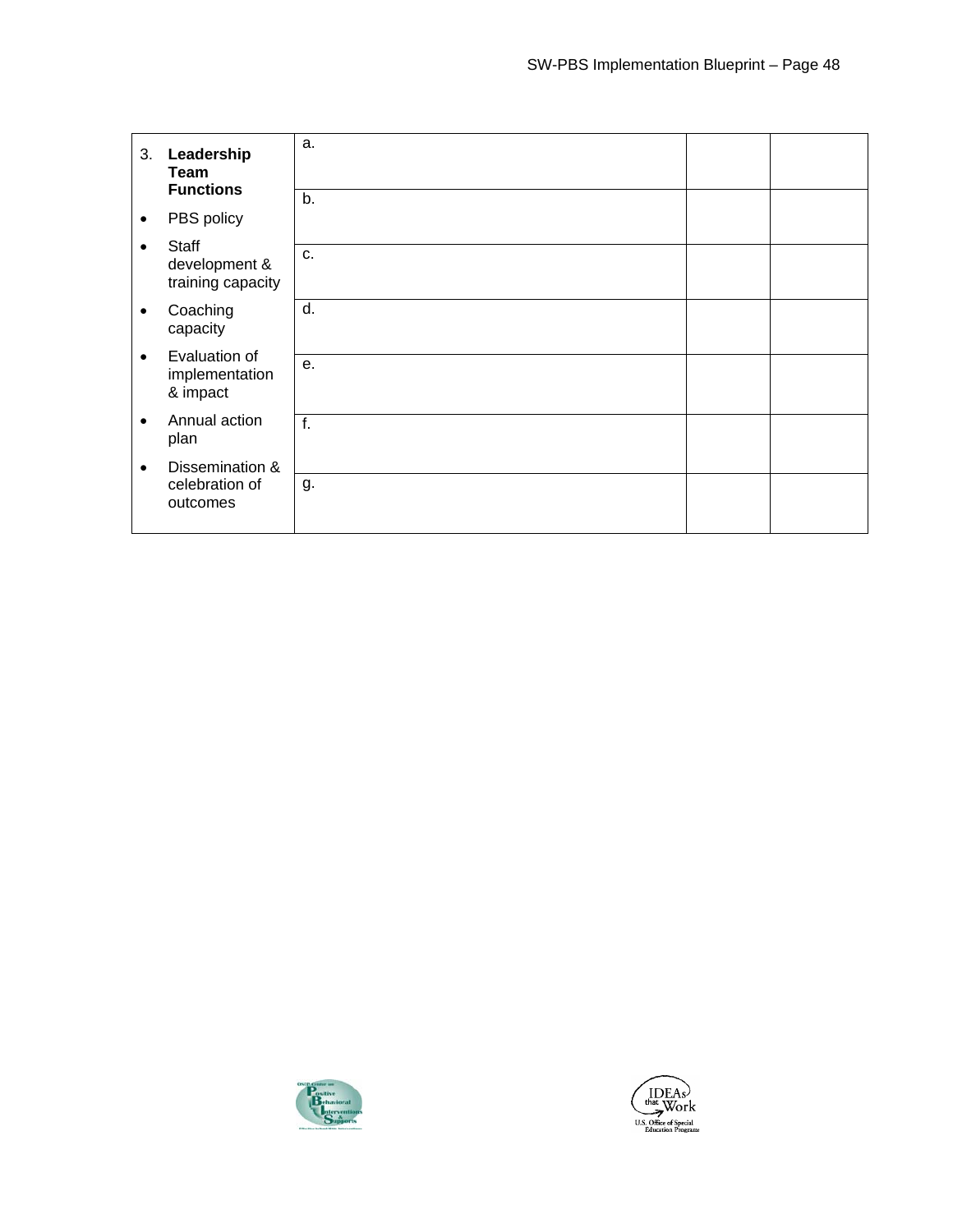## **Appendix B**

**Sample Template for State/District Action Planning** 



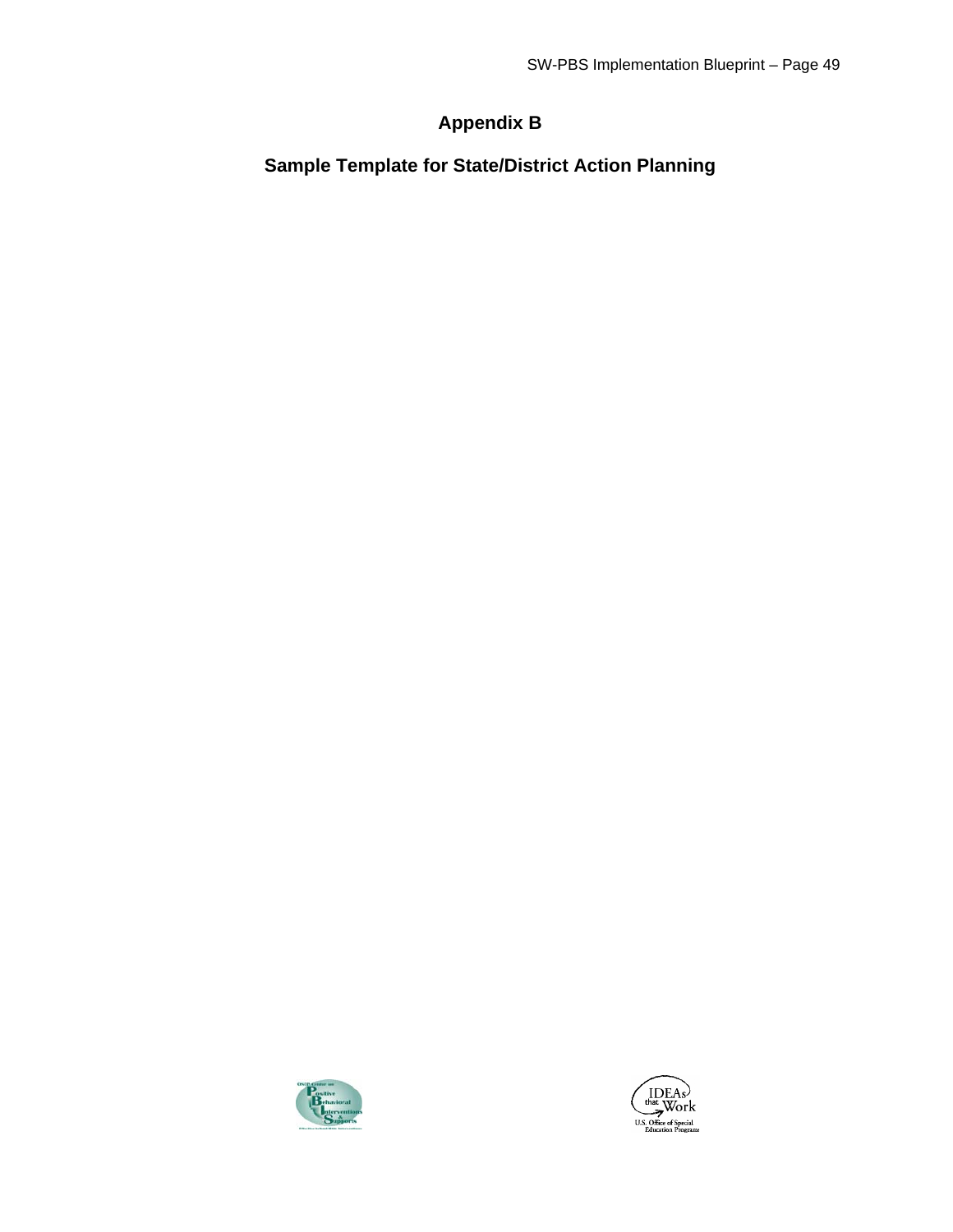|              | Activity (Person/s <sup>7</sup> )                                                              |                                                                           |                                                 |                                                                             |                                                           |              |
|--------------|------------------------------------------------------------------------------------------------|---------------------------------------------------------------------------|-------------------------------------------------|-----------------------------------------------------------------------------|-----------------------------------------------------------|--------------|
| <b>Month</b> | Leadership/<br>Coordination                                                                    | <b>Teaming</b>                                                            | Coaching/<br><b>Facilitation</b>                | <b>Training Capacity</b>                                                    | <b>Evaluation</b>                                         | <b>Other</b> |
| Feb          | Describe<br>need/rationale<br>Establish leadership                                             |                                                                           |                                                 | Secure technical<br>assistance from<br>Center on PBIS                       |                                                           |              |
|              | team                                                                                           |                                                                           |                                                 |                                                                             |                                                           |              |
| Mar          | Conduct leadership<br>team meeting                                                             |                                                                           |                                                 |                                                                             |                                                           |              |
|              | Secure<br>endorsement from<br>state/district<br>leadership                                     |                                                                           |                                                 |                                                                             |                                                           |              |
|              | <b>Conduct PBS Self-</b><br>Assessment &<br>develop action plan                                |                                                                           |                                                 |                                                                             |                                                           |              |
| Apr          | Conduct leadership<br>team meeting<br>Conduct<br>introductory<br>overview to<br>administrators | Develop application<br>& requirements for<br>school team<br>participation | Specify coaching<br>roles &<br>responsibilities | Identify potential<br>local trainers &<br>develop staff<br>development plan | Develop evaluation<br>protocol (questions,<br>& outcomes) |              |

#### **Sample State/District Leadership PBS Action Planning Template**

 $^\mathrm{7}$  State Leadership Team unless otherwise indicated



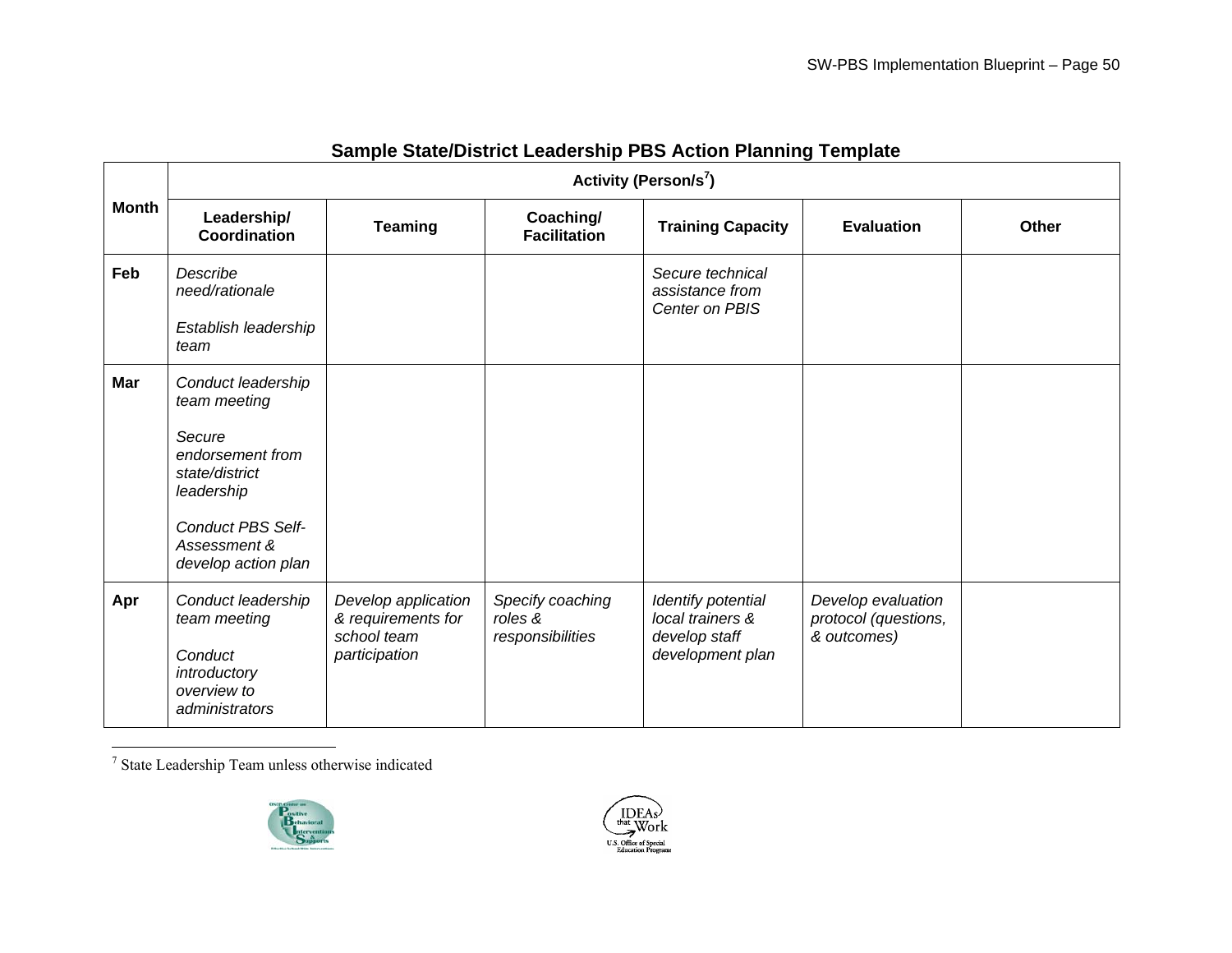| <b>May</b> | Conduct leadership<br>team meeting | Distribute & collect<br>application for team<br>training                                                          |                                                    | Develop team &<br>coaching training<br>curriculum |                                                       |  |
|------------|------------------------------------|-------------------------------------------------------------------------------------------------------------------|----------------------------------------------------|---------------------------------------------------|-------------------------------------------------------|--|
| Jun        | Conduct leadership<br>team meeting | Identify qualified<br>districts & schools to<br>participate in initial<br>team training<br>School team<br>meeting | Specify coaching<br>assignments to<br>school teams | Develop plan for<br>preparing trainers            |                                                       |  |
| Jul        | Conduct leadership<br>team meeting | Conduct initial team<br>training<br>Establish school-<br>wide action plan<br>(school team)                        | Conduct coaching<br>training                       |                                                   | Collect Team<br>Implementation<br>Checklist (coaches) |  |
| Aug        | Conduct leadership<br>team meeting | School team<br>meeting (school<br>team)<br>Establish discipline<br>data management<br>system (school<br>team)     |                                                    |                                                   |                                                       |  |
| <b>Sep</b> | Conduct leadership<br>team meeting | School team<br>meeting (school<br>team)                                                                           |                                                    |                                                   | Conduct School-<br>wide Evaluation<br>Tool            |  |



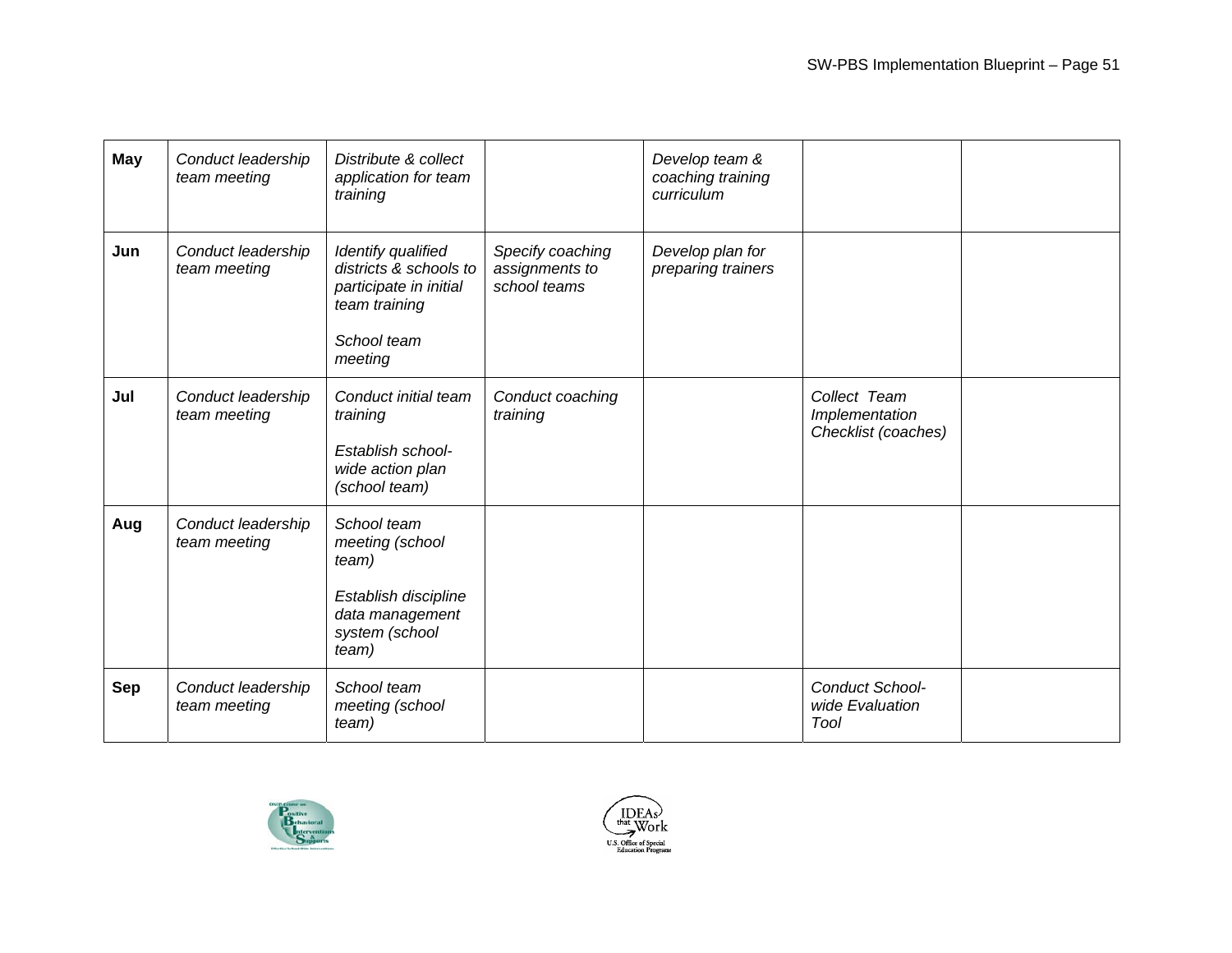| Oct        | Conduct leadership<br>team meeting | School team<br>meeting (school<br>team) |                               |                                                                                      |                                                                                                           |  |
|------------|------------------------------------|-----------------------------------------|-------------------------------|--------------------------------------------------------------------------------------|-----------------------------------------------------------------------------------------------------------|--|
| <b>Nov</b> | Conduct leadership<br>team meeting | School team<br>meeting (school<br>team) |                               |                                                                                      |                                                                                                           |  |
| <b>Dec</b> | Conduct leadership<br>team meeting | Conduct team<br>follow-up               | Conduct coaching<br>follow-up | Give new trainers<br>opportunity to<br>present part of<br>training (trainers)        | Complete Team<br>Implementation<br>Checklist (coaches)<br>Summarize &<br>present progress<br>data to date |  |
| Jan        | Conduct leadership<br>team meeting | School team<br>meeting (school<br>team) |                               |                                                                                      |                                                                                                           |  |
| Feb        | Conduct leadership<br>team meeting | School team<br>meeting (school<br>team) |                               |                                                                                      |                                                                                                           |  |
| Mar        | Conduct leadership<br>team meeting | School team<br>meeting (school<br>team) |                               |                                                                                      |                                                                                                           |  |
| Apr        | Conduct leadership<br>team meeting | Conduct team<br>training follow-up      | Conduct coaching<br>follow-up | Give new trainers<br>opportunity to<br>present part of<br>training (new<br>trainers) | Complete Team<br>Implementation<br>Checklist (coaches)<br>Summarize &<br>present progress                 |  |



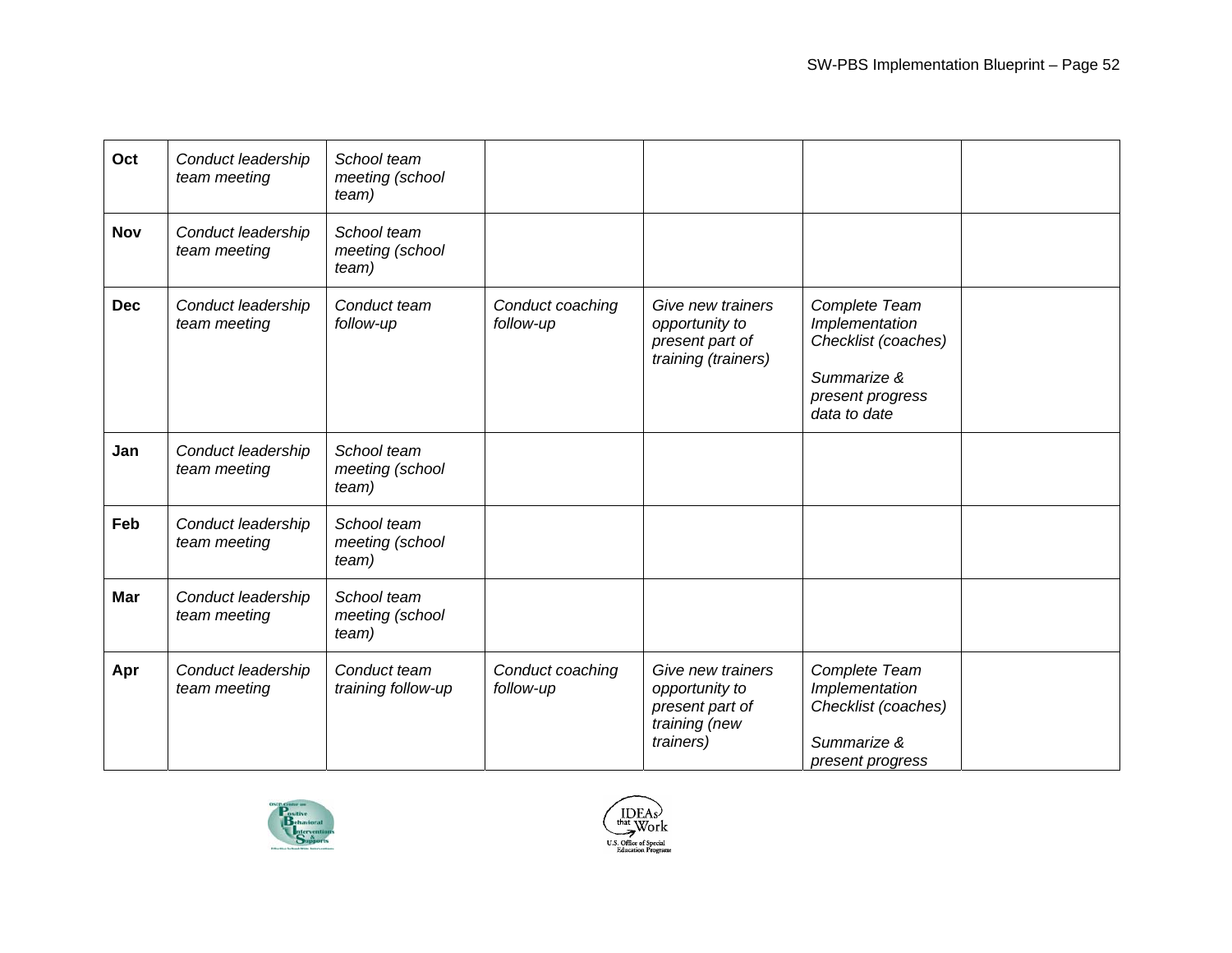|            |                                    |                                                                                                                                                   |                                                    |                                                                                      | data to date                                            |  |
|------------|------------------------------------|---------------------------------------------------------------------------------------------------------------------------------------------------|----------------------------------------------------|--------------------------------------------------------------------------------------|---------------------------------------------------------|--|
| May        | Conduct leadership<br>team meeting | School team<br>meeting (school<br>team)                                                                                                           |                                                    |                                                                                      | Conduct School-<br>wide Evaluation<br>Tool (state team) |  |
| Jun        | Conduct leadership<br>team meeting | School team<br>meeting (school<br>team)<br>Specify districts &<br>schools for next<br>cohort school team<br>training & distribute<br>applications |                                                    |                                                                                      |                                                         |  |
| Jul        | Conduct leadership<br>team meeting | Select schools for<br>next cohort of<br>school & coaching<br>training                                                                             | Specify coaching<br>assignments to<br>school teams |                                                                                      | Prepare annual<br>evaluation report                     |  |
| Aug        | Conduct leadership<br>team meeting | Conduct new team<br>& coaching training                                                                                                           | Conduct new<br>coaching training                   | Give new trainers<br>opportunity to<br>present part of<br>training (new<br>trainers) |                                                         |  |
| <b>Sep</b> | Conduct leadership<br>team meeting | School team<br>meeting (school<br>team)                                                                                                           |                                                    |                                                                                      |                                                         |  |
| Oct        | Conduct leadership<br>team meeting | School team<br>meeting (school<br>team)                                                                                                           | Conduct coaching<br>follow-up                      | Give new trainers<br>opportunity to<br>present part of                               | Summarize &<br>present progress<br>data to date         |  |



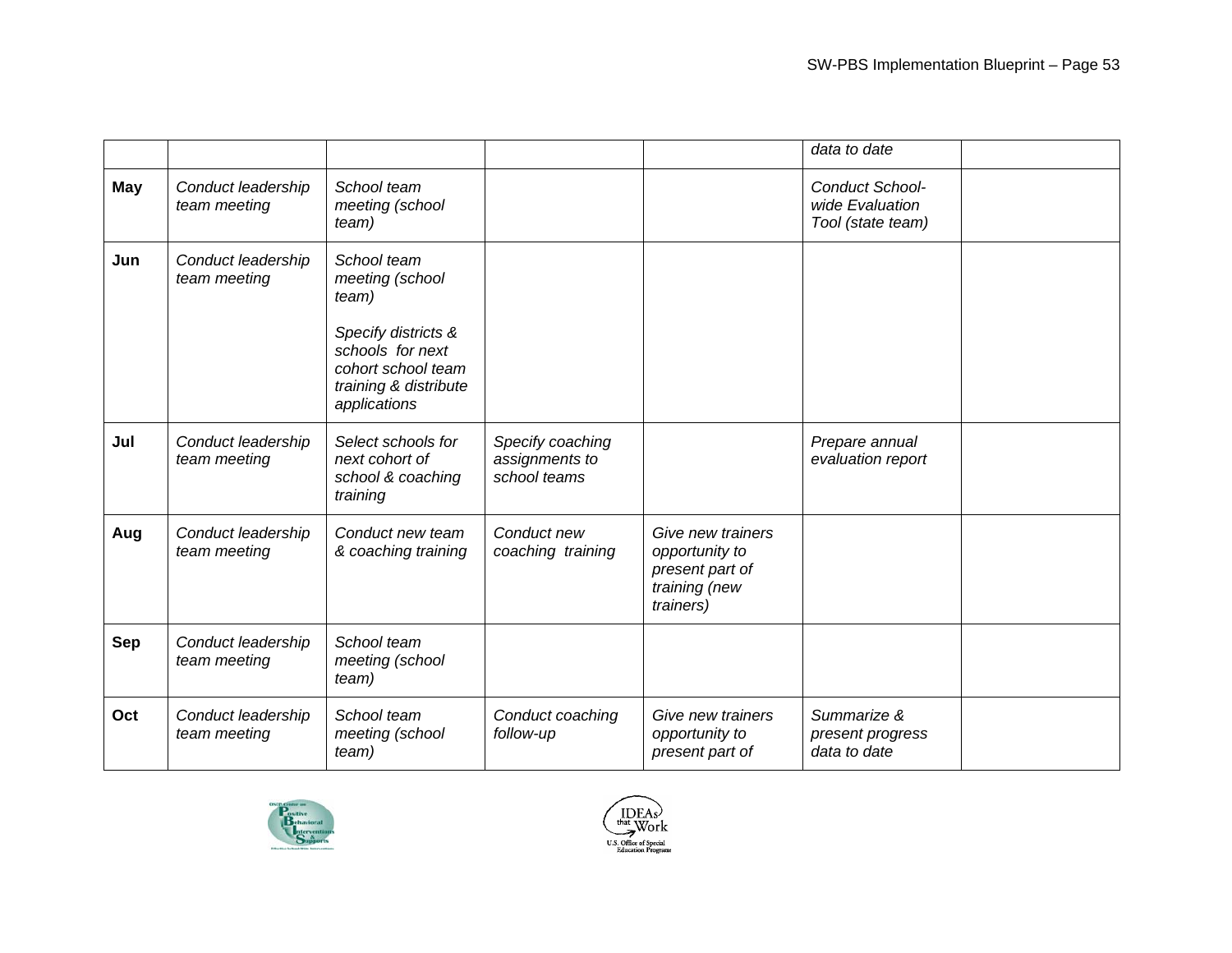|            |                                    | Conduct team &<br>coaching follow-up                                            |                               | training (new<br>trainers)                                                           |                                                 |  |
|------------|------------------------------------|---------------------------------------------------------------------------------|-------------------------------|--------------------------------------------------------------------------------------|-------------------------------------------------|--|
| <b>Dec</b> | Conduct leadership<br>team meeting | School team<br>meeting (school<br>team)                                         |                               |                                                                                      |                                                 |  |
| Jan        | Conduct leadership<br>team meeting | School team<br>meeting (school<br>team)<br>Conduct team &<br>coaching follow-up | Conduct coaching<br>follow-up | Give new trainers<br>opportunity to<br>present most of<br>training (new<br>trainers) | Summarize &<br>present progress<br>data to date |  |
| Feb        | Conduct leadership<br>team meeting | School team<br>meeting (school<br>team)                                         |                               |                                                                                      |                                                 |  |
| <b>Mar</b> | Conduct leadership<br>team meeting | School team<br>meeting (school<br>team)                                         |                               |                                                                                      |                                                 |  |
| Apr        | Conduct leadership<br>team meeting | School team<br>meeting (school<br>team)<br>Conduct team &<br>coaching follow-up | Conduct coaching<br>follow-up | Give new trainers<br>opportunity to<br>present most of<br>training (new<br>trainers) | Summarize &<br>present progress<br>data to date |  |
| <b>May</b> | Conduct leadership<br>team meeting | School team<br>meeting (school<br>team)                                         |                               |                                                                                      |                                                 |  |



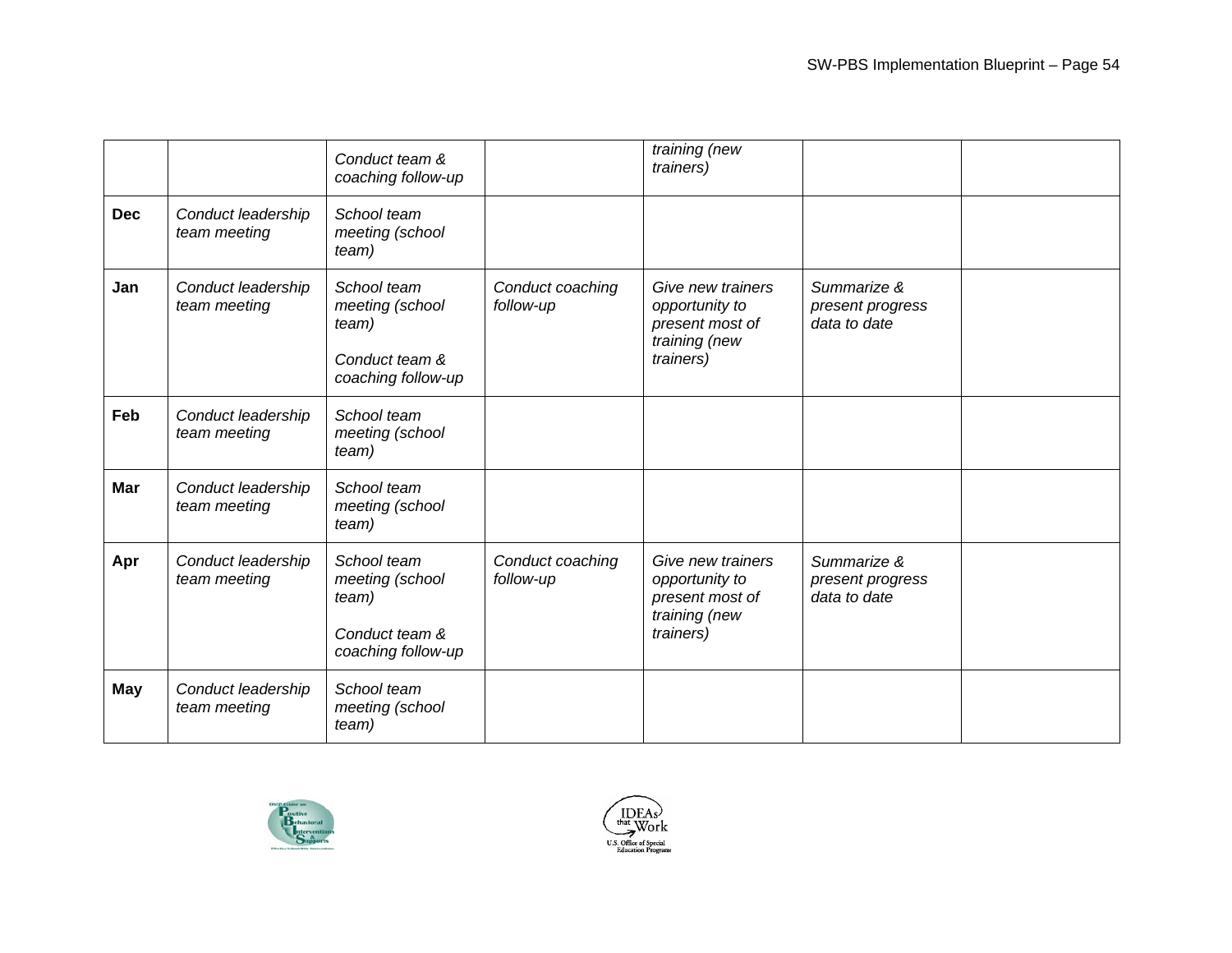| Jun        | Conduct leadership<br>team meeting | School team<br>meeting (school<br>team)<br>Specify districts &<br>schools for next<br>cohort school team<br>training & distribute<br>applications |                                                    |                                     |  |
|------------|------------------------------------|---------------------------------------------------------------------------------------------------------------------------------------------------|----------------------------------------------------|-------------------------------------|--|
| Jul        | Conduct leadership<br>team meeting | Select schools for<br>next cohort of<br>school & coaching<br>training                                                                             | Specify coaching<br>assignments to<br>school teams | Prepare annual<br>evaluation report |  |
| Aug        | Conduct leadership<br>team meeting |                                                                                                                                                   |                                                    |                                     |  |
| <b>Sep</b> | Conduct leadership<br>team meeting | School team<br>meeting                                                                                                                            |                                                    |                                     |  |



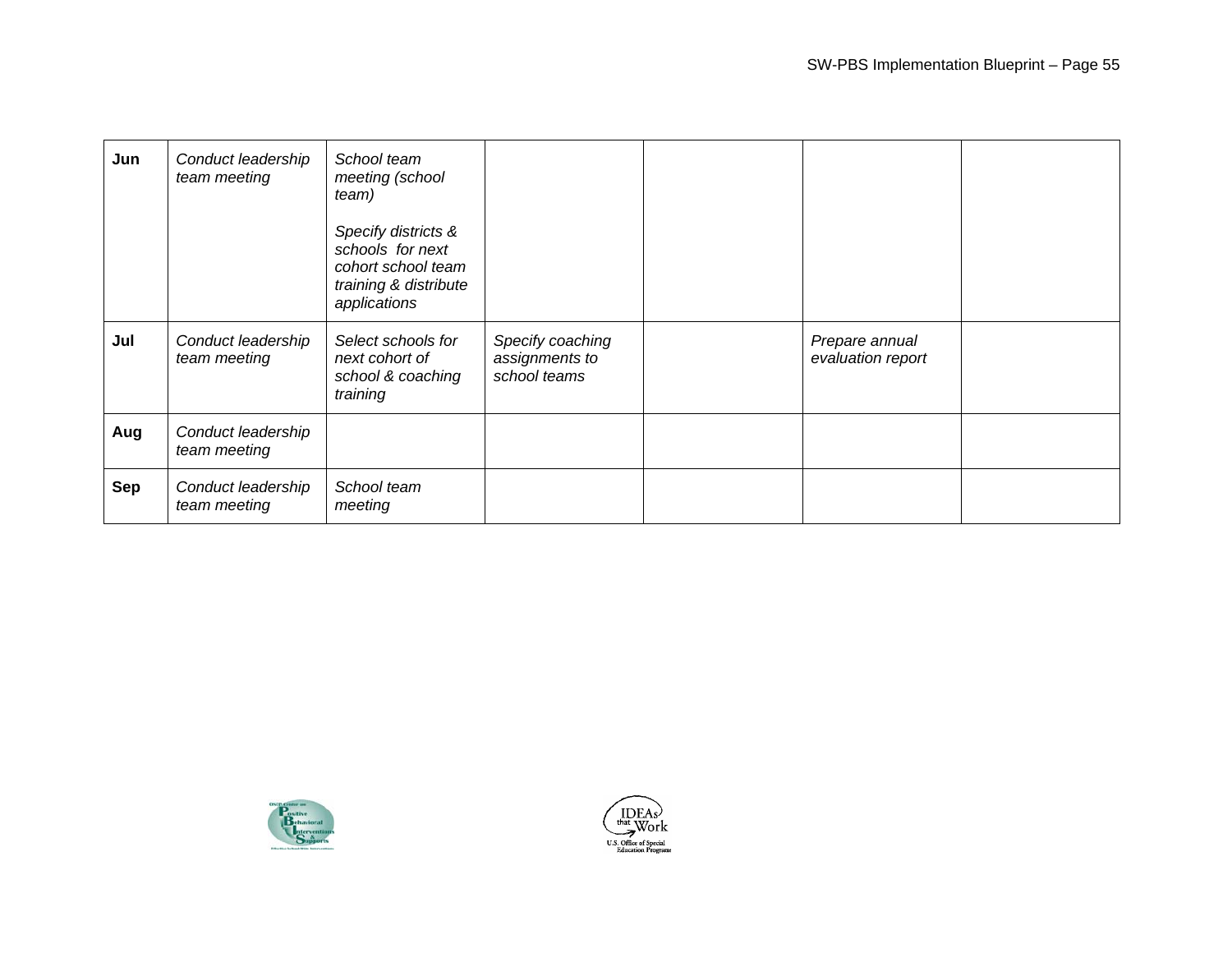# **Appendix C**

**School Team Implementation Checklist** 



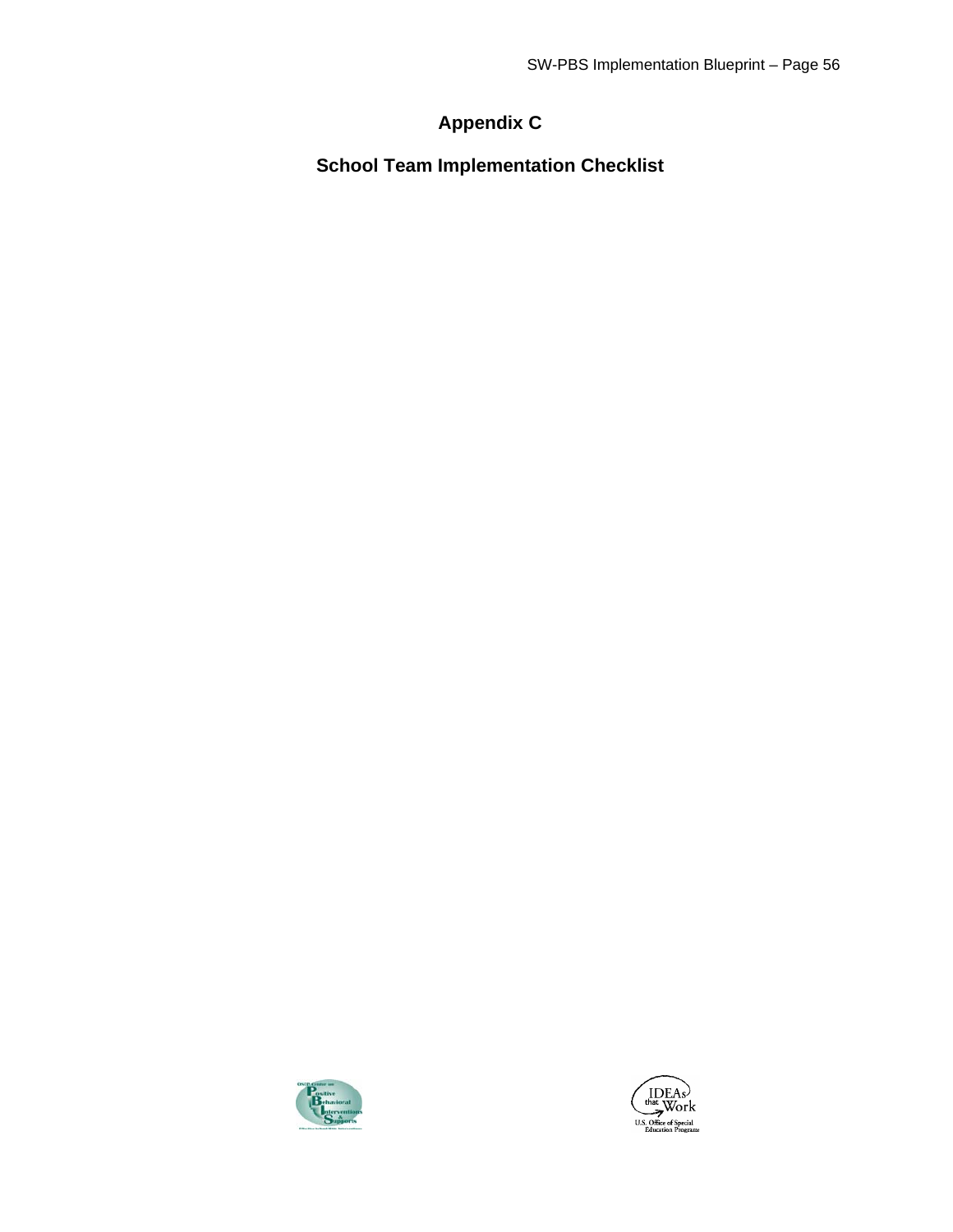#### **Effective Behavior Support Team Implementation Checklists (Quarterly)**

| <b>School</b>   |        | Date of Report |
|-----------------|--------|----------------|
| <b>District</b> | County | <b>State</b>   |

**INSTRUCTIONS:** The EBS team should complete both checklists quarterly to monitor activities for implementation of EBS in the school.

**EBS Team Members** 

#### **Person(s) Completing Report**

| Checklist #1: Start-Up Activity                                                                                         |                                                   |      |      |      |            |  |  |
|-------------------------------------------------------------------------------------------------------------------------|---------------------------------------------------|------|------|------|------------|--|--|
| <b>Complete &amp; submit Quarterly.</b>                                                                                 | <b>Status: Achieved, In Progress, Not Started</b> |      |      |      |            |  |  |
|                                                                                                                         | Date:                                             | Oct. | Dec. | Mar. | <b>May</b> |  |  |
|                                                                                                                         | (MM/DD/YY)                                        |      |      |      |            |  |  |
| <b>Establish Commitment</b><br>1. Administrator's support & active involvement.                                         | Status:                                           |      |      |      |            |  |  |
| 2. Faculty/Staff support (One of top 3 goals,<br>80% of faculty document support, 3 year<br>timeline).                  | Status:                                           |      |      |      |            |  |  |
| <b>Establish &amp; Maintain Team</b><br>3. Team established (representative).                                           | Status:                                           |      |      |      |            |  |  |
| 4. Team has regular meeting schedule, effective<br>operating procedures.                                                | Status:                                           |      |      |      |            |  |  |
| 5. Audit is completed for efficient integration of<br>team with other teams/initiatives addressing<br>behavior support. | Status:                                           |      |      |      |            |  |  |
| <b>Self-Assessment</b><br>6. Team/faculty completes EBS self-assessment<br>survey.                                      | Status:                                           |      |      |      |            |  |  |
| 7. Team summarizes existing school discipline<br>data.                                                                  | Status:                                           |      |      |      |            |  |  |



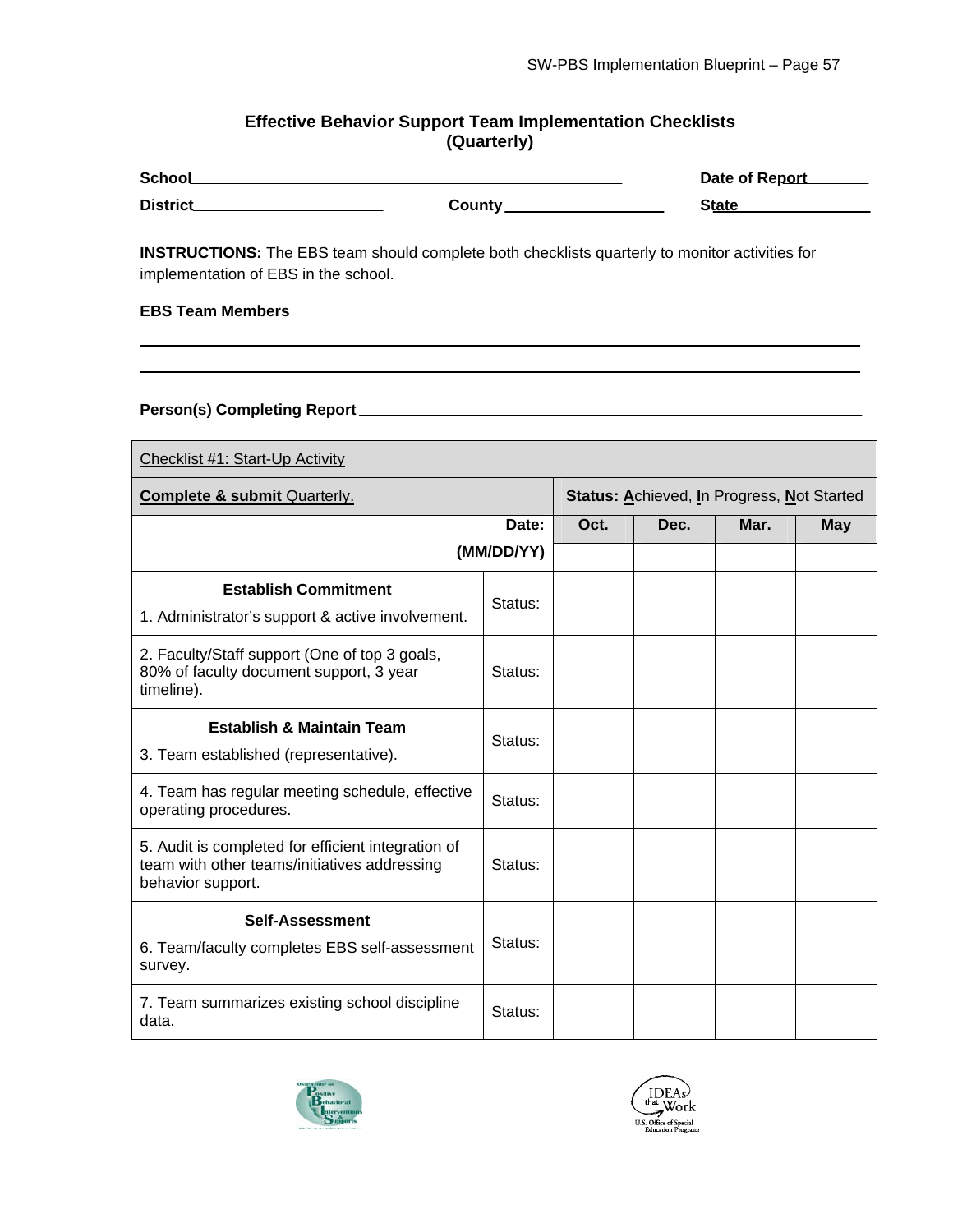| 8. Strengths, areas of immediate focus & action<br>plan are identified.                                                                               | Status: |  |  |
|-------------------------------------------------------------------------------------------------------------------------------------------------------|---------|--|--|
| <b>Establish School-wide Expectations</b><br>9. 3-5 school-wide behavior expectations are<br>defined.                                                 | Status: |  |  |
| 10. School-wide teaching matrix developed.                                                                                                            | Status: |  |  |
| 11. Teaching plans for school-wide expectations<br>are developed.                                                                                     | Status: |  |  |
| 12. School-wide behavioral expectations taught<br>directly & formally.                                                                                | Status: |  |  |
| 13. System in place to acknowledge/reward<br>school-wide expectations.                                                                                | Status: |  |  |
| 14. Clearly defined & consistent consequences<br>and procedures for undesirable behaviors are<br>developed.                                           | Status: |  |  |
| <b>Establish Information System</b>                                                                                                                   |         |  |  |
| 15. Discipline data are gathered, summarized, &<br>reported.                                                                                          | Status: |  |  |
| <b>Build Capacity for Function-based Support</b>                                                                                                      |         |  |  |
| 16. Personnel with behavioral expertise are<br>identified & involved.                                                                                 | Status: |  |  |
| 17. Plan developed to identify and establish<br>systems for teacher support, functional<br>assessment & support plan development &<br>implementation. | Status: |  |  |



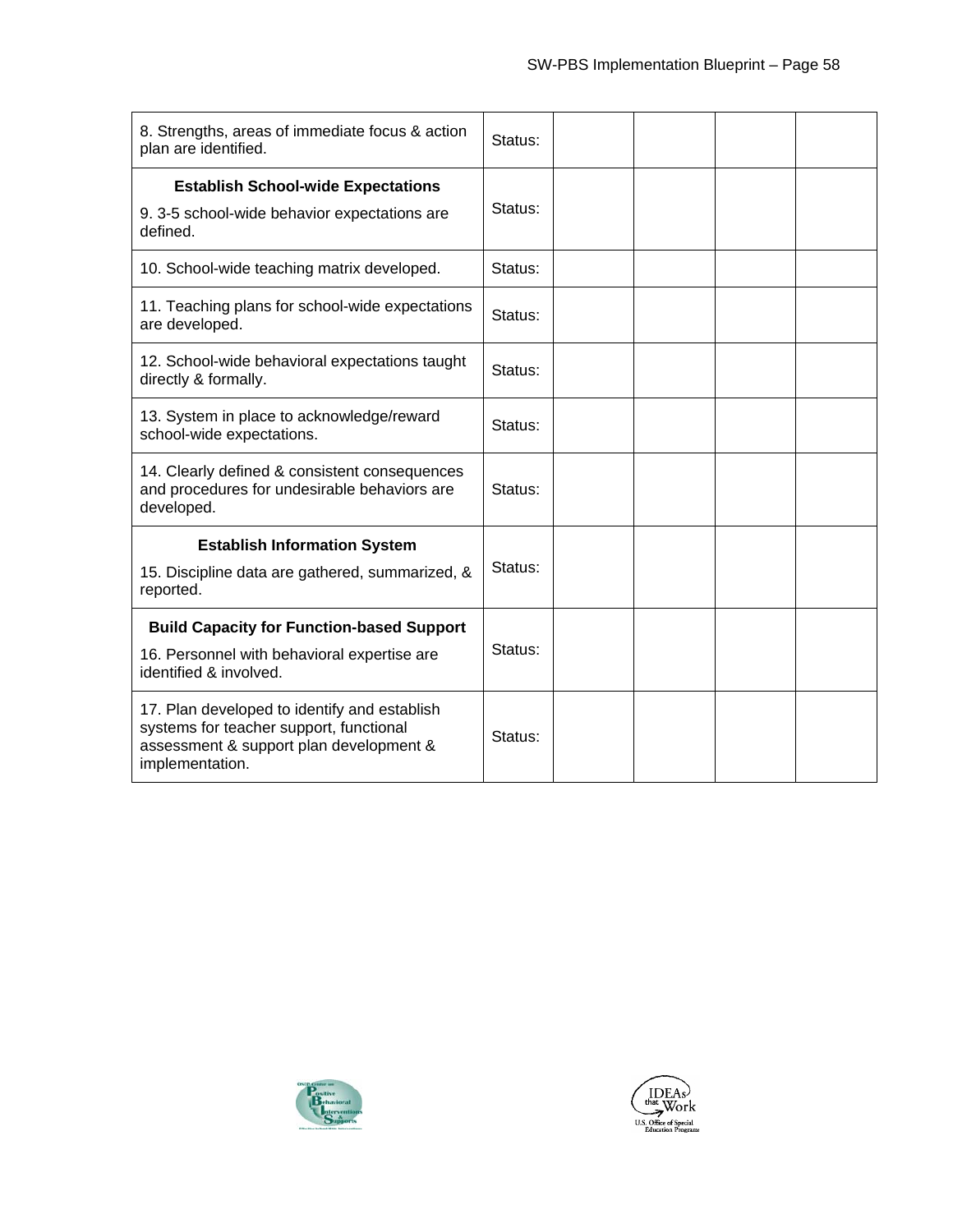| Checklist #2: On-going Activity Monitoring                          |         |  |                                                   |  |  |  |  |
|---------------------------------------------------------------------|---------|--|---------------------------------------------------|--|--|--|--|
| Complete & submit Quarterly.                                        |         |  | <b>Status: Achieved, In Progress, Not Started</b> |  |  |  |  |
| 1. EBS team has met at least monthly.                               | Status: |  |                                                   |  |  |  |  |
| 2. EBS team has given status report to faculty at<br>least monthly. | Status: |  |                                                   |  |  |  |  |
| 3. Activities for EBS action plan implemented.                      | Status: |  |                                                   |  |  |  |  |
| 4. Accuracy of implementation of EBS action<br>plan assessed.       | Status: |  |                                                   |  |  |  |  |
| 5. Effectiveness of EBS action plan<br>implementation assessed.     | Status: |  |                                                   |  |  |  |  |
| 6. EBS data analyzed.                                               | Status: |  |                                                   |  |  |  |  |

**Additional Observations/Comments/Questions:** 



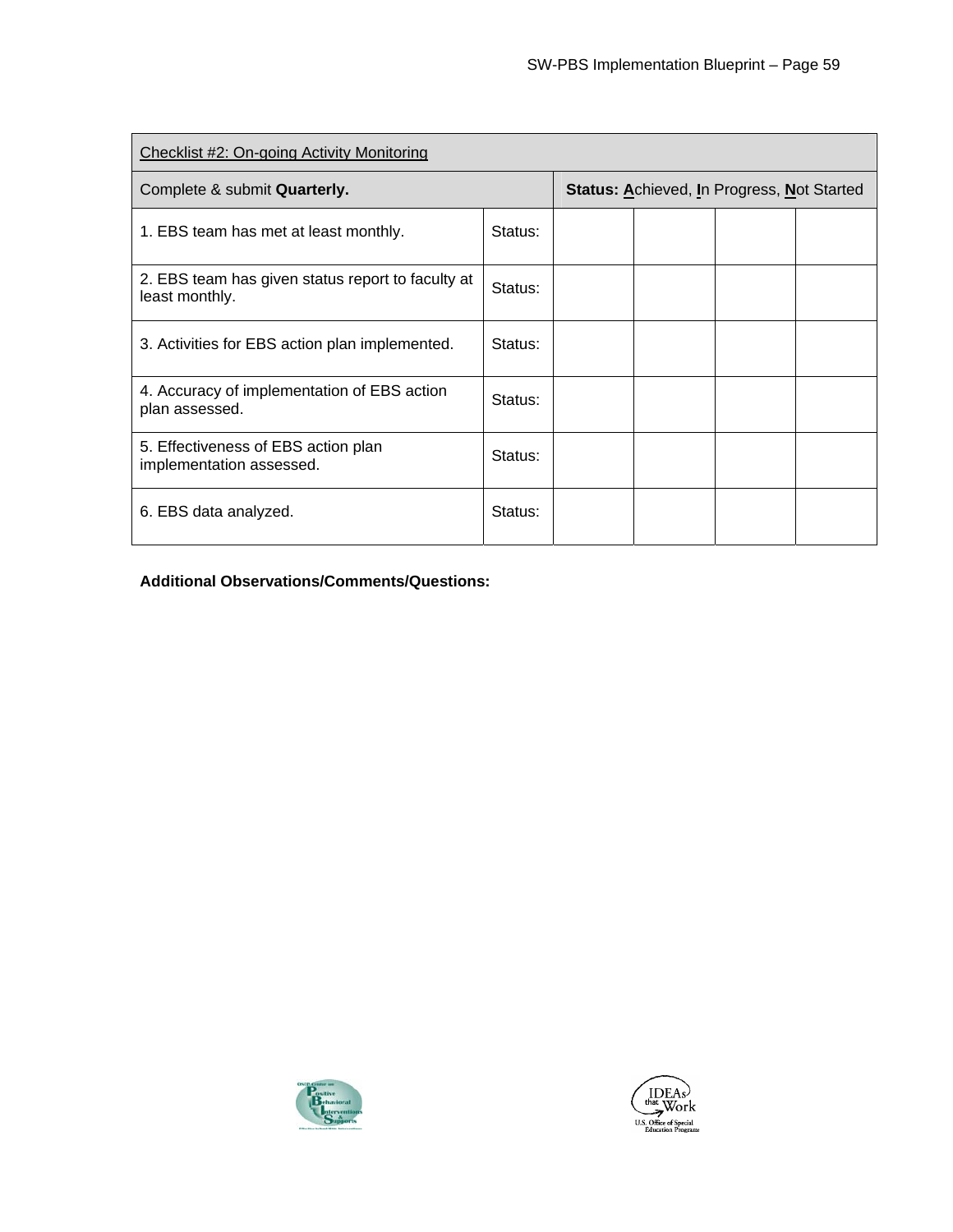|           | <b>Activity</b>                            | <b>Activity Task Analysis</b> | <b>Who</b> | When |
|-----------|--------------------------------------------|-------------------------------|------------|------|
|           |                                            | $\mathsf{a}$                  |            |      |
| 2.        | <b>Establish</b><br><b>Commitment</b>      | b.                            |            |      |
| $\bullet$ | Administrator                              | c.                            |            |      |
| $\bullet$ | Top 3 goal                                 |                               |            |      |
| $\bullet$ | 80% of faculty                             | $\overline{d}$ .              |            |      |
| $\bullet$ | Three year timeline                        |                               |            |      |
|           |                                            | е.                            |            |      |
|           |                                            | a.                            |            |      |
| 2.        | <b>Establish Team</b>                      |                               |            |      |
| $\bullet$ | Representative                             | b.                            |            |      |
| $\bullet$ | Administrator                              |                               |            |      |
| $\bullet$ | Effective team<br>operating                | c.                            |            |      |
|           | procedures                                 | $\overline{d}$ .              |            |      |
| $\bullet$ | Audit of<br>teams/initiatives              |                               |            |      |
|           |                                            | е.                            |            |      |
|           |                                            |                               |            |      |
|           |                                            | a.                            |            |      |
| 4.        | <b>Self-Assessment</b>                     |                               |            |      |
| $\bullet$ | EBS survey                                 | b.                            |            |      |
| $\bullet$ | Discipline data                            |                               |            |      |
| $\bullet$ | Identification of<br>strengths, focus      | c.                            |            |      |
| $\bullet$ | <b>Action Plan</b><br>developed            | d.                            |            |      |
| $\bullet$ | <b>Action Plan</b><br>presented to faculty | e.                            |            |      |
|           |                                            |                               |            |      |

#### **Action Plan for Completion of Start-Up Activities**



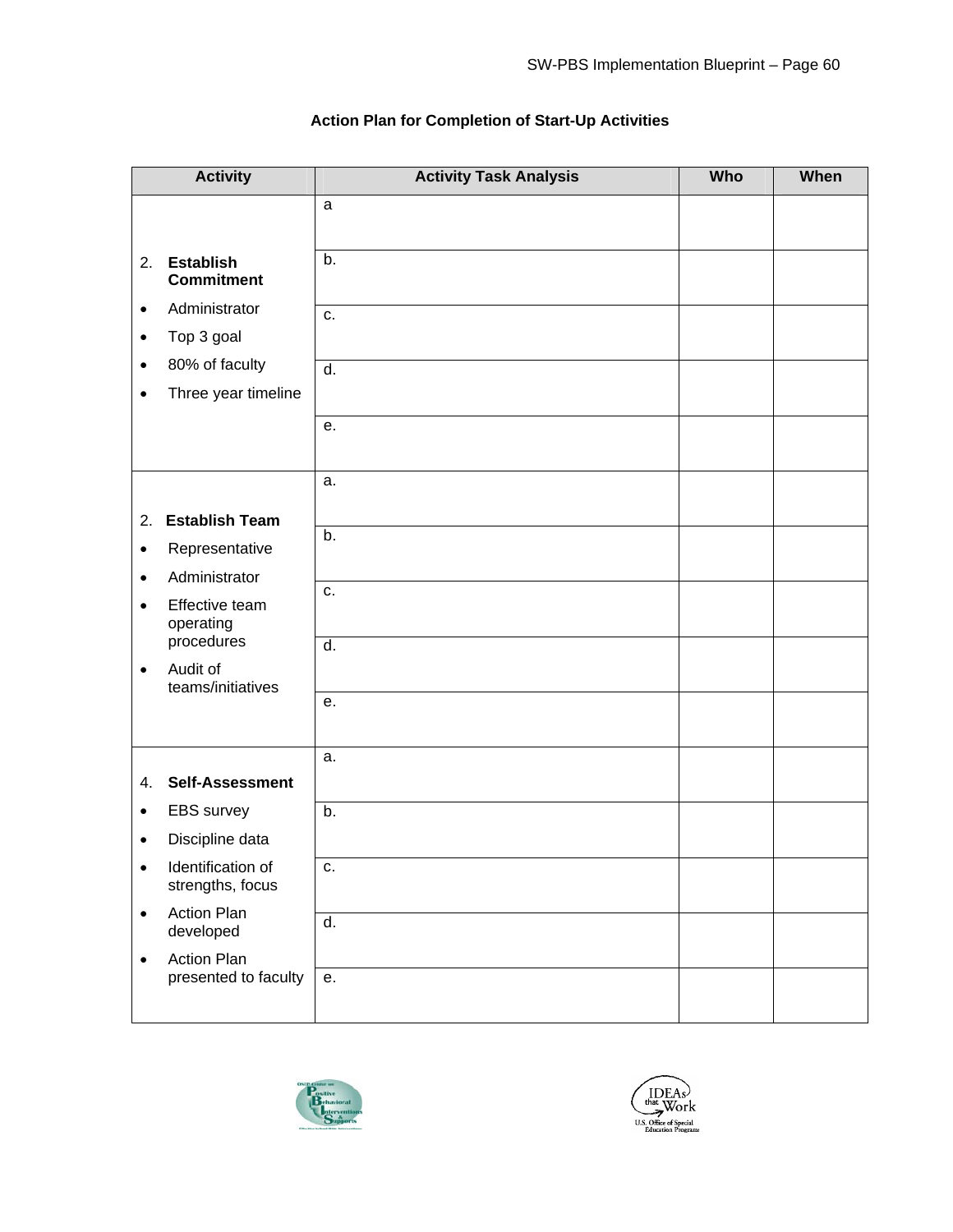| 5.        | School-wide<br><b>Expectations</b>                      | a.               |  |
|-----------|---------------------------------------------------------|------------------|--|
| $\bullet$ | Define 3-5 school-<br>wide behavioral<br>expectations   | b.               |  |
| $\bullet$ | Curriculum matrix                                       | C.               |  |
| $\bullet$ | Teaching plans                                          |                  |  |
| $\bullet$ | Teach expectations<br>Define                            | $\overline{d}$ . |  |
| $\bullet$ | consequences for<br>problem behavior                    | е.               |  |
| 6.        | <b>Establish</b><br><b>Information</b><br><b>System</b> | a.               |  |
| $\bullet$ | System for<br>gathering useful                          | b.               |  |
|           | information                                             | c.               |  |
| $\bullet$ | Process for<br>summarizing<br>information               | $\overline{d}$ . |  |
| $\bullet$ | Process for using                                       |                  |  |
|           | information for<br>decision-making                      | е.               |  |
| 7.        | <b>Build Capacity for</b><br><b>Function-based</b>      | a.               |  |
| $\bullet$ | <b>Support</b><br>Personnel with                        | b.               |  |
|           | behavioral<br>expertise                                 | C.               |  |
| $\bullet$ | Time and                                                |                  |  |
|           | procedures for<br>identification,<br>assessment, &      | d.               |  |
|           | support<br>implementation                               | е.               |  |



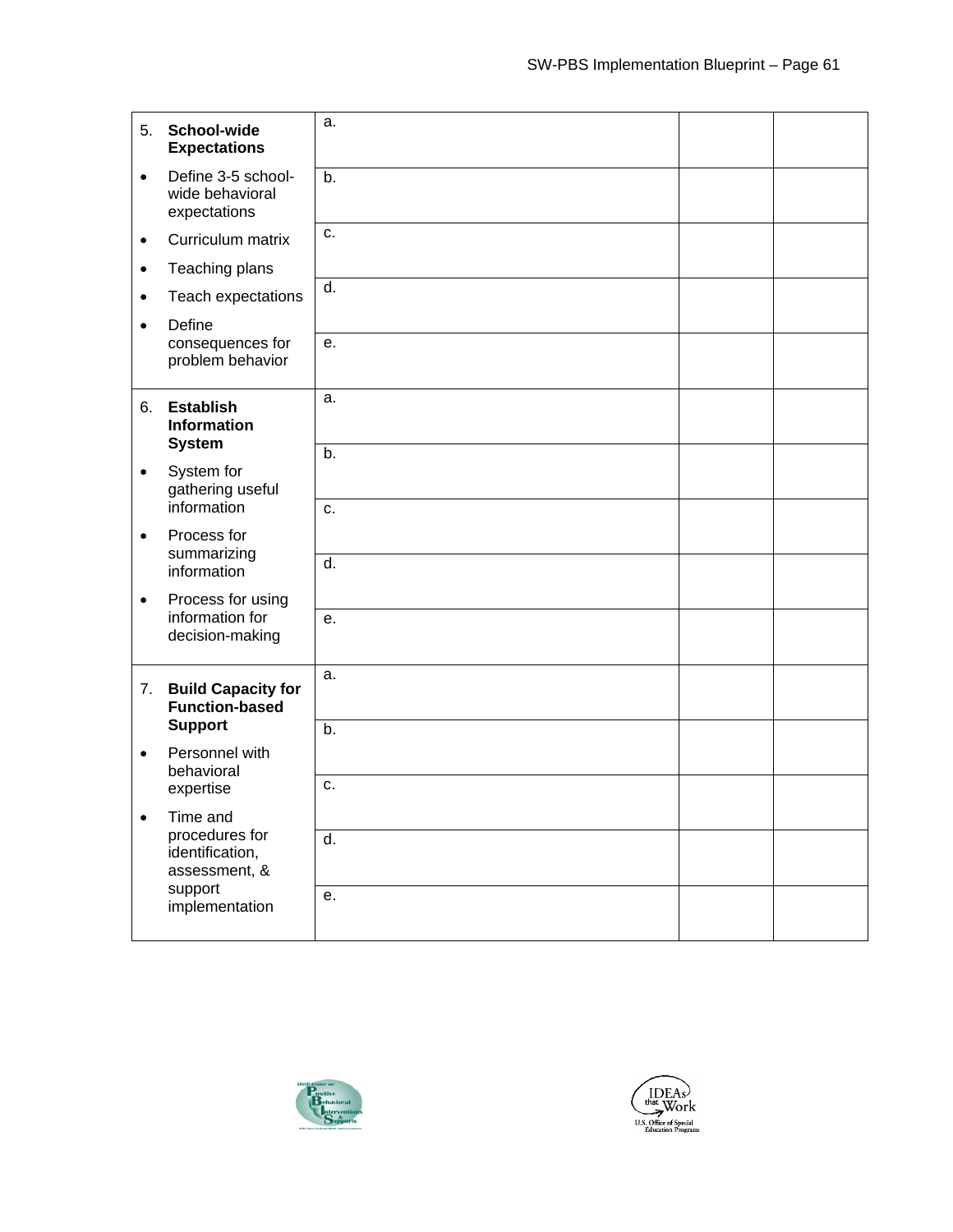### **References**

- Alberto, P. A., & Troutman, A. C. (2001). *Applied behavior analysis for teachers* (6<sup>th</sup> ed.). Englewood Cliffs, NJ: Merrill/Prentice-Hall.
- Colvin, G., Sugai, G., & Patching, W. (1993). Pre-correction: An instructional strategy for managing predictable behavior problems. *Intervention in School and Clinic, 28,* 143-150.
- Crone, D.A., & Horner, R.H. (2003). *Building positive behavior support systems in schools: Functional behavioral assessment*. New York: Guilford.
- Gilbert, T.F. (1978). *Human competence: Engineering worthy performance*. New York: McGraw Hill.
- Horner, R. H. (1994). Functional assessment: Contributions and future directions. *Journal of Applied Behavior Analysis, 27,* 401-404.
- Horner, R. H. (March 27, 2003) Extending Positive Behavior Support to Whole Schools: Sustainable Implementation. Keynote Address. First International Conference on Positive Behavior Support. Orlando: Florida.
- Kameenui, E. J., & Darch, C. B. (2004). *Instructional classroom management: A proactive approach to behavior management.* (2<sup>nd</sup> edition). White Plains, NY: Longman.
- Kerr, M.M. & C. M. Nelson (2002). *Strategies for addressing behavior problems in the classroom*. Upper Saddle River, NJ: Merrill.
- Latham, G. (1988). The birth and death cycles of educational innovations. *Principal, 68*(1), 41-43.
- Lewis, T. J., & Sugai, G. (1999). Effective Behavior Support: A Systems Approach to Proactive School-wide Management. *Focus on Exceptional Children, 31*(6), 1-24.
- O'Neill, R. E., Horner, R. H., Albin, R. W., Sprague, J. R., Storey, K., & Newton, J. S. (1997). *Functional assessment for problem behavior: A practical handbook.*   $(2^{nd}$  edition). Pacific Grove, CA: Brooks/Cole Publishing.
- Shores, R.E., Jack, S.L., Gunter, P.L., Ellis, D.N., DeBriere, T.J., & Wehby, J.H. (1993). Classroom interactions of children with behavior disorders. *Journal of Emotional and Behavioral Disorders, 1*, 27-39.
- Sugai, G. (1992). The design of instruction and the proactive management of social behaviors. *Learning Disabilities Forum, 17*(2), 20-23.
- Sugai, G., & Horner, R. H. (1999). Discipline and behavioral support: Preferred processes and practices. *Effective School Practices, 17*(4), 10-22.
- Sugai, G., Horner, R. H., Dunlap, G., Hieneman, M., Lewis, T. J., Nelson, C. M., Scott, T., Liaupsin, C., Sailor, W., Turnbull, A. P., Turnbull III, H. R., Wickham, D., Wilcox, B., & Ruef, M. (2000). Applying positive behavior support and functional behavioral assessment in schools. *Journal of Positive Behavior Interventions, 2*(3), 131–143.